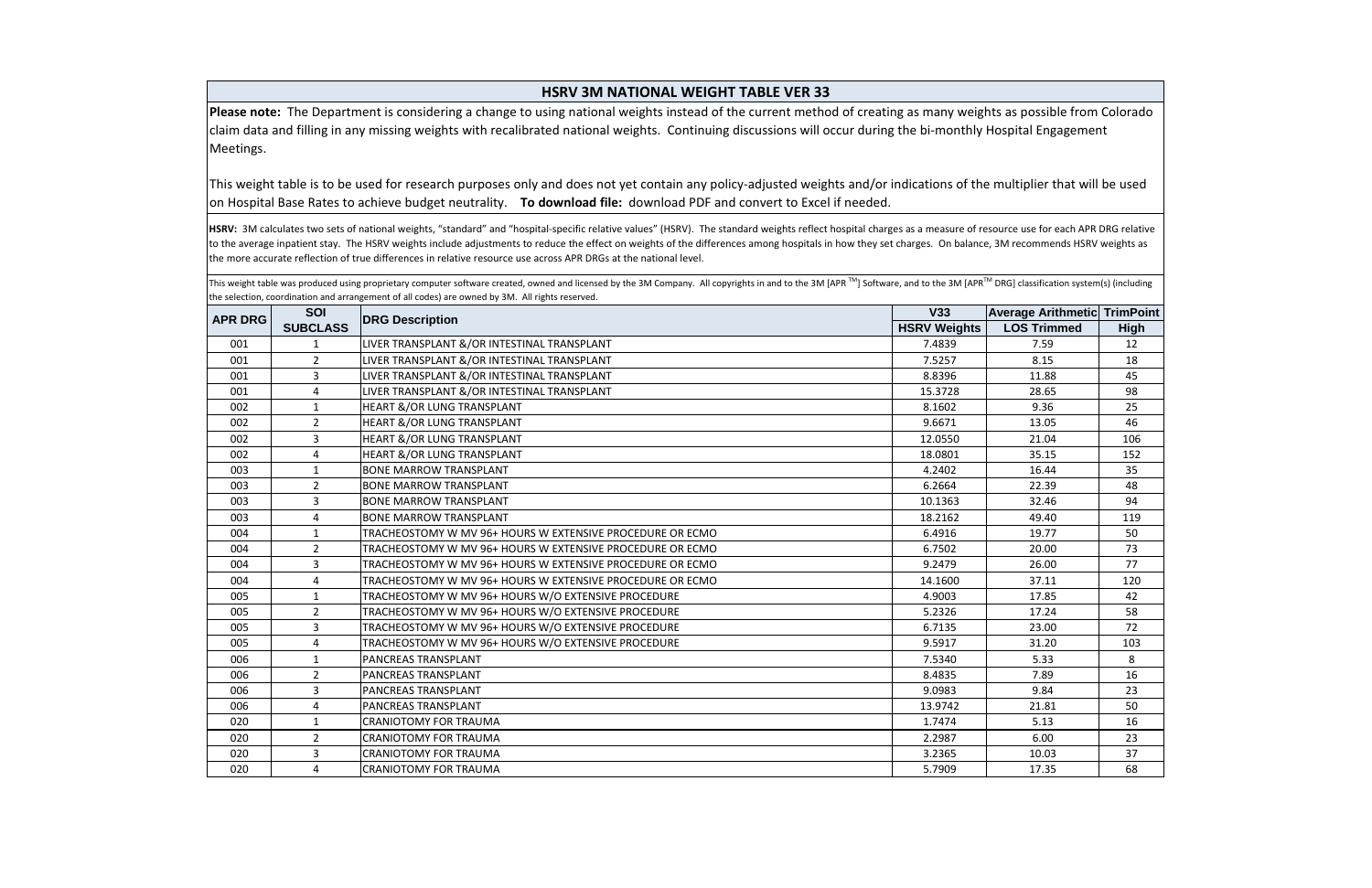| <b>APR DRG</b> | SOI             |                                                          | V33                 | <b>Average Arithmetic TrimPoint</b> |             |
|----------------|-----------------|----------------------------------------------------------|---------------------|-------------------------------------|-------------|
|                | <b>SUBCLASS</b> | <b>DRG Description</b>                                   | <b>HSRV Weights</b> | <b>LOS Trimmed</b>                  | <b>High</b> |
| 021            | 1               | CRANIOTOMY EXCEPT FOR TRAUMA                             | 1.9469              | 3.73                                | 13          |
| 021            | $\overline{2}$  | CRANIOTOMY EXCEPT FOR TRAUMA                             | 2.5682              | 5.49                                | 20          |
| 021            | 3               | <b>CRANIOTOMY EXCEPT FOR TRAUMA</b>                      | 3.7498              | 9.94                                | 35          |
| 021            | 4               | CRANIOTOMY EXCEPT FOR TRAUMA                             | 6.2980              | 18.65                               | 74          |
| 022            | 1               | <b>VENTRICULAR SHUNT PROCEDURES</b>                      | 1.1880              | 2.56                                | 11          |
| 022            | $\overline{2}$  | <b>VENTRICULAR SHUNT PROCEDURES</b>                      | 1.5662              | 4.90                                | 23          |
| 022            | 3               | <b>VENTRICULAR SHUNT PROCEDURES</b>                      | 2.8925              | 10.50                               | 41          |
| 022            | 4               | <b>VENTRICULAR SHUNT PROCEDURES</b>                      | 5.1610              | 19.64                               | 81          |
| 023            | $\mathbf{1}$    | <b>SPINAL PROCEDURES</b>                                 | 1.3295              | 3.05                                | 11          |
| 023            | $\overline{2}$  | <b>SPINAL PROCEDURES</b>                                 | 1.8228              | 5.43                                | 22          |
| 023            | 3               | <b>SPINAL PROCEDURES</b>                                 | 3.7131              | 9.71                                | 39          |
| 023            | 4               | <b>SPINAL PROCEDURES</b>                                 | 6.4257              | 18.82                               | 60          |
| 024            | $\mathbf{1}$    | EXTRACRANIAL VASCULAR PROCEDURES                         | 1.0743              | 1.43                                | 6           |
| 024            | $\overline{2}$  | EXTRACRANIAL VASCULAR PROCEDURES                         | 1.4223              | 2.67                                | 12          |
| 024            | 3               | EXTRACRANIAL VASCULAR PROCEDURES                         | 2.7477              | 6.97                                | 22          |
| 024            | 4               | EXTRACRANIAL VASCULAR PROCEDURES                         | 5.2766              | 13.69                               | 48          |
| 026            | $\mathbf{1}$    | OTHER NERVOUS SYSTEM & RELATED PROCEDURES                | 1.1695              | 2.36                                | 9           |
| 026            | $\overline{2}$  | OTHER NERVOUS SYSTEM & RELATED PROCEDURES                | 1.5931              | 4.08                                | 17          |
| 026            | 3               | OTHER NERVOUS SYSTEM & RELATED PROCEDURES                | 2.4162              | 8.14                                | 31          |
| 026            | 4               | OTHER NERVOUS SYSTEM & RELATED PROCEDURES                | 4.8720              | 19.39                               | 80          |
| 040            | $\mathbf{1}$    | <b>SPINAL DISORDERS &amp; INJURIES</b>                   | 0.7950              | 3.32                                | 12          |
| 040            | 2               | <b>SPINAL DISORDERS &amp; INJURIES</b>                   | 0.9647              | 4.48                                | 18          |
| 040            | 3               | <b>SPINAL DISORDERS &amp; INJURIES</b>                   | 1.3170              | 6.46                                | 29          |
| 040            | 4               | <b>SPINAL DISORDERS &amp; INJURIES</b>                   | 2.6793              | 12.92                               | 72          |
| 041            | 1               | NERVOUS SYSTEM MALIGNANCY                                | 0.6835              | 2.73                                | 10          |
| 041            | $\overline{2}$  | NERVOUS SYSTEM MALIGNANCY                                | 0.7312              | 3.59                                | 14          |
| 041            | 3               | NERVOUS SYSTEM MALIGNANCY                                | 1.0508              | 5.63                                | 23          |
| 041            | 4               | NERVOUS SYSTEM MALIGNANCY                                | 1.7616              | 9.10                                | 43          |
| 042            | 1               | DEGENERATIVE NERVOUS SYSTEM DISORDERS EXC MULT SCLEROSIS | 0.5230              | 4.18                                | 19          |
| 042            | $\overline{2}$  | DEGENERATIVE NERVOUS SYSTEM DISORDERS EXC MULT SCLEROSIS | 0.7626              | 7.82                                | 29          |
| 042            | 3               | DEGENERATIVE NERVOUS SYSTEM DISORDERS EXC MULT SCLEROSIS | 1.0113              | 8.11                                | 33          |
| 042            | 4               | DEGENERATIVE NERVOUS SYSTEM DISORDERS EXC MULT SCLEROSIS | 2.1932              | 11.96                               | 39          |
| 043            | 1               | MULTIPLE SCLEROSIS & OTHER DEMYELINATING DISEASES        | 0.6705              | 3.41                                | 10          |
| 043            | $\overline{2}$  | MULTIPLE SCLEROSIS & OTHER DEMYELINATING DISEASES        | 0.8542              | 4.37                                | 14          |
| 043            | 3               | MULTIPLE SCLEROSIS & OTHER DEMYELINATING DISEASES        | 1.3082              | 6.99                                | 25          |
| 043            | 4               | MULTIPLE SCLEROSIS & OTHER DEMYELINATING DISEASES        | 2.8853              | 12.10                               | 45          |
| 044            | 1               | INTRACRANIAL HEMORRHAGE                                  | 0.6526              | 3.27                                | 12          |
| 044            | $\overline{2}$  | INTRACRANIAL HEMORRHAGE                                  | 0.8877              | 4.38                                | 16          |
| 044            | $\mathbf{3}$    | INTRACRANIAL HEMORRHAGE                                  | 1.1157              | 5.09                                | 22          |
| 044            | 4               | INTRACRANIAL HEMORRHAGE                                  | 2.0771              | 8.27                                | 46          |
| 045            | $\mathbf{1}$    | CVA & PRECEREBRAL OCCLUSION W INFARCT                    | 0.7518              | 2.66                                | 8           |
| 045            | $\overline{2}$  | CVA & PRECEREBRAL OCCLUSION W INFARCT                    | 0.9090              | 3.67                                | 11          |
| 045            | 3               | CVA & PRECEREBRAL OCCLUSION W INFARCT                    | 1.2516              | 5.76                                | 20          |
| 045            | 4               | CVA & PRECEREBRAL OCCLUSION W INFARCT                    | 2.3311              | 10.75                               | 44          |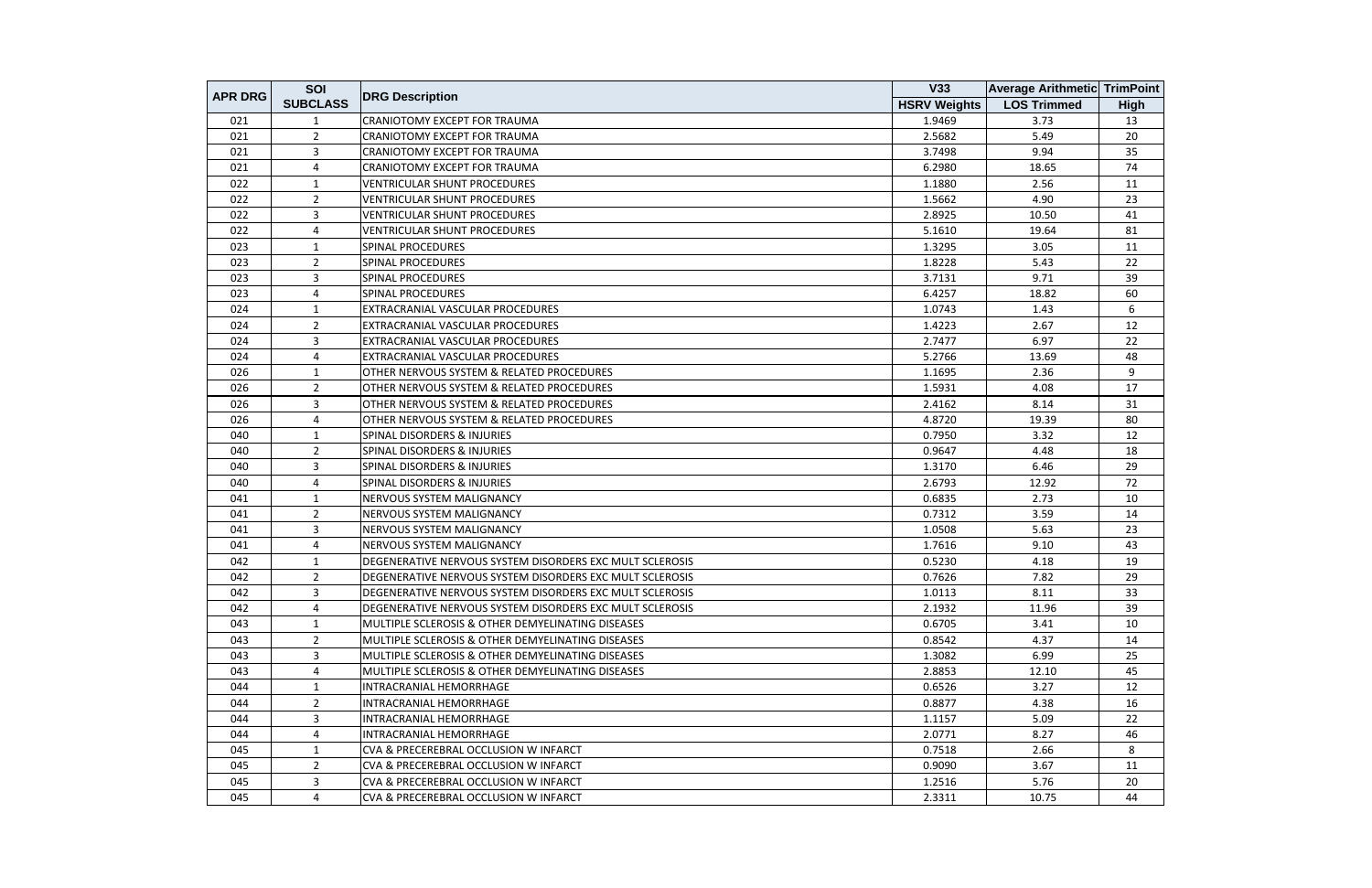|                | SOI             |                                                                           | V33                 | <b>Average Arithmetic TrimPoint</b> |                |
|----------------|-----------------|---------------------------------------------------------------------------|---------------------|-------------------------------------|----------------|
| <b>APR DRG</b> | <b>SUBCLASS</b> | <b>DRG Description</b>                                                    | <b>HSRV Weights</b> | <b>LOS Trimmed</b>                  | <b>High</b>    |
| 046            | 1               | NONSPECIFIC CVA & PRECEREBRAL OCCLUSION W/O INFARCT                       | 0.6594              | 2.31                                | 8              |
| 046            | $\overline{2}$  | NONSPECIFIC CVA & PRECEREBRAL OCCLUSION W/O INFARCT                       | 0.8050              | 3.09                                | 10             |
| 046            | $\overline{3}$  | NONSPECIFIC CVA & PRECEREBRAL OCCLUSION W/O INFARCT                       | 1.0523              | 4.47                                | 16             |
| 046            | 4               | NONSPECIFIC CVA & PRECEREBRAL OCCLUSION W/O INFARCT                       | 1.8762              | 8.53                                | 34             |
| 047            | $\mathbf{1}$    | <b>TRANSIENT ISCHEMIA</b>                                                 | 0.5943              | 1.83                                | 5              |
| 047            | $\overline{2}$  | <b>TRANSIENT ISCHEMIA</b>                                                 | 0.6664              | 2.38                                | $\overline{7}$ |
| 047            | $\overline{3}$  | TRANSIENT ISCHEMIA                                                        | 0.8503              | 3.57                                | 12             |
| 047            | 4               | <b>TRANSIENT ISCHEMIA</b>                                                 | 1.7352              | 7.87                                | 27             |
| 048            | $\mathbf{1}$    | PERIPHERAL, CRANIAL & AUTONOMIC NERVE DISORDERS                           | 0.5447              | 2.59                                | 9              |
| 048            | $\overline{2}$  | PERIPHERAL, CRANIAL & AUTONOMIC NERVE DISORDERS                           | 0.6543              | 3.55                                | 12             |
| 048            | $\overline{3}$  | PERIPHERAL, CRANIAL & AUTONOMIC NERVE DISORDERS                           | 0.8920              | 4.87                                | 18             |
| 048            | 4               | PERIPHERAL, CRANIAL & AUTONOMIC NERVE DISORDERS                           | 2.1686              | 12.24                               | 46             |
| 049            | 1               | BACTERIAL & TUBERCULOUS INFECTIONS OF NERVOUS SYSTEM                      | 0.8284              | 5.13                                | 17             |
| 049            | $\overline{2}$  | BACTERIAL & TUBERCULOUS INFECTIONS OF NERVOUS SYSTEM                      | 1.6420              | 6.16                                | 21             |
| 049            | 3               | BACTERIAL & TUBERCULOUS INFECTIONS OF NERVOUS SYSTEM                      | 2.0963              | 10.11                               | 42             |
| 049            | 4               | BACTERIAL & TUBERCULOUS INFECTIONS OF NERVOUS SYSTEM                      | 3.6169              | 15.95                               | 52             |
| 050            | $\mathbf{1}$    | NON-BACTERIAL INFECTIONS OF NERVOUS SYSTEM EXC VIRAL MENINGITIS           | 0.5934              | 3.72                                | 13             |
| 050            | $\overline{2}$  | NON-BACTERIAL INFECTIONS OF NERVOUS SYSTEM EXC VIRAL MENINGITIS           | 0.9905              | 5.16                                | 20             |
| 050            | 3               | NON-BACTERIAL INFECTIONS OF NERVOUS SYSTEM EXC VIRAL MENINGITIS           | 1.6195              | 8.42                                | 27             |
| 050            | $\overline{4}$  | NON-BACTERIAL INFECTIONS OF NERVOUS SYSTEM EXC VIRAL MENINGITIS           | 3.7266              | 15.67                               | 55             |
| 051            | $\mathbf{1}$    | <b>VIRAL MENINGITIS</b>                                                   | 0.4819              | 2.53                                | $\overline{7}$ |
| 051            | $\overline{2}$  | <b>VIRAL MENINGITIS</b>                                                   | 0.7310              | 3.59                                | 11             |
| 051            | $\overline{3}$  | <b>VIRAL MENINGITIS</b>                                                   | 1.2961              | 6.17                                | 20             |
| 051            | 4               | <b>VIRAL MENINGITIS</b>                                                   | 3.0542              | 12.43                               | 49             |
| 052            | 1               | NONTRAUMATIC STUPOR & COMA                                                | 0.5281              | 1.98                                | $\overline{7}$ |
| 052            | $\overline{2}$  | NONTRAUMATIC STUPOR & COMA                                                | 0.6260              | 2.94                                | 10             |
| 052            | $\overline{3}$  | NONTRAUMATIC STUPOR & COMA                                                | 0.8795              | 4.67                                | 18             |
| 052            | 4               | NONTRAUMATIC STUPOR & COMA                                                | 2.0139              | 10.25                               | 45             |
| 053            | $\mathbf{1}$    | <b>SEIZURE</b>                                                            | 0.4455              | 2.20                                | $\overline{7}$ |
| 053            | $\overline{2}$  | <b>SEIZURE</b>                                                            | 0.5716              | 2.72                                | 9              |
| 053            | 3               | <b>SEIZURE</b>                                                            | 0.8166              | 4.05                                | 15             |
| 053            | 4               | <b>SEIZURE</b>                                                            | 2.0593              | 8.76                                | 36             |
| 054            | 1               | MIGRAINE & OTHER HEADACHES                                                | 0.4789              | 2.22                                | $\overline{7}$ |
| 054            | $\overline{2}$  | MIGRAINE & OTHER HEADACHES                                                | 0.5953              | 2.65                                | 9              |
| 054            | 3               | MIGRAINE & OTHER HEADACHES                                                | 0.7614              | 3.61                                | 15             |
| 054            | 4               | MIGRAINE & OTHER HEADACHES                                                | 1.2141              | 6.62                                | 29             |
| 055            | 1               | HEAD TRAUMA W COMA >1 HR OR HEMORRHAGE                                    | 0.5689              | 2.10                                | $\overline{7}$ |
| 055            | $\overline{2}$  | HEAD TRAUMA W COMA >1 HR OR HEMORRHAGE                                    | 0.7922              | 3.30                                | 12             |
| 055            | 3               | HEAD TRAUMA W COMA >1 HR OR HEMORRHAGE                                    | 1.2059              | 4.96                                | 21             |
| 055            | 4               | HEAD TRAUMA W COMA >1 HR OR HEMORRHAGE                                    | 2.3924              | 11.37                               | 44             |
| 056            | $\mathbf{1}$    | BRAIN CONTUSION/LACERATION & COMPLICATED SKULL FX, COMA < 1 HR OR NO COMA | 0.5776              | 2.15                                | 8              |
| 056            | $\overline{2}$  | BRAIN CONTUSION/LACERATION & COMPLICATED SKULL FX, COMA < 1 HR OR NO COMA | 0.8299              | 3.36                                | 13             |
| 056            | 3               | BRAIN CONTUSION/LACERATION & COMPLICATED SKULL FX, COMA < 1 HR OR NO COMA | 1.3057              | 5.56                                | 20             |
| 056            | 4               | BRAIN CONTUSION/LACERATION & COMPLICATED SKULL FX, COMA < 1 HR OR NO COMA | 3.1575              | 12.84                               | 50             |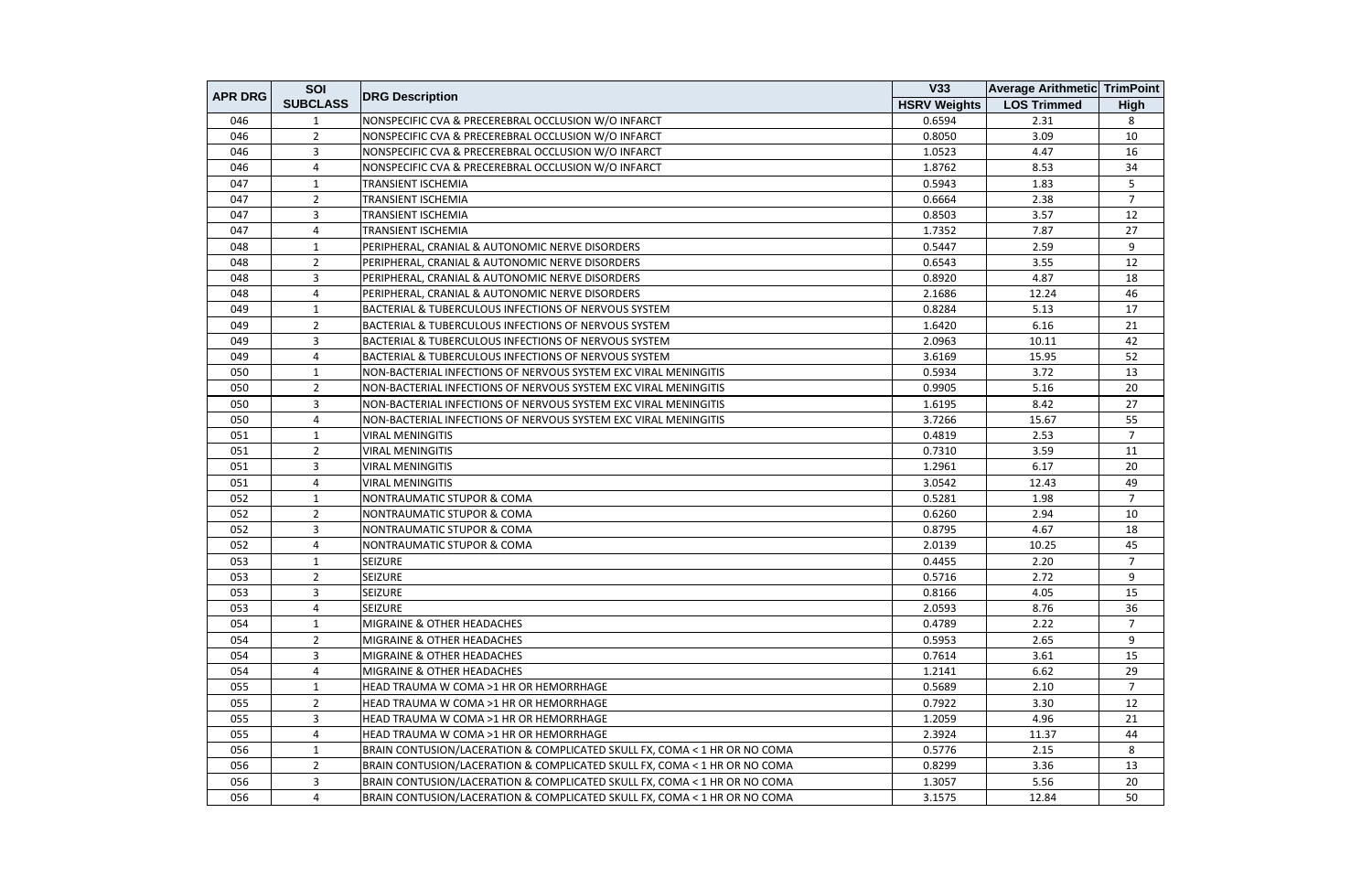| <b>APR DRG</b> | SOI             |                                                                                            | V33                 | <b>Average Arithmetic TrimPoint</b> |                |
|----------------|-----------------|--------------------------------------------------------------------------------------------|---------------------|-------------------------------------|----------------|
|                | <b>SUBCLASS</b> | <b>DRG Description</b>                                                                     | <b>HSRV Weights</b> | <b>LOS Trimmed</b>                  | <b>High</b>    |
| 057            |                 | CONCUSSION, CLOSED SKULL FX NOS, UNCOMPLICATED INTRACRANIAL INJURY, COMA < 1 HR OR NO COMA | 0.5206              | 1.43                                | 5              |
| 057            | $2^{\circ}$     | CONCUSSION, CLOSED SKULL FX NOS, UNCOMPLICATED INTRACRANIAL INJURY, COMA < 1 HR OR NO COMA | 0.7483              | 2.26                                | 8              |
| 057            | 3               | CONCUSSION, CLOSED SKULL FX NOS, UNCOMPLICATED INTRACRANIAL INJURY, COMA < 1 HR OR NO COMA | 1.1393              | 4.12                                | 16             |
| 057            | 4               | CONCUSSION, CLOSED SKULL FX NOS, UNCOMPLICATED INTRACRANIAL INJURY, COMA < 1 HR OR NO COMA | 2.5044              | 9.89                                | 36             |
| 058            | 1               | OTHER DISORDERS OF NERVOUS SYSTEM                                                          | 0.5742              | 2.51                                | 10             |
| 058            | $\overline{2}$  | OTHER DISORDERS OF NERVOUS SYSTEM                                                          | 0.7054              | 3.55                                | 16             |
| 058            | 3               | OTHER DISORDERS OF NERVOUS SYSTEM                                                          | 0.9583              | 5.22                                | 22             |
| 058            | 4               | OTHER DISORDERS OF NERVOUS SYSTEM                                                          | 1.9421              | 10.53                               | 53             |
| 070            | $\mathbf{1}$    | <b>ORBITAL PROCEDURES</b>                                                                  | 0.7704              | 2.01                                | 8              |
| 070            | $\overline{2}$  | <b>ORBITAL PROCEDURES</b>                                                                  | 1.1459              | 3.55                                | 13             |
| 070            | 3               | <b>ORBITAL PROCEDURES</b>                                                                  | 2.0583              | 5.80                                | 18             |
| 070            | 4               | <b>ORBITAL PROCEDURES</b>                                                                  | 4.1149              | 12.36                               | 31             |
| 073            | 1               | <b>EYE PROCEDURES EXCEPT ORBIT</b>                                                         | 0.7118              | 2.12                                | 9              |
| 073            | $\overline{2}$  | EYE PROCEDURES EXCEPT ORBIT                                                                | 0.8959              | 2.80                                | 12             |
| 073            | 3               | <b>EYE PROCEDURES EXCEPT ORBIT</b>                                                         | 1.3025              | 5.23                                | 28             |
| 073            | 4               | EYE PROCEDURES EXCEPT ORBIT                                                                | 3.0347              | 9.81                                | 35             |
| 080            | 1               | <b>ACUTE MAJOR EYE INFECTIONS</b>                                                          | 0.3772              | 2.80                                | 8              |
| 080            | $\overline{2}$  | <b>ACUTE MAJOR EYE INFECTIONS</b>                                                          | 0.5292              | 3.66                                | 12             |
| 080            | 3               | <b>ACUTE MAJOR EYE INFECTIONS</b>                                                          | 0.8869              | 5.60                                | 18             |
| 080            | 4               | <b>ACUTE MAJOR EYE INFECTIONS</b>                                                          | 2.2853              | 10.27                               | 25             |
| 082            | $\mathbf{1}$    | EYE DISORDERS EXCEPT MAJOR INFECTIONS                                                      | 0.4191              | 2.18                                | $\overline{7}$ |
| 082            | $\overline{2}$  | EYE DISORDERS EXCEPT MAJOR INFECTIONS                                                      | 0.5782              | 2.58                                | 9              |
| 082            | 3               | EYE DISORDERS EXCEPT MAJOR INFECTIONS                                                      | 0.8004              | 3.84                                | 17             |
| 082            | 4               | <b>EYE DISORDERS EXCEPT MAJOR INFECTIONS</b>                                               | 1.8093              | 11.19                               | 51             |
| 089            | 1               | MAJOR CRANIAL/FACIAL BONE PROCEDURES                                                       | 1.4058              | 2.18                                | 6              |
| 089            | $\overline{2}$  | MAJOR CRANIAL/FACIAL BONE PROCEDURES                                                       | 1.8500              | 3.61                                | 14             |
| 089            | 3               | MAJOR CRANIAL/FACIAL BONE PROCEDURES                                                       | 3.2437              | 8.17                                | 30             |
| 089            | 4               | MAJOR CRANIAL/FACIAL BONE PROCEDURES                                                       | 5.7616              | 16.12                               | 65             |
| 090            | $\mathbf{1}$    | <b>MAJOR LARYNX &amp; TRACHEA PROCEDURES</b>                                               | 0.7158              | 2.45                                | 12             |
| 090            | $\overline{2}$  | <b>MAJOR LARYNX &amp; TRACHEA PROCEDURES</b>                                               | 2.2218              | 7.65                                | 26             |
| 090            | 3               | <b>MAJOR LARYNX &amp; TRACHEA PROCEDURES</b>                                               | 3.5815              | 12.66                               | 57             |
| 090            | 4               | <b>MAJOR LARYNX &amp; TRACHEA PROCEDURES</b>                                               | 7.1443              | 23.69                               | 83             |
| 091            | 1               | <b>OTHER MAJOR HEAD &amp; NECK PROCEDURES</b>                                              | 1.3026              | 2.96                                | 11             |
| 091            | $\overline{2}$  | <b>OTHER MAJOR HEAD &amp; NECK PROCEDURES</b>                                              | 1.8978              | 4.34                                | 17             |
| 091            | $\mathbf{3}$    | OTHER MAJOR HEAD & NECK PROCEDURES                                                         | 3.5965              | 9.20                                | 28             |
| 091            | 4               | <b>OTHER MAJOR HEAD &amp; NECK PROCEDURES</b>                                              | 6.3239              | 16.98                               | 55             |
| 092            | 1               | FACIAL BONE PROCEDURES EXCEPT MAJOR CRANIAL/FACIAL BONE PROCEDURES                         | 0.9831              | 1.90                                | 7              |
| 092            | $\overline{2}$  | FACIAL BONE PROCEDURES EXCEPT MAJOR CRANIAL/FACIAL BONE PROCEDURES                         | 1.3810              | 2.74                                | 11             |
| 092            | 3               | FACIAL BONE PROCEDURES EXCEPT MAJOR CRANIAL/FACIAL BONE PROCEDURES                         | 2.2378              | 5.40                                | 23             |
| 092            | 4               | FACIAL BONE PROCEDURES EXCEPT MAJOR CRANIAL/FACIAL BONE PROCEDURES                         | 4.9305              | 13.93                               | 58             |
| 093            | 1               | <b>SINUS &amp; MASTOID PROCEDURES</b>                                                      | 0.9483              | 2.18                                | 8              |
| 093            | $\overline{2}$  | <b>SINUS &amp; MASTOID PROCEDURES</b>                                                      | 1.2524              | 3.48                                | 13             |
| 093            | 3               | <b>SINUS &amp; MASTOID PROCEDURES</b>                                                      | 1.9561              | 6.82                                | 23             |
| 093            | 4               | <b>SINUS &amp; MASTOID PROCEDURES</b>                                                      | 3.0863              | 10.97                               | 33             |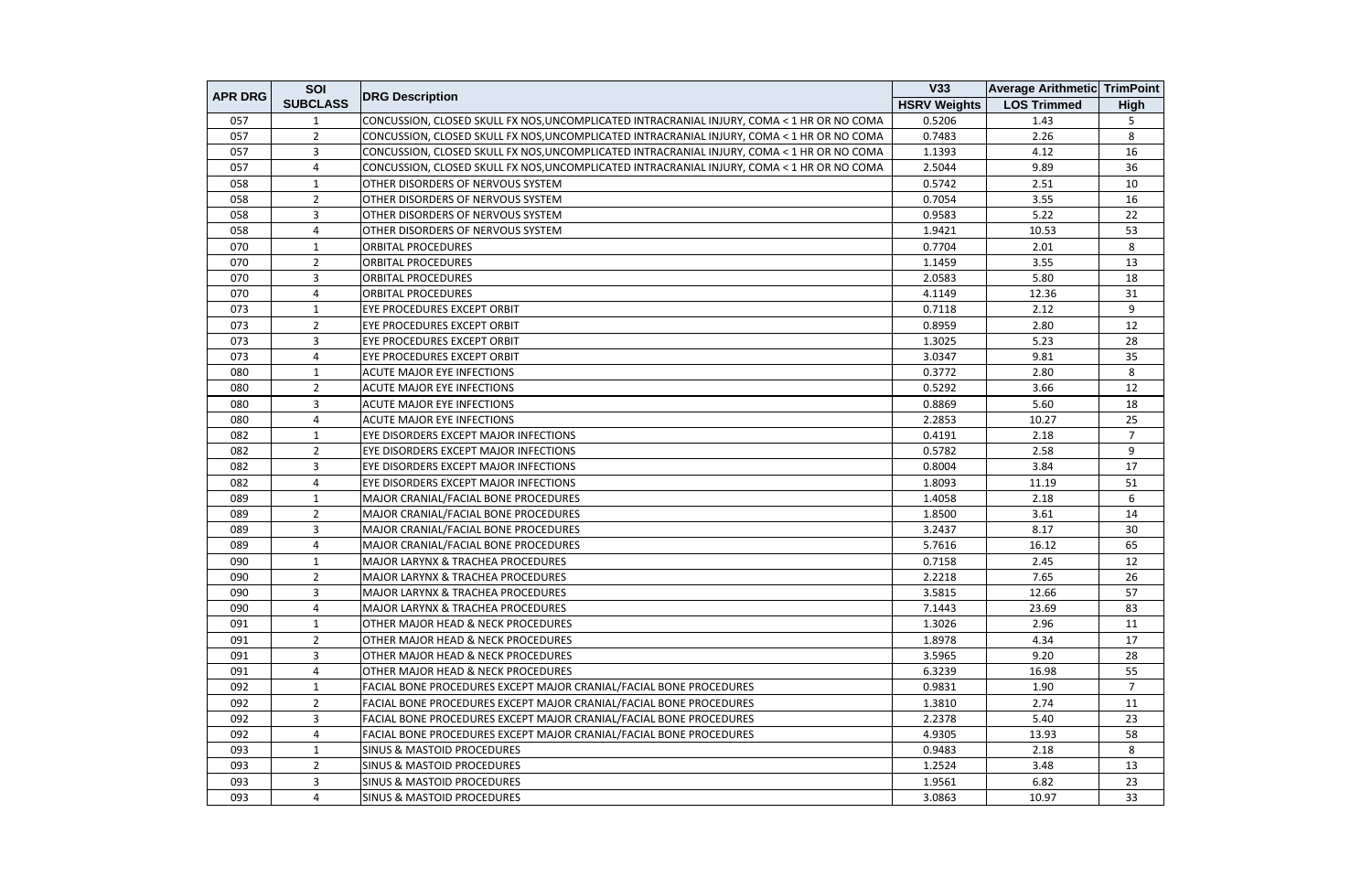| <b>APR DRG</b> | SOI             |                                                             | V33                 | <b>Average Arithmetic TrimPoint</b> |                |
|----------------|-----------------|-------------------------------------------------------------|---------------------|-------------------------------------|----------------|
|                | <b>SUBCLASS</b> | <b>DRG Description</b>                                      | <b>HSRV Weights</b> | <b>LOS Trimmed</b>                  | <b>High</b>    |
| 095            |                 | <b>CLEFT LIP &amp; PALATE REPAIR</b>                        | 0.6260              | 1.37                                | 4              |
| 095            | $\overline{2}$  | <b>CLEFT LIP &amp; PALATE REPAIR</b>                        | 0.7686              | 1.86                                | $\overline{7}$ |
| 095            | $\overline{3}$  | <b>CLEFT LIP &amp; PALATE REPAIR</b>                        | 1.1912              | 3.29                                | 16             |
| 095            | 4               | <b>CLEFT LIP &amp; PALATE REPAIR</b>                        | 2.1518              | 6.95                                | 16             |
| 097            | 1               | <b>TONSIL &amp; ADENOID PROCEDURES</b>                      | 0.4084              | 1.48                                | 5              |
| 097            | $\overline{2}$  | TONSIL & ADENOID PROCEDURES                                 | 0.6213              | 2.56                                | 10             |
| 097            | 3               | TONSIL & ADENOID PROCEDURES                                 | 1.2162              | 5.30                                | 24             |
| 097            | 4               | <b>TONSIL &amp; ADENOID PROCEDURES</b>                      | 3.2627              | 14.94                               | 44             |
| 098            | $\mathbf{1}$    | OTHER EAR, NOSE, MOUTH & THROAT PROCEDURES                  | 0.7047              | 1.98                                | $\overline{7}$ |
| 098            | $\overline{2}$  | OTHER EAR, NOSE, MOUTH & THROAT PROCEDURES                  | 0.9495              | 2.95                                | 12             |
| 098            | 3               | OTHER EAR, NOSE, MOUTH & THROAT PROCEDURES                  | 1.5476              | 6.19                                | 25             |
| 098            | 4               | OTHER EAR, NOSE, MOUTH & THROAT PROCEDURES                  | 3.2522              | 13.40                               | 65             |
| 110            | 1               | EAR, NOSE, MOUTH, THROAT, CRANIAL/FACIAL MALIGNANCIES       | 0.4895              | 2.67                                | 13             |
| 110            | $\overline{2}$  | EAR, NOSE, MOUTH, THROAT, CRANIAL/FACIAL MALIGNANCIES       | 0.7037              | 3.89                                | 14             |
| 110            | 3               | EAR, NOSE, MOUTH, THROAT, CRANIAL/FACIAL MALIGNANCIES       | 1.1056              | 6.20                                | 23             |
| 110            | 4               | EAR, NOSE, MOUTH, THROAT, CRANIAL/FACIAL MALIGNANCIES       | 2.2409              | 11.95                               | 44             |
| 111            | 1               | <b>VERTIGO &amp; OTHER LABYRINTH DISORDERS</b>              | 0.4864              | 1.93                                | 6              |
| 111            | $\overline{2}$  | <b>VERTIGO &amp; OTHER LABYRINTH DISORDERS</b>              | 0.5693              | 2.38                                | $\overline{7}$ |
| 111            | $\overline{3}$  | <b>VERTIGO &amp; OTHER LABYRINTH DISORDERS</b>              | 0.7226              | 3.32                                | 12             |
| 111            | $\overline{4}$  | <b>VERTIGO &amp; OTHER LABYRINTH DISORDERS</b>              | 1.3868              | 6.84                                | 25             |
| 113            | $\mathbf{1}$    | <b>INFECTIONS OF UPPER RESPIRATORY TRACT</b>                | 0.2599              | 1.81                                | 5              |
| 113            | $\overline{2}$  | <b>INFECTIONS OF UPPER RESPIRATORY TRACT</b>                | 0.4024              | 2.37                                | $\overline{7}$ |
| 113            | 3               | INFECTIONS OF UPPER RESPIRATORY TRACT                       | 0.6701              | 3.68                                | 13             |
| 113            | 4               | <b>INFECTIONS OF UPPER RESPIRATORY TRACT</b>                | 1.3455              | 6.75                                | 26             |
| 114            | 1               | DENTAL & ORAL DISEASES & INJURIES                           | 0.3711              | 2.07                                | 6              |
| 114            | $\overline{2}$  | DENTAL & ORAL DISEASES & INJURIES                           | 0.5697              | 2.81                                | 10             |
| 114            | $\overline{3}$  | <b>DENTAL &amp; ORAL DISEASES &amp; INJURIES</b>            | 0.9274              | 5.16                                | 18             |
| 114            | $\overline{a}$  | DENTAL & ORAL DISEASES & INJURIES                           | 1.9812              | 10.20                               | 37             |
| 115            | $\mathbf{1}$    | OTHER EAR, NOSE, MOUTH, THROAT & CRANIAL/FACIAL DIAGNOSES   | 0.4062              | 2.16                                | $\overline{7}$ |
| 115            | $\overline{2}$  | OTHER EAR, NOSE, MOUTH, THROAT & CRANIAL/FACIAL DIAGNOSES   | 0.5955              | 2.80                                | 10             |
| 115            | 3               | OTHER EAR, NOSE, MOUTH, THROAT & CRANIAL/FACIAL DIAGNOSES   | 0.8754              | 4.45                                | 16             |
| 115            | $\overline{4}$  | OTHER EAR, NOSE, MOUTH, THROAT & CRANIAL/FACIAL DIAGNOSES   | 1.8371              | 8.81                                | 34             |
| 120            | 1               | <b>MAJOR RESPIRATORY &amp; CHEST PROCEDURES</b>             | 1.7189              | 4.67                                | 13             |
| 120            | $\overline{2}$  | <b>MAJOR RESPIRATORY &amp; CHEST PROCEDURES</b>             | 2.1945              | 6.54                                | 18             |
| 120            | 3               | MAJOR RESPIRATORY & CHEST PROCEDURES                        | 3.1960              | 11.00                               | 31             |
| 120            | 4               | <b>MAJOR RESPIRATORY &amp; CHEST PROCEDURES</b>             | 5.7404              | 18.91                               | 61             |
| 121            | -1              | <b>OTHER RESPIRATORY &amp; CHEST PROCEDURES</b>             | 1.1883              | 3.25                                | 12             |
| 121            | 2               | OTHER RESPIRATORY & CHEST PROCEDURES                        | 1.5313              | 5.16                                | 18             |
| 121            | 3               | <b>OTHER RESPIRATORY &amp; CHEST PROCEDURES</b>             | 2.4687              | 9.74                                | 32             |
| 121            | $\overline{4}$  | <b>OTHER RESPIRATORY &amp; CHEST PROCEDURES</b>             | 5.0342              | 18.11                               | 58             |
| 130            | 1               | RESPIRATORY SYSTEM DIAGNOSIS W VENTILATOR SUPPORT 96+ HOURS | 2.8511              | 10.87                               | 22             |
| 130            | $\overline{2}$  | RESPIRATORY SYSTEM DIAGNOSIS W VENTILATOR SUPPORT 96+ HOURS | 3.0423              | 11.05                               | 29             |
| 130            | 3               | RESPIRATORY SYSTEM DIAGNOSIS W VENTILATOR SUPPORT 96+ HOURS | 3.6434              | 13.23                               | 37             |
| 130            | 4               | RESPIRATORY SYSTEM DIAGNOSIS W VENTILATOR SUPPORT 96+ HOURS | 4.8144              | 17.65                               | 55             |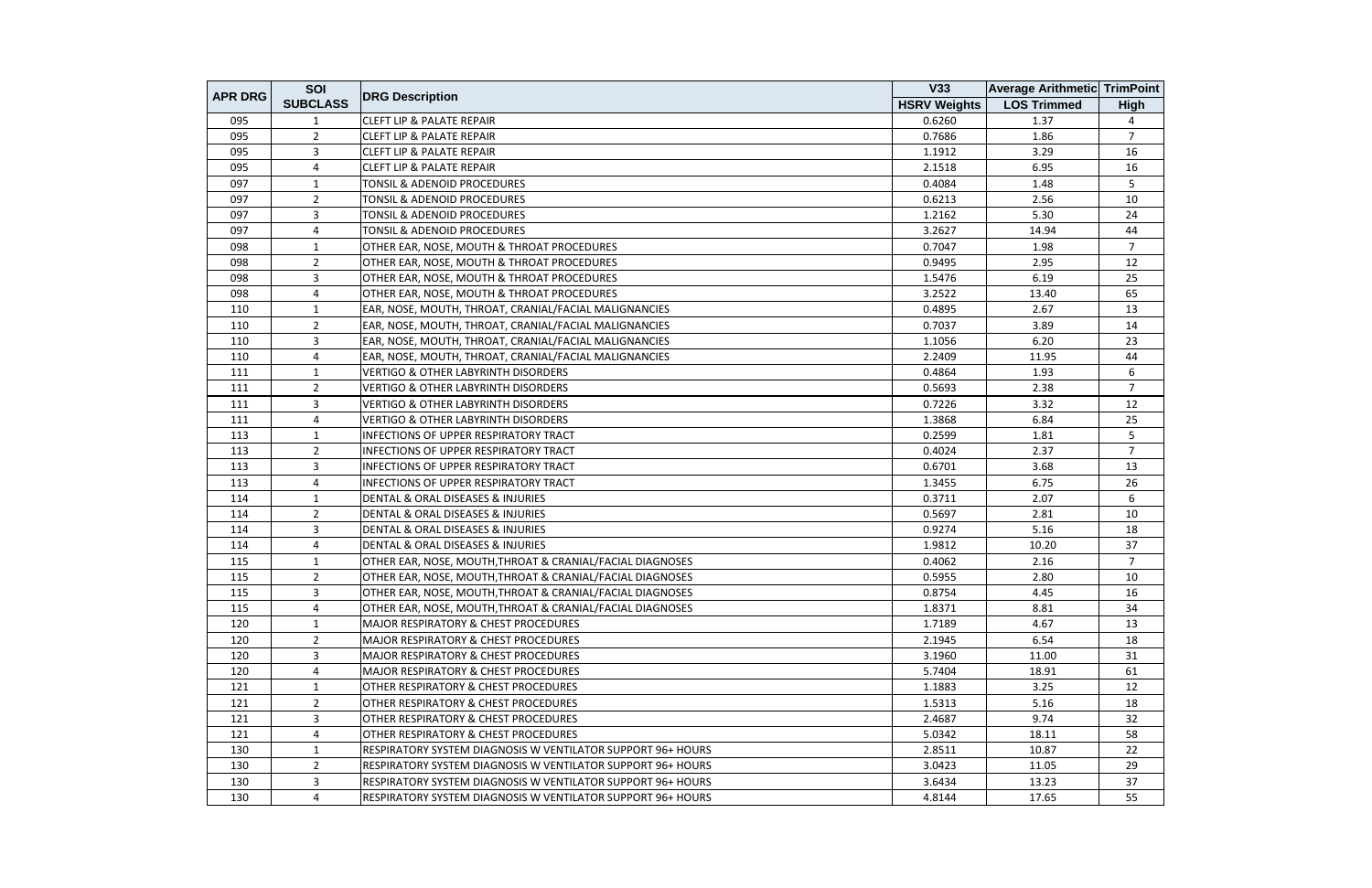| <b>APR DRG</b> | SOI             |                                                                    | V33                 | <b>Average Arithmetic TrimPoint</b> |                |
|----------------|-----------------|--------------------------------------------------------------------|---------------------|-------------------------------------|----------------|
|                | <b>SUBCLASS</b> | <b>DRG Description</b>                                             | <b>HSRV Weights</b> | <b>LOS Trimmed</b>                  | <b>High</b>    |
| 131            | 1               | CYSTIC FIBROSIS - PULMONARY DISEASE                                | 1.1407              | 6.65                                | 17             |
| 131            | $\overline{2}$  | <b>CYSTIC FIBROSIS - PULMONARY DISEASE</b>                         | 1.4020              | 7.93                                | 21             |
| 131            | 3               | <b>CYSTIC FIBROSIS - PULMONARY DISEASE</b>                         | 1.8525              | 10.16                               | 28             |
| 131            | 4               | CYSTIC FIBROSIS - PULMONARY DISEASE                                | 2.5460              | 12.73                               | 50             |
| 132            | 1               | BPD & OTH CHRONIC RESPIRATORY DISEASES ARISING IN PERINATAL PERIOD | 0.4233              | 2.90                                | 12             |
| 132            | $\overline{2}$  | BPD & OTH CHRONIC RESPIRATORY DISEASES ARISING IN PERINATAL PERIOD | 0.5181              | 3.62                                | 14             |
| 132            | 3               | BPD & OTH CHRONIC RESPIRATORY DISEASES ARISING IN PERINATAL PERIOD | 0.8051              | 5.68                                | 36             |
| 132            | 4               | BPD & OTH CHRONIC RESPIRATORY DISEASES ARISING IN PERINATAL PERIOD | 1.4927              | 7.99                                | 54             |
| 133            | $\mathbf{1}$    | PULMONARY EDEMA & RESPIRATORY FAILURE                              | 0.5454              | 2.37                                | 8              |
| 133            | $\overline{2}$  | PULMONARY EDEMA & RESPIRATORY FAILURE                              | 0.7561              | 3.83                                | 12             |
| 133            | 3               | PULMONARY EDEMA & RESPIRATORY FAILURE                              | 1.0996              | 5.18                                | 18             |
| 133            | 4               | PULMONARY EDEMA & RESPIRATORY FAILURE                              | 1.7495              | 6.55                                | 25             |
| 134            | $\mathbf{1}$    | PULMONARY EMBOLISM                                                 | 0.7118              | 3.52                                | 9              |
| 134            | $\overline{2}$  | PULMONARY EMBOLISM                                                 | 0.9026              | 4.38                                | 12             |
| 134            | 3               | PULMONARY EMBOLISM                                                 | 1.2877              | 6.04                                | 17             |
| 134            | 4               | PULMONARY EMBOLISM                                                 | 1.9730              | 8.96                                | 29             |
| 135            | $\mathbf{1}$    | MAJOR CHEST & RESPIRATORY TRAUMA                                   | 0.6398              | 2.67                                | 8              |
| 135            | $\overline{2}$  | <b>MAJOR CHEST &amp; RESPIRATORY TRAUMA</b>                        | 0.8152              | 3.51                                | 11             |
| 135            | 3               | <b>MAJOR CHEST &amp; RESPIRATORY TRAUMA</b>                        | 1.1912              | 5.46                                | 17             |
| 135            | 4               | MAJOR CHEST & RESPIRATORY TRAUMA                                   | 2.1261              | 7.97                                | 29             |
| 136            | $\mathbf{1}$    | <b>RESPIRATORY MALIGNANCY</b>                                      | 0.4458              | 2.87                                | 10             |
| 136            | $\overline{2}$  | RESPIRATORY MALIGNANCY                                             | 0.7139              | 3.95                                | 14             |
| 136            | 3               | RESPIRATORY MALIGNANCY                                             | 1.1635              | 6.25                                | 22             |
| 136            | 4               | <b>RESPIRATORY MALIGNANCY</b>                                      | 1.8352              | 8.93                                | 33             |
| 137            | 1               | <b>MAJOR RESPIRATORY INFECTIONS &amp; INFLAMMATIONS</b>            | 0.6367              | 4.13                                | 16             |
| 137            | $\overline{2}$  | MAJOR RESPIRATORY INFECTIONS & INFLAMMATIONS                       | 0.8482              | 4.97                                | 16             |
| 137            | 3               | <b>MAJOR RESPIRATORY INFECTIONS &amp; INFLAMMATIONS</b>            | 1.2031              | 6.98                                | 21             |
| 137            | 4               | MAJOR RESPIRATORY INFECTIONS & INFLAMMATIONS                       | 1.9132              | 9.94                                | 32             |
| 138            | 1               | <b>BRONCHIOLITIS &amp; RSV PNEUMONIA</b>                           | 0.2804              | 2.27                                | 6              |
| 138            | $\overline{2}$  | <b>BRONCHIOLITIS &amp; RSV PNEUMONIA</b>                           | 0.3844              | 2.98                                | 9              |
| 138            | 3               | <b>BRONCHIOLITIS &amp; RSV PNEUMONIA</b>                           | 0.7518              | 5.09                                | 16             |
| 138            | 4               | <b>BRONCHIOLITIS &amp; RSV PNEUMONIA</b>                           | 1.8352              | 8.30                                | 28             |
| 139            | 1               | <b>OTHER PNEUMONIA</b>                                             | 0.4202              | 2.58                                | $\overline{7}$ |
| 139            | $\overline{2}$  | <b>OTHER PNEUMONIA</b>                                             | 0.6402              | 3.59                                | 10             |
| 139            | 3               | <b>OTHER PNEUMONIA</b>                                             | 0.9947              | 5.34                                | 16             |
| 139            | 4               | <b>OTHER PNEUMONIA</b>                                             | 1.7261              | 8.58                                | 28             |
| 140            | 1               | CHRONIC OBSTRUCTIVE PULMONARY DISEASE                              | 0.5252              | 2.98                                | 9              |
| 140            | $\overline{2}$  | <b>CHRONIC OBSTRUCTIVE PULMONARY DISEASE</b>                       | 0.6665              | 3.65                                | 11             |
| 140            | 3               | CHRONIC OBSTRUCTIVE PULMONARY DISEASE                              | 0.9076              | 4.90                                | 15             |
| 140            | 4               | <b>CHRONIC OBSTRUCTIVE PULMONARY DISEASE</b>                       | 1.6690              | 8.39                                | 28             |
| 141            | $\mathbf{1}$    | <b>ASTHMA</b>                                                      | 0.3408              | 2.10                                | 6              |
| 141            | $\overline{2}$  | <b>ASTHMA</b>                                                      | 0.5015              | 2.93                                | 9              |
| 141            | 3               | <b>ASTHMA</b>                                                      | 0.7486              | 4.11                                | 14             |
| 141            | 4               | <b>ASTHMA</b>                                                      | 1.3503              | 5.21                                | 19             |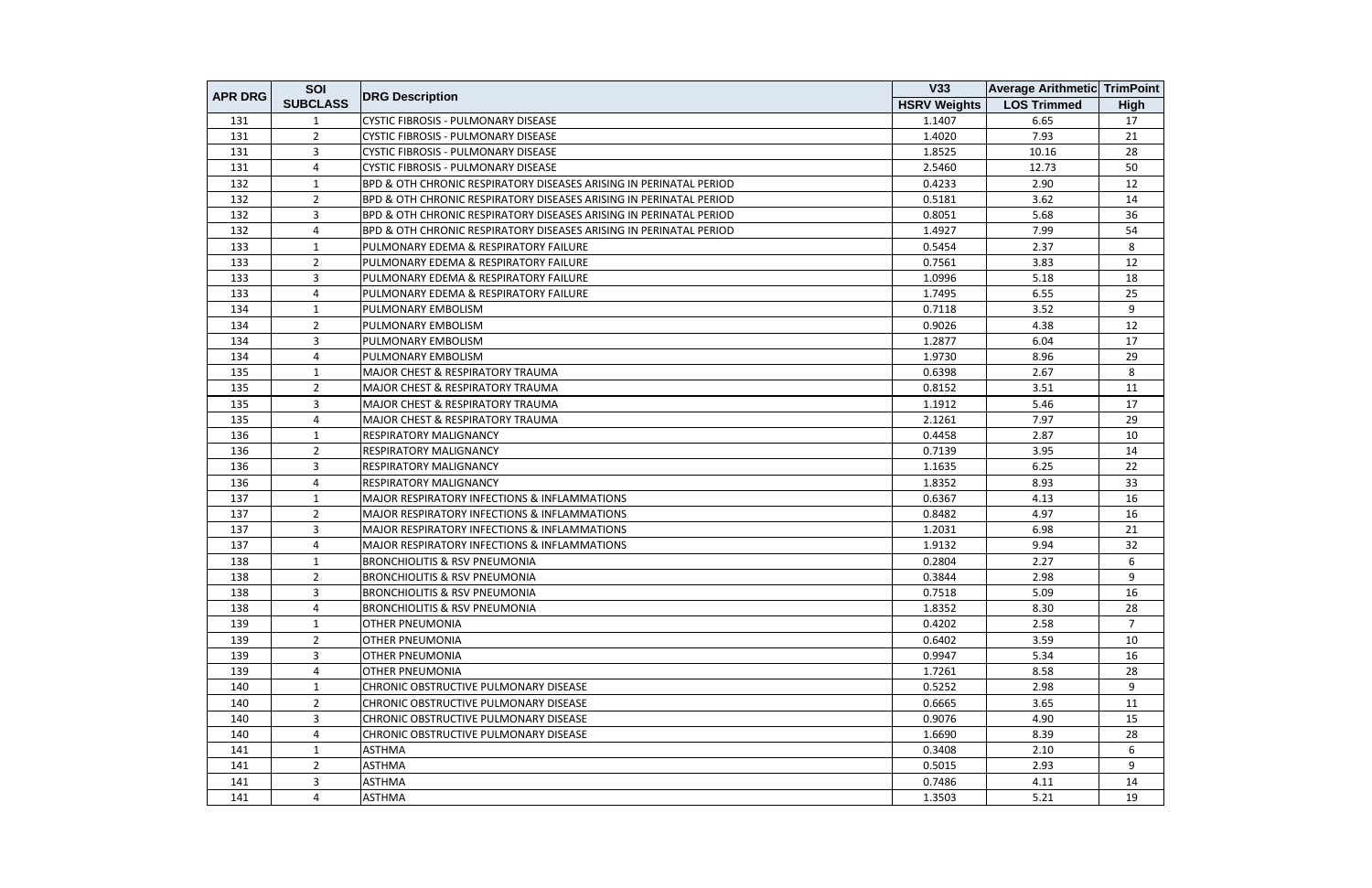| <b>APR DRG</b> | SOI             |                                                                      | <b>V33</b>          | <b>Average Arithmetic TrimPoint</b> |                |
|----------------|-----------------|----------------------------------------------------------------------|---------------------|-------------------------------------|----------------|
|                | <b>SUBCLASS</b> | <b>DRG Description</b>                                               | <b>HSRV Weights</b> | <b>LOS Trimmed</b>                  | <b>High</b>    |
| 142            | 1               | INTERSTITIAL & ALVEOLAR LUNG DISEASES                                | 0.5787              | 3.10                                | 10             |
| 142            | $\overline{2}$  | INTERSTITIAL & ALVEOLAR LUNG DISEASES                                | 0.7445              | 3.98                                | 12             |
| 142            | 3               | INTERSTITIAL & ALVEOLAR LUNG DISEASES                                | 1.0873              | 5.89                                | 19             |
| 142            | 4               | INTERSTITIAL & ALVEOLAR LUNG DISEASES                                | 1.9559              | 9.97                                | 33             |
| 143            | 1               | OTHER RESPIRATORY DIAGNOSES EXCEPT SIGNS, SYMPTOMS & MINOR DIAGNOSES | 0.4353              | 2.69                                | 10             |
| 143            | $\overline{2}$  | OTHER RESPIRATORY DIAGNOSES EXCEPT SIGNS, SYMPTOMS & MINOR DIAGNOSES | 0.6616              | 3.53                                | 13             |
| 143            | 3               | OTHER RESPIRATORY DIAGNOSES EXCEPT SIGNS, SYMPTOMS & MINOR DIAGNOSES | 0.9962              | 5.24                                | 20             |
| 143            | 4               | OTHER RESPIRATORY DIAGNOSES EXCEPT SIGNS, SYMPTOMS & MINOR DIAGNOSES | 1.5730              | 7.68                                | 35             |
| 144            | $\mathbf{1}$    | RESPIRATORY SIGNS, SYMPTOMS & MINOR DIAGNOSES                        | 0.4363              | 2.05                                | $\overline{7}$ |
| 144            | $\overline{2}$  | RESPIRATORY SIGNS, SYMPTOMS & MINOR DIAGNOSES                        | 0.5598              | 2.80                                | 9              |
| 144            | 3               | RESPIRATORY SIGNS, SYMPTOMS & MINOR DIAGNOSES                        | 0.7748              | 3.99                                | 14             |
| 144            | 4               | RESPIRATORY SIGNS, SYMPTOMS & MINOR DIAGNOSES                        | 1.3057              | 6.78                                | 31             |
| 160            | $\mathbf{1}$    | MAJOR CARDIOTHORACIC REPAIR OF HEART ANOMALY                         | 3.1306              | 4.63                                | 10             |
| 160            | $\overline{2}$  | MAJOR CARDIOTHORACIC REPAIR OF HEART ANOMALY                         | 3.4602              | 5.98                                | 21             |
| 160            | 3               | MAJOR CARDIOTHORACIC REPAIR OF HEART ANOMALY                         | 5.0014              | 9.38                                | 31             |
| 160            | 4               | MAJOR CARDIOTHORACIC REPAIR OF HEART ANOMALY                         | 9.7328              | 22.69                               | 91             |
| 161            | $\mathbf{1}$    | CARDIAC DEFIBRILLATOR & HEART ASSIST IMPLANT                         | 4.0098              | 2.98                                | 12             |
| 161            | $\overline{2}$  | CARDIAC DEFIBRILLATOR & HEART ASSIST IMPLANT                         | 5.3013              | 7.50                                | 24             |
| 161            | 3               | CARDIAC DEFIBRILLATOR & HEART ASSIST IMPLANT                         | 8.4070              | 15.55                               | 45             |
| 161            | 4               | CARDIAC DEFIBRILLATOR & HEART ASSIST IMPLANT                         | 19.9842             | 30.04                               | 75             |
| 162            | 1               | CARDIAC VALVE PROCEDURES W CARDIAC CATHETERIZATION                   | 4.4218              | 7.87                                | 18             |
| 162            | $\overline{2}$  | CARDIAC VALVE PROCEDURES W CARDIAC CATHETERIZATION                   | 4.9501              | 9.01                                | 21             |
| 162            | 3               | CARDIAC VALVE PROCEDURES W CARDIAC CATHETERIZATION                   | 6.3338              | 12.97                               | 32             |
| 162            | 4               | CARDIAC VALVE PROCEDURES W CARDIAC CATHETERIZATION                   | 9.6985              | 20.97                               | 56             |
| 163            | $\mathbf{1}$    | CARDIAC VALVE PROCEDURES W/O CARDIAC CATHETERIZATION                 | 3.8077              | 5.50                                | 12             |
| 163            | $\overline{2}$  | CARDIAC VALVE PROCEDURES W/O CARDIAC CATHETERIZATION                 | 4.2090              | 6.31                                | 14             |
| 163            | 3               | CARDIAC VALVE PROCEDURES W/O CARDIAC CATHETERIZATION                 | 5.1794              | 9.07                                | 25             |
| 163            | 4               | CARDIAC VALVE PROCEDURES W/O CARDIAC CATHETERIZATION                 | 8.8228              | 17.94                               | 58             |
| 165            | $\mathbf{1}$    | CORONARY BYPASS W CARDIAC CATH OR PERCUTANEOUS CARDIAC PROCEDURE     | 3.8444              | 6.63                                | 13             |
| 165            | $\overline{2}$  | CORONARY BYPASS W CARDIAC CATH OR PERCUTANEOUS CARDIAC PROCEDURE     | 4.3860              | 8.04                                | 16             |
| 165            | 3               | CORONARY BYPASS W CARDIAC CATH OR PERCUTANEOUS CARDIAC PROCEDURE     | 5.3253              | 10.27                               | 24             |
| 165            | 4               | CORONARY BYPASS W CARDIAC CATH OR PERCUTANEOUS CARDIAC PROCEDURE     | 8.0347              | 16.91                               | 48             |
| 166            | 1               | CORONARY BYPASS W/O CARDIAC CATH OR PERCUTANEOUS CARDIAC PROCEDURE   | 3.0631              | 4.95                                | 10             |
| 166            | $\overline{2}$  | CORONARY BYPASS W/O CARDIAC CATH OR PERCUTANEOUS CARDIAC PROCEDURE   | 3.4369              | 5.97                                | 13             |
| 166            | 3               | CORONARY BYPASS W/O CARDIAC CATH OR PERCUTANEOUS CARDIAC PROCEDURE   | 4.2566              | 8.40                                | 22             |
| 166            | 4               | CORONARY BYPASS W/O CARDIAC CATH OR PERCUTANEOUS CARDIAC PROCEDURE   | 7.1276              | 15.40                               | 49             |
| 167            | 1               | OTHER CARDIOTHORACIC PROCEDURES                                      | 2.8491              | 4.22                                | 12             |
| 167            | $\overline{2}$  | OTHER CARDIOTHORACIC PROCEDURES                                      | 3.2690              | 5.54                                | 14             |
| 167            | 3               | OTHER CARDIOTHORACIC PROCEDURES                                      | 4.1582              | 8.91                                | 25             |
| 167            | 4               | OTHER CARDIOTHORACIC PROCEDURES                                      | 7.2603              | 17.23                               | 58             |
| 169            | $\mathbf{1}$    | <b>MAJOR THORACIC &amp; ABDOMINAL VASCULAR PROCEDURES</b>            | 1.7710              | 4.18                                | 11             |
| 169            | $\overline{2}$  | MAJOR THORACIC & ABDOMINAL VASCULAR PROCEDURES                       | 2.3017              | 5.43                                | 15             |
| 169            | 3               | MAJOR THORACIC & ABDOMINAL VASCULAR PROCEDURES                       | 3.5766              | 9.11                                | 25             |
| 169            | 4               | MAJOR THORACIC & ABDOMINAL VASCULAR PROCEDURES                       | 6.3593              | 16.76                               | 58             |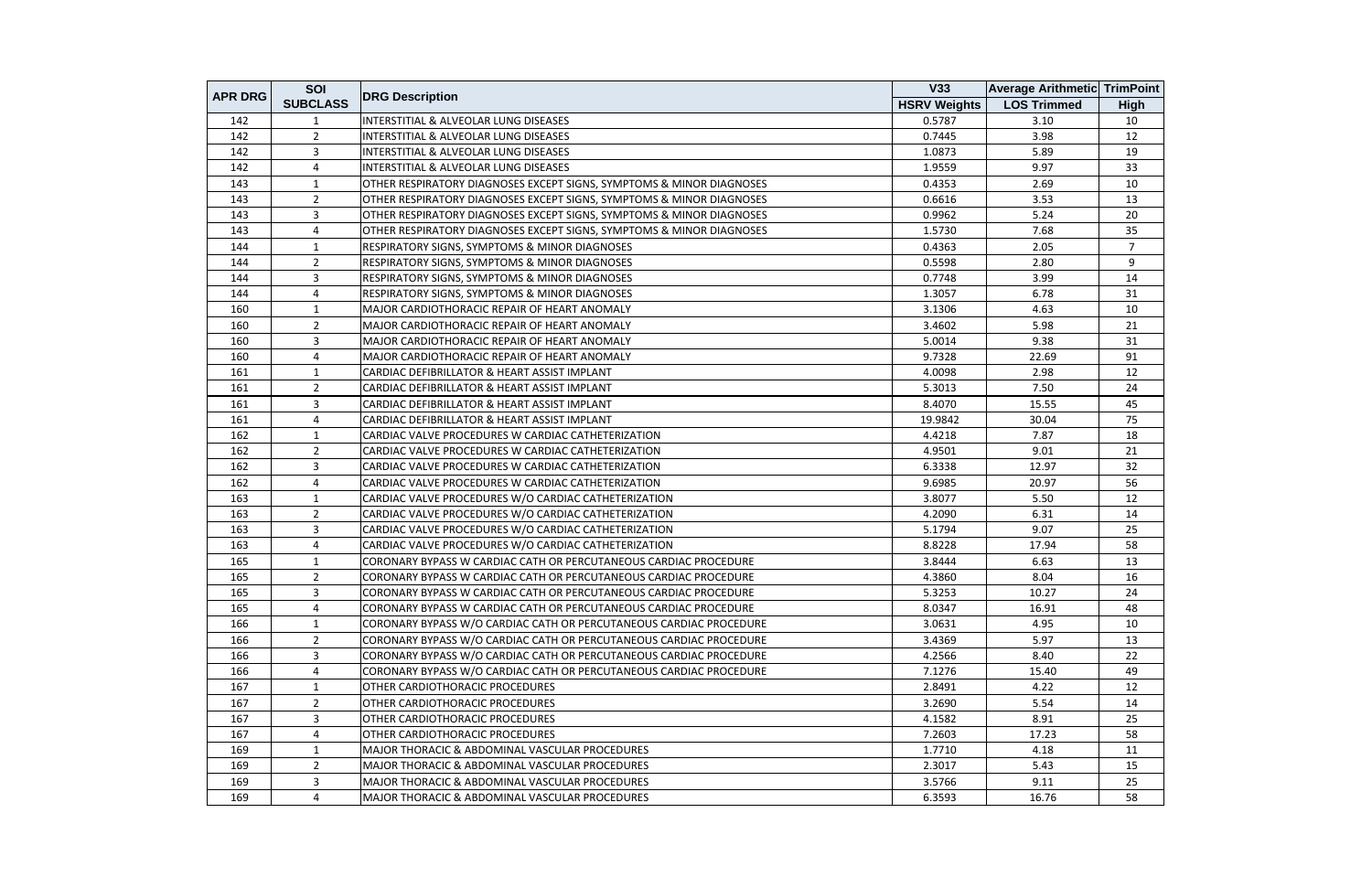|                | SOI             |                                                                      | V33                 | <b>Average Arithmetic TrimPoint</b> |             |
|----------------|-----------------|----------------------------------------------------------------------|---------------------|-------------------------------------|-------------|
| <b>APR DRG</b> | <b>SUBCLASS</b> | <b>DRG Description</b>                                               | <b>HSRV Weights</b> | <b>LOS Trimmed</b>                  | <b>High</b> |
| 170            | 1               | PERMANENT CARDIAC PACEMAKER IMPLANT W AMI, HEART FAILURE OR SHOCK    | 2.2837              | 4.06                                | 11          |
| 170            | $\overline{2}$  | PERMANENT CARDIAC PACEMAKER IMPLANT W AMI, HEART FAILURE OR SHOCK    | 2.4595              | 5.03                                | 15          |
| 170            | 3               | PERMANENT CARDIAC PACEMAKER IMPLANT W AMI, HEART FAILURE OR SHOCK    | 3.0320              | 8.67                                | 25          |
| 170            | 4               | PERMANENT CARDIAC PACEMAKER IMPLANT W AMI, HEART FAILURE OR SHOCK    | 4.8851              | 15.44                               | 39          |
| 171            | 1               | PERM CARDIAC PACEMAKER IMPLANT W/O AMI, HEART FAILURE OR SHOCK       | 1.6061              | 2.46                                | 8           |
| 171            | $\overline{2}$  | PERM CARDIAC PACEMAKER IMPLANT W/O AMI, HEART FAILURE OR SHOCK       | 1.9059              | 3.74                                | 12          |
| 171            | $\mathbf{3}$    | PERM CARDIAC PACEMAKER IMPLANT W/O AMI, HEART FAILURE OR SHOCK       | 2.4627              | 6.22                                | 20          |
| 171            | 4               | PERM CARDIAC PACEMAKER IMPLANT W/O AMI, HEART FAILURE OR SHOCK       | 4.2111              | 12.56                               | 41          |
| 173            | $\mathbf{1}$    | OTHER VASCULAR PROCEDURES                                            | 1.7171              | 2.31                                | 9           |
| 173            | $\overline{2}$  | OTHER VASCULAR PROCEDURES                                            | 2.0932              | 3.83                                | 14          |
| 173            | 3               | OTHER VASCULAR PROCEDURES                                            | 2.8552              | 7.86                                | 26          |
| 173            | 4               | OTHER VASCULAR PROCEDURES                                            | 5.2542              | 16.66                               | 54          |
| 174            | $\mathbf{1}$    | PERCUTANEOUS CARDIOVASCULAR PROCEDURES W AMI                         | 2.0862              | 2.36                                | 5           |
| 174            | $\overline{2}$  | PERCUTANEOUS CARDIOVASCULAR PROCEDURES W AMI                         | 2.2374              | 2.98                                | 8           |
| 174            | $\overline{3}$  | PERCUTANEOUS CARDIOVASCULAR PROCEDURES W AMI                         | 2.7863              | 5.05                                | 16          |
| 174            | 4               | PERCUTANEOUS CARDIOVASCULAR PROCEDURES W AMI                         | 4.0669              | 8.77                                | 31          |
| 175            | $\mathbf{1}$    | PERCUTANEOUS CARDIOVASCULAR PROCEDURES W/O AMI                       | 1.7736              | 1.63                                | 5           |
| 175            | $\overline{2}$  | PERCUTANEOUS CARDIOVASCULAR PROCEDURES W/O AMI                       | 1.9933              | 2.40                                | 9           |
| 175            | 3               | PERCUTANEOUS CARDIOVASCULAR PROCEDURES W/O AMI                       | 2.5842              | 4.86                                | 17          |
| 175            | 4               | PERCUTANEOUS CARDIOVASCULAR PROCEDURES W/O AMI                       | 4.2121              | 9.68                                | 35          |
| 176            | $\mathbf{1}$    | CARDIAC PACEMAKER & DEFIBRILLATOR DEVICE REPLACEMENT                 | 1.3019              | 2.76                                | 9           |
| 176            | $\overline{2}$  | CARDIAC PACEMAKER & DEFIBRILLATOR DEVICE REPLACEMENT                 | 2.4037              | 2.32                                | 10          |
| 176            | $\overline{3}$  | CARDIAC PACEMAKER & DEFIBRILLATOR DEVICE REPLACEMENT                 | 2.7424              | 4.15                                | 17          |
| 176            | 4               | CARDIAC PACEMAKER & DEFIBRILLATOR DEVICE REPLACEMENT                 | 4.5070              | 12.48                               | 52          |
| 177            | 1               | CARDIAC PACEMAKER & DEFIBRILLATOR REVISION EXCEPT DEVICE REPLACEMENT | 1.0211              | 2.40                                | 8           |
| 177            | $\overline{2}$  | CARDIAC PACEMAKER & DEFIBRILLATOR REVISION EXCEPT DEVICE REPLACEMENT | 1.3637              | 3.85                                | 13          |
| 177            | 3               | CARDIAC PACEMAKER & DEFIBRILLATOR REVISION EXCEPT DEVICE REPLACEMENT | 2.1173              | 7.16                                | 26          |
| 177            | 4               | CARDIAC PACEMAKER & DEFIBRILLATOR REVISION EXCEPT DEVICE REPLACEMENT | 4.0225              | 15.49                               | 52          |
| 180            | $\mathbf{1}$    | OTHER CIRCULATORY SYSTEM PROCEDURES                                  | 1.0497              | 3.80                                | 15          |
| 180            | $\overline{2}$  | <b>OTHER CIRCULATORY SYSTEM PROCEDURES</b>                           | 1.4143              | 5.51                                | 20          |
| 180            | 3               | <b>OTHER CIRCULATORY SYSTEM PROCEDURES</b>                           | 2.1255              | 9.14                                | 29          |
| 180            | 4               | <b>OTHER CIRCULATORY SYSTEM PROCEDURES</b>                           | 3.9764              | 15.45                               | 54          |
| 190            | 1               | ACUTE MYOCARDIAL INFARCTION                                          | 0.6920              | 2.04                                | 6           |
| 190            | $\overline{2}$  | <b>ACUTE MYOCARDIAL INFARCTION</b>                                   | 0.8341              | 3.03                                | 10          |
| 190            | 3               | ACUTE MYOCARDIAL INFARCTION                                          | 1.1427              | 4.96                                | 16          |
| 190            | 4               | ACUTE MYOCARDIAL INFARCTION                                          | 1.8575              | 8.27                                | 30          |
| 191            | 1               | CARDIAC CATHETERIZATION W CIRC DISORD EXC ISCHEMIC HEART DISEASE     | 1.0129              | 2.34                                | 7           |
| 191            | $\overline{2}$  | CARDIAC CATHETERIZATION W CIRC DISORD EXC ISCHEMIC HEART DISEASE     | 1.1962              | 3.40                                | 11          |
| 191            | $\mathbf{3}$    | CARDIAC CATHETERIZATION W CIRC DISORD EXC ISCHEMIC HEART DISEASE     | 1.5321              | 5.52                                | 18          |
| 191            | 4               | CARDIAC CATHETERIZATION W CIRC DISORD EXC ISCHEMIC HEART DISEASE     | 3.0798              | 11.62                               | 42          |
| 192            | 1               | CARDIAC CATHETERIZATION FOR ISCHEMIC HEART DISEASE                   | 0.8840              | 1.82                                | 5           |
| 192            | $\overline{2}$  | CARDIAC CATHETERIZATION FOR ISCHEMIC HEART DISEASE                   | 1.0294              | 2.46                                | 8           |
| 192            | 3               | CARDIAC CATHETERIZATION FOR ISCHEMIC HEART DISEASE                   | 1.3642              | 4.19                                | 14          |
| 192            | 4               | CARDIAC CATHETERIZATION FOR ISCHEMIC HEART DISEASE                   | 2.1517              | 8.62                                | 31          |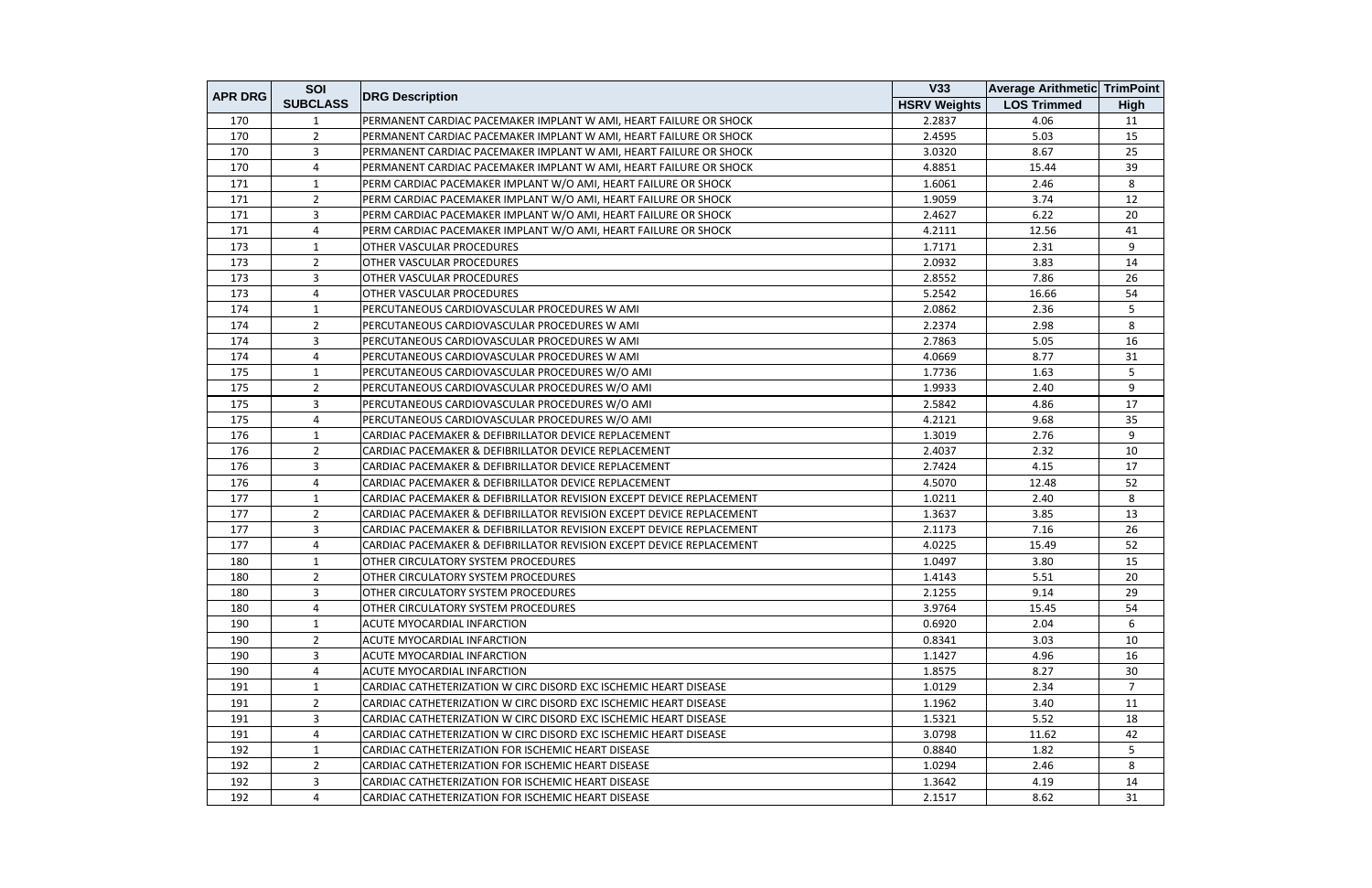| <b>APR DRG</b> | SOI             |                                                       | V33                 | <b>Average Arithmetic TrimPoint</b> |                |
|----------------|-----------------|-------------------------------------------------------|---------------------|-------------------------------------|----------------|
|                | <b>SUBCLASS</b> | <b>DRG Description</b>                                | <b>HSRV Weights</b> | <b>LOS Trimmed</b>                  | <b>High</b>    |
| 193            | 1               | <b>ACUTE &amp; SUBACUTE ENDOCARDITIS</b>              | 0.7894              | 4.92                                | 21             |
| 193            | $\overline{2}$  | <b>ACUTE &amp; SUBACUTE ENDOCARDITIS</b>              | 1.0373              | 6.52                                | 36             |
| 193            | 3               | <b>ACUTE &amp; SUBACUTE ENDOCARDITIS</b>              | 1.5660              | 9.55                                | 40             |
| 193            | 4               | <b>ACUTE &amp; SUBACUTE ENDOCARDITIS</b>              | 2.5224              | 14.42                               | 49             |
| 194            | 1               | <b>HEART FAILURE</b>                                  | 0.5100              | 2.75                                | 8              |
| 194            | $\overline{2}$  | <b>HEART FAILURE</b>                                  | 0.6549              | 3.57                                | 11             |
| 194            | 3               | <b>HEART FAILURE</b>                                  | 0.9785              | 5.36                                | 17             |
| 194            | 4               | <b>HEART FAILURE</b>                                  | 1.7820              | 9.22                                | 31             |
| 196            | $\mathbf{1}$    | <b>CARDIAC ARREST</b>                                 | 0.3448              | 1.55                                | 6              |
| 196            | $\overline{2}$  | <b>CARDIAC ARREST</b>                                 | 0.4918              | 2.16                                | 8              |
| 196            | 3               | <b>CARDIAC ARREST</b>                                 | 0.7133              | 2.24                                | 19             |
| 196            | 4               | <b>CARDIAC ARREST</b>                                 | 1.7165              | 4.46                                | 30             |
| 197            | 1               | PERIPHERAL & OTHER VASCULAR DISORDERS                 | 0.4538              | 3.07                                | 9              |
| 197            | $\overline{2}$  | PERIPHERAL & OTHER VASCULAR DISORDERS                 | 0.6186              | 3.84                                | 12             |
| 197            | $\overline{3}$  | PERIPHERAL & OTHER VASCULAR DISORDERS                 | 0.9349              | 5.13                                | 17             |
| 197            | 4               | PERIPHERAL & OTHER VASCULAR DISORDERS                 | 1.8138              | 9.74                                | 34             |
| 198            | $\mathbf{1}$    | ANGINA PECTORIS & CORONARY ATHEROSCLEROSIS            | 0.4222              | 1.58                                | 5              |
| 198            | $\overline{2}$  | <b>ANGINA PECTORIS &amp; CORONARY ATHEROSCLEROSIS</b> | 0.5100              | 2.03                                | $\overline{7}$ |
| 198            | 3               | ANGINA PECTORIS & CORONARY ATHEROSCLEROSIS            | 0.6999              | 3.19                                | 12             |
| 198            | $\overline{4}$  | ANGINA PECTORIS & CORONARY ATHEROSCLEROSIS            | 1.3777              | 6.93                                | 28             |
| 199            | 1               | <b>HYPERTENSION</b>                                   | 0.4431              | 1.89                                | 6              |
| 199            | 2               | <b>HYPERTENSION</b>                                   | 0.5438              | 2.46                                | 8              |
| 199            | 3               | <b>HYPERTENSION</b>                                   | 0.7709              | 3.74                                | 13             |
| 199            | 4               | <b>HYPERTENSION</b>                                   | 1.6234              | 7.44                                | 27             |
| 200            | 1               | CARDIAC STRUCTURAL & VALVULAR DISORDERS               | 0.4556              | 2.23                                | 8              |
| 200            | $\overline{2}$  | CARDIAC STRUCTURAL & VALVULAR DISORDERS               | 0.5692              | 2.95                                | 10             |
| 200            | 3               | CARDIAC STRUCTURAL & VALVULAR DISORDERS               | 0.8445              | 4.75                                | 18             |
| 200            | 4               | CARDIAC STRUCTURAL & VALVULAR DISORDERS               | 1.6354              | 9.43                                | 52             |
| 201            | 1               | CARDIAC ARRHYTHMIA & CONDUCTION DISORDERS             | 0.4273              | 1.90                                | 6              |
| 201            | $\overline{2}$  | CARDIAC ARRHYTHMIA & CONDUCTION DISORDERS             | 0.5624              | 2.77                                | 9              |
| 201            | 3               | CARDIAC ARRHYTHMIA & CONDUCTION DISORDERS             | 0.8589              | 4.40                                | 14             |
| 201            | 4               | CARDIAC ARRHYTHMIA & CONDUCTION DISORDERS             | 1.7456              | 8.69                                | 30             |
| 203            | $\mathbf{1}$    | <b>CHEST PAIN</b>                                     | 0.4179              | 1.41                                | 4              |
| 203            | $\overline{2}$  | <b>CHEST PAIN</b>                                     | 0.5129              | 1.85                                | 6              |
| 203            | $\overline{3}$  | <b>CHEST PAIN</b>                                     | 0.6846              | 2.87                                | 11             |
| 203            | 4               | <b>CHEST PAIN</b>                                     | 1.3334              | 6.82                                | 27             |
| 204            | 1               | <b>SYNCOPE &amp; COLLAPSE</b>                         | 0.4877              | 1.91                                | 6              |
| 204            | $\overline{2}$  | <b>SYNCOPE &amp; COLLAPSE</b>                         | 0.5856              | 2.51                                | 8              |
| 204            | $\overline{3}$  | <b>SYNCOPE &amp; COLLAPSE</b>                         | 0.7586              | 3.64                                | 13             |
| 204            | 4               | <b>SYNCOPE &amp; COLLAPSE</b>                         | 1.5564              | 8.12                                | 31             |
| 205            | 1               | <b>CARDIOMYOPATHY</b>                                 | 0.4349              | 2.13                                | $\overline{7}$ |
| 205            | $\overline{2}$  | <b>CARDIOMYOPATHY</b>                                 | 0.5715              | 2.82                                | 9              |
| 205            | 3               | <b>CARDIOMYOPATHY</b>                                 | 0.8342              | 4.56                                | 17             |
| 205            | 4               | <b>CARDIOMYOPATHY</b>                                 | 1.8259              | 9.70                                | 30             |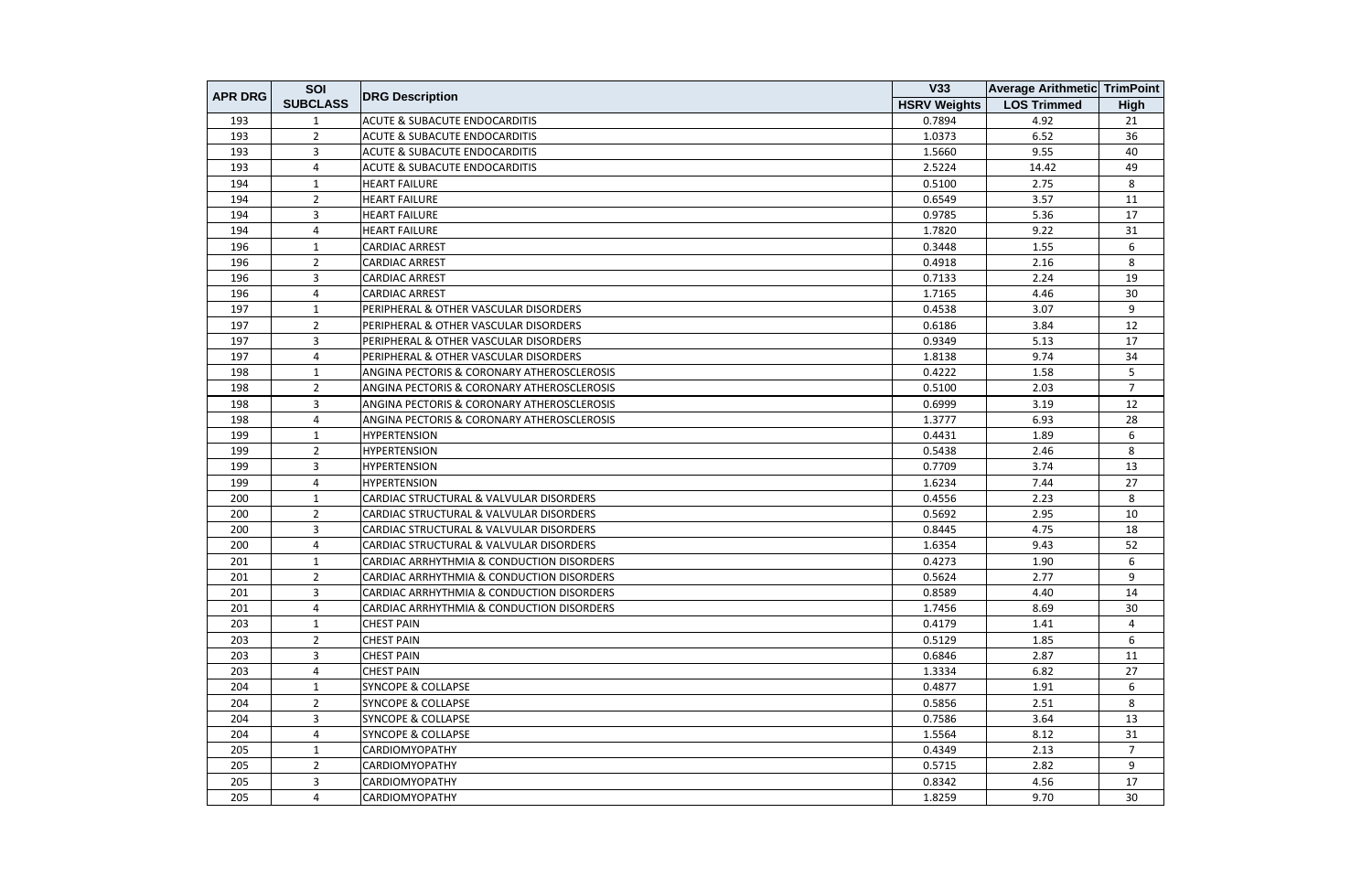| <b>APR DRG</b> | SOI             |                                                                         | V33                 | <b>Average Arithmetic TrimPoint</b> |                |
|----------------|-----------------|-------------------------------------------------------------------------|---------------------|-------------------------------------|----------------|
|                | <b>SUBCLASS</b> | <b>DRG Description</b>                                                  | <b>HSRV Weights</b> | <b>LOS Trimmed</b>                  | <b>High</b>    |
| 206            | 1               | MALFUNCTION, REACTION, COMPLICATION OF CARDIAC/VASC DEVICE OR PROCEDURE | 0.4451              | 2.06                                | 8              |
| 206            | $\overline{2}$  | MALFUNCTION, REACTION, COMPLICATION OF CARDIAC/VASC DEVICE OR PROCEDURE | 0.5753              | 3.17                                | 12             |
| 206            | $\overline{3}$  | MALFUNCTION, REACTION, COMPLICATION OF CARDIAC/VASC DEVICE OR PROCEDURE | 0.9435              | 5.15                                | 19             |
| 206            | 4               | MALFUNCTION, REACTION, COMPLICATION OF CARDIAC/VASC DEVICE OR PROCEDURE | 2.0324              | 10.67                               | 41             |
| 207            | $\mathbf{1}$    | <b>OTHER CIRCULATORY SYSTEM DIAGNOSES</b>                               | 0.4971              | 2.22                                | $\overline{7}$ |
| 207            | $\overline{2}$  | OTHER CIRCULATORY SYSTEM DIAGNOSES                                      | 0.6454              | 3.10                                | 11             |
| 207            | 3               | OTHER CIRCULATORY SYSTEM DIAGNOSES                                      | 0.9118              | 4.51                                | 16             |
| 207            | 4               | OTHER CIRCULATORY SYSTEM DIAGNOSES                                      | 1.7338              | 7.84                                | 31             |
| 220            | $\mathbf{1}$    | MAJOR STOMACH, ESOPHAGEAL & DUODENAL PROCEDURES                         | 1.3178              | 3.53                                | 12             |
| 220            | $\overline{2}$  | MAJOR STOMACH, ESOPHAGEAL & DUODENAL PROCEDURES                         | 1.9373              | 6.88                                | 23             |
| 220            | 3               | MAJOR STOMACH, ESOPHAGEAL & DUODENAL PROCEDURES                         | 3.1782              | 11.61                               | 37             |
| 220            | 4               | MAJOR STOMACH, ESOPHAGEAL & DUODENAL PROCEDURES                         | 5.9607              | 20.52                               | 74             |
| 221            | $\mathbf{1}$    | MAJOR SMALL & LARGE BOWEL PROCEDURES                                    | 1.3985              | 4.78                                | 12             |
| 221            | $\overline{2}$  | <b>MAJOR SMALL &amp; LARGE BOWEL PROCEDURES</b>                         | 1.8317              | 6.87                                | 19             |
| 221            | 3               | <b>MAJOR SMALL &amp; LARGE BOWEL PROCEDURES</b>                         | 2.9391              | 11.79                               | 33             |
| 221            | 4               | MAJOR SMALL & LARGE BOWEL PROCEDURES                                    | 5.5350              | 19.86                               | 68             |
| 222            | $\mathbf{1}$    | OTHER STOMACH, ESOPHAGEAL & DUODENAL PROCEDURES                         | 0.8125              | 2.14                                | $\overline{7}$ |
| 222            | $\overline{2}$  | OTHER STOMACH, ESOPHAGEAL & DUODENAL PROCEDURES                         | 1.2067              | 3.32                                | 14             |
| 222            | $\overline{3}$  | OTHER STOMACH, ESOPHAGEAL & DUODENAL PROCEDURES                         | 1.9612              | 7.79                                | 31             |
| 222            | 4               | OTHER STOMACH, ESOPHAGEAL & DUODENAL PROCEDURES                         | 4.4248              | 16.90                               | 77             |
| 223            | $\mathbf{1}$    | <b>OTHER SMALL &amp; LARGE BOWEL PROCEDURES</b>                         | 1.0740              | 4.24                                | 13             |
| 223            | 2               | OTHER SMALL & LARGE BOWEL PROCEDURES                                    | 1.4465              | 6.13                                | 19             |
| 223            | 3               | OTHER SMALL & LARGE BOWEL PROCEDURES                                    | 2.3665              | 10.53                               | 34             |
| 223            | 4               | <b>OTHER SMALL &amp; LARGE BOWEL PROCEDURES</b>                         | 4.9104              | 18.61                               | 61             |
| 224            | 1               | PERITONEAL ADHESIOLYSIS                                                 | 1.2216              | 5.12                                | 14             |
| 224            | $\overline{2}$  | PERITONEAL ADHESIOLYSIS                                                 | 1.6811              | 7.57                                | 20             |
| 224            | 3               | PERITONEAL ADHESIOLYSIS                                                 | 2.5159              | 11.15                               | 28             |
| 224            | 4               | PERITONEAL ADHESIOLYSIS                                                 | 4.4116              | 17.29                               | 55             |
| 225            | 1               | APPENDECTOMY                                                            | 0.7869              | 1.49                                | 4              |
| 225            | $\overline{2}$  | <b>APPENDECTOMY</b>                                                     | 1.1108              | 3.57                                | 12             |
| 225            | 3               | APPENDECTOMY                                                            | 1.8822              | 6.94                                | 22             |
| 225            | 4               | APPENDECTOMY                                                            | 3.6506              | 12.90                               | 41             |
| 226            | $\mathbf{1}$    | <b>ANAL PROCEDURES</b>                                                  | 0.6250              | 2.39                                | 8              |
| 226            | $\overline{2}$  | <b>ANAL PROCEDURES</b>                                                  | 0.8567              | 3.83                                | 14             |
| 226            | 3               | <b>ANAL PROCEDURES</b>                                                  | 1.3988              | 6.86                                | 26             |
| 226            | 4               | <b>ANAL PROCEDURES</b>                                                  | 2.8079              | 12.62                               | 49             |
| 227            | 1               | HERNIA PROCEDURES EXCEPT INGUINAL, FEMORAL & UMBILICAL                  | 1.0044              | 2.78                                | 8              |
| 227            | $\overline{2}$  | HERNIA PROCEDURES EXCEPT INGUINAL, FEMORAL & UMBILICAL                  | 1.3150              | 4.20                                | 13             |
| 227            | 3               | HERNIA PROCEDURES EXCEPT INGUINAL, FEMORAL & UMBILICAL                  | 2.1598              | 7.70                                | 23             |
| 227            | 4               | HERNIA PROCEDURES EXCEPT INGUINAL, FEMORAL & UMBILICAL                  | 4.3085              | 14.59                               | 47             |
| 228            | $\mathbf{1}$    | INGUINAL, FEMORAL & UMBILICAL HERNIA PROCEDURES                         | 0.7221              | 1.88                                | 6              |
| 228            | $\overline{2}$  | INGUINAL, FEMORAL & UMBILICAL HERNIA PROCEDURES                         | 0.9757              | 3.24                                | 11             |
| 228            | 3               | INGUINAL, FEMORAL & UMBILICAL HERNIA PROCEDURES                         | 1.5210              | 5.90                                | 20             |
| 228            | 4               | INGUINAL, FEMORAL & UMBILICAL HERNIA PROCEDURES                         | 3.2407              | 12.55                               | 43             |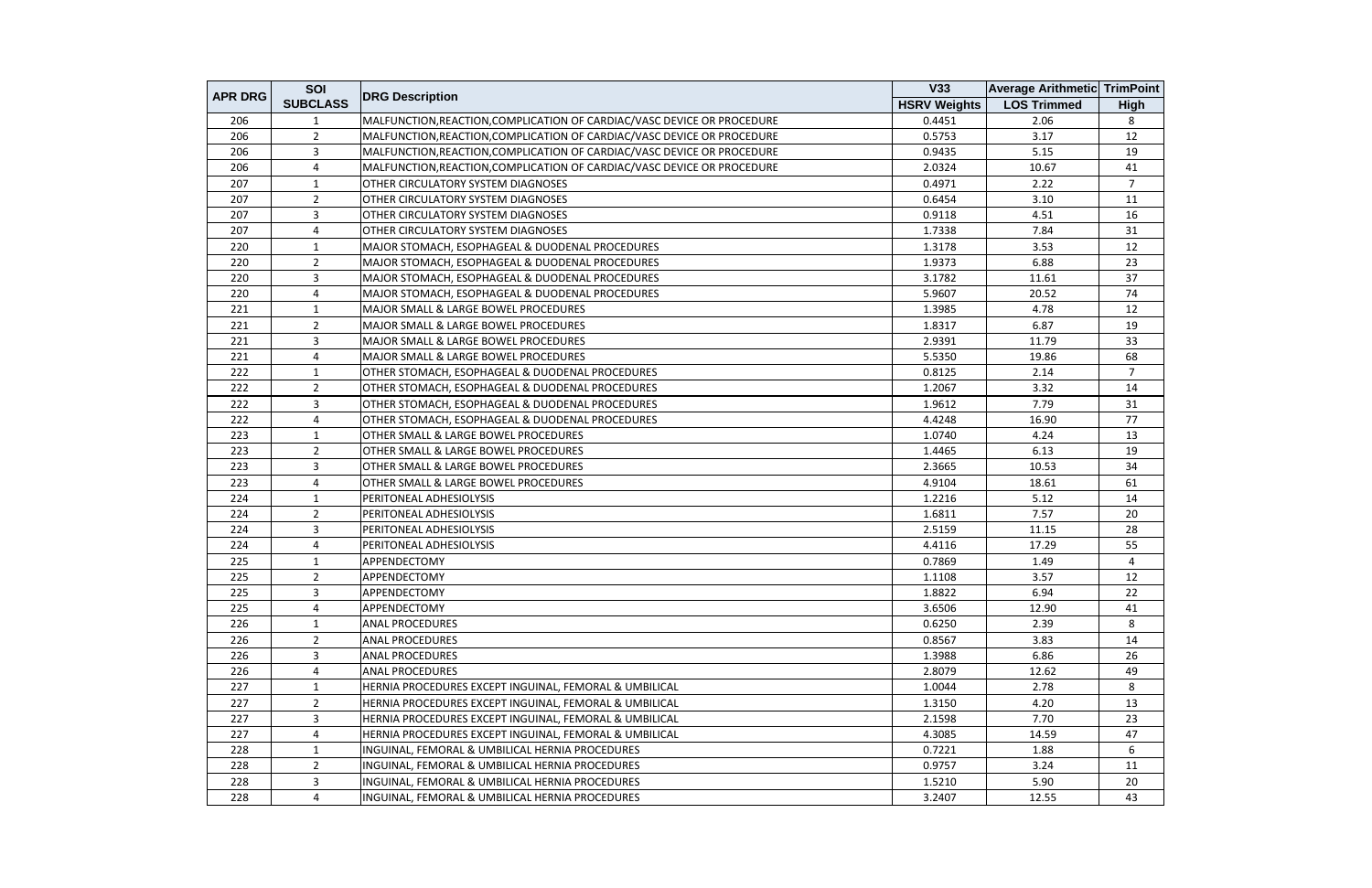| <b>APR DRG</b> | SOI             |                                                  | <b>V33</b>          | <b>Average Arithmetic TrimPoint</b> |                |
|----------------|-----------------|--------------------------------------------------|---------------------|-------------------------------------|----------------|
|                | <b>SUBCLASS</b> | <b>DRG Description</b>                           | <b>HSRV Weights</b> | <b>LOS Trimmed</b>                  | <b>High</b>    |
| 229            | 1               | OTHER DIGESTIVE SYSTEM & ABDOMINAL PROCEDURES    | 1.0849              | 3.63                                | 12             |
| 229            | $\overline{2}$  | OTHER DIGESTIVE SYSTEM & ABDOMINAL PROCEDURES    | 1.4345              | 5.22                                | 18             |
| 229            | 3               | OTHER DIGESTIVE SYSTEM & ABDOMINAL PROCEDURES    | 2.2850              | 9.27                                | 30             |
| 229            | 4               | OTHER DIGESTIVE SYSTEM & ABDOMINAL PROCEDURES    | 4.2571              | 17.92                               | 64             |
| 240            | $\mathbf{1}$    | <b>DIGESTIVE MALIGNANCY</b>                      | 0.5526              | 3.20                                | 12             |
| 240            | $\overline{2}$  | <b>DIGESTIVE MALIGNANCY</b>                      | 0.7343              | 3.97                                | 14             |
| 240            | 3               | <b>DIGESTIVE MALIGNANCY</b>                      | 1.1112              | 6.30                                | 22             |
| 240            | 4               | <b>DIGESTIVE MALIGNANCY</b>                      | 2.0337              | 11.51                               | 43             |
| 241            | $\mathbf{1}$    | PEPTIC ULCER & GASTRITIS                         | 0.5506              | 2.41                                | $\overline{7}$ |
| 241            | $\overline{2}$  | PEPTIC ULCER & GASTRITIS                         | 0.7186              | 3.11                                | 9              |
| 241            | 3               | PEPTIC ULCER & GASTRITIS                         | 1.0583              | 4.60                                | 15             |
| 241            | 4               | PEPTIC ULCER & GASTRITIS                         | 2.3301              | 9.83                                | 36             |
| 242            | 1               | MAJOR ESOPHAGEAL DISORDERS                       | 0.5079              | 2.18                                | $\overline{7}$ |
| 242            | $\overline{2}$  | MAJOR ESOPHAGEAL DISORDERS                       | 0.6929              | 3.02                                | 10             |
| 242            | 3               | <b>MAJOR ESOPHAGEAL DISORDERS</b>                | 1.0170              | 4.32                                | 14             |
| 242            | 4               | <b>MAJOR ESOPHAGEAL DISORDERS</b>                | 2.2354              | 9.71                                | 34             |
| 243            | $\mathbf{1}$    | OTHER ESOPHAGEAL DISORDERS                       | 0.4492              | 1.80                                | 6              |
| 243            | $\overline{2}$  | OTHER ESOPHAGEAL DISORDERS                       | 0.6060              | 2.63                                | 9              |
| 243            | 3               | OTHER ESOPHAGEAL DISORDERS                       | 0.9094              | 4.44                                | 16             |
| 243            | 4               | OTHER ESOPHAGEAL DISORDERS                       | 2.0341              | 9.66                                | 31             |
| 244            | $\mathbf{1}$    | <b>DIVERTICULITIS &amp; DIVERTICULOSIS</b>       | 0.5246              | 2.82                                | $7^{\circ}$    |
| 244            | $\overline{2}$  | <b>DIVERTICULITIS &amp; DIVERTICULOSIS</b>       | 0.6624              | 3.48                                | 10             |
| 244            | 3               | DIVERTICULITIS & DIVERTICULOSIS                  | 1.0053              | 5.17                                | 16             |
| 244            | 4               | <b>DIVERTICULITIS &amp; DIVERTICULOSIS</b>       | 2.1700              | 10.10                               | 30             |
| 245            | 1               | INFLAMMATORY BOWEL DISEASE                       | 0.5754              | 3.22                                | 10             |
| 245            | $\overline{2}$  | <b>INFLAMMATORY BOWEL DISEASE</b>                | 0.7028              | 3.90                                | 12             |
| 245            | 3               | INFLAMMATORY BOWEL DISEASE                       | 1.0226              | 5.89                                | 20             |
| 245            | 4               | <b>INFLAMMATORY BOWEL DISEASE</b>                | 1.9439              | 11.43                               | 39             |
| 246            | 1               | GASTROINTESTINAL VASCULAR INSUFFICIENCY          | 0.6451              | 3.02                                | 8              |
| 246            | $\overline{2}$  | GASTROINTESTINAL VASCULAR INSUFFICIENCY          | 0.7942              | 3.86                                | 11             |
| 246            | 3               | GASTROINTESTINAL VASCULAR INSUFFICIENCY          | 1.1319              | 5.70                                | 18             |
| 246            | 4               | GASTROINTESTINAL VASCULAR INSUFFICIENCY          | 1.9309              | 10.58                               | 36             |
| 247            | 1               | INTESTINAL OBSTRUCTION                           | 0.4874              | 2.74                                | 8              |
| 247            | $\overline{2}$  | INTESTINAL OBSTRUCTION                           | 0.6267              | 3.58                                | 11             |
| 247            | 3               | <b>INTESTINAL OBSTRUCTION</b>                    | 0.9525              | 5.60                                | 19             |
| 247            | 4               | INTESTINAL OBSTRUCTION                           | 1.9303              | 10.68                               | 35             |
| 248            | 1               | MAJOR GASTROINTESTINAL & PERITONEAL INFECTIONS   | 0.5084              | 3.18                                | 9              |
| 248            | $\overline{2}$  | MAJOR GASTROINTESTINAL & PERITONEAL INFECTIONS   | 0.7215              | 4.52                                | 14             |
| 248            | 3               | MAJOR GASTROINTESTINAL & PERITONEAL INFECTIONS   | 1.0667              | 6.81                                | 22             |
| 248            | 4               | MAJOR GASTROINTESTINAL & PERITONEAL INFECTIONS   | 2.0496              | 11.71                               | 42             |
| 249            | 1               | NON-BACTERIAL GASTROENTERITIS, NAUSEA & VOMITING | 0.3648              | 2.09                                | 6              |
| 249            | $\overline{2}$  | NON-BACTERIAL GASTROENTERITIS, NAUSEA & VOMITING | 0.5057              | 2.72                                | 8              |
| 249            | 3               | NON-BACTERIAL GASTROENTERITIS, NAUSEA & VOMITING | 0.7201              | 4.04                                | 14             |
| 249            | 4               | NON-BACTERIAL GASTROENTERITIS, NAUSEA & VOMITING | 1.5934              | 8.84                                | 33             |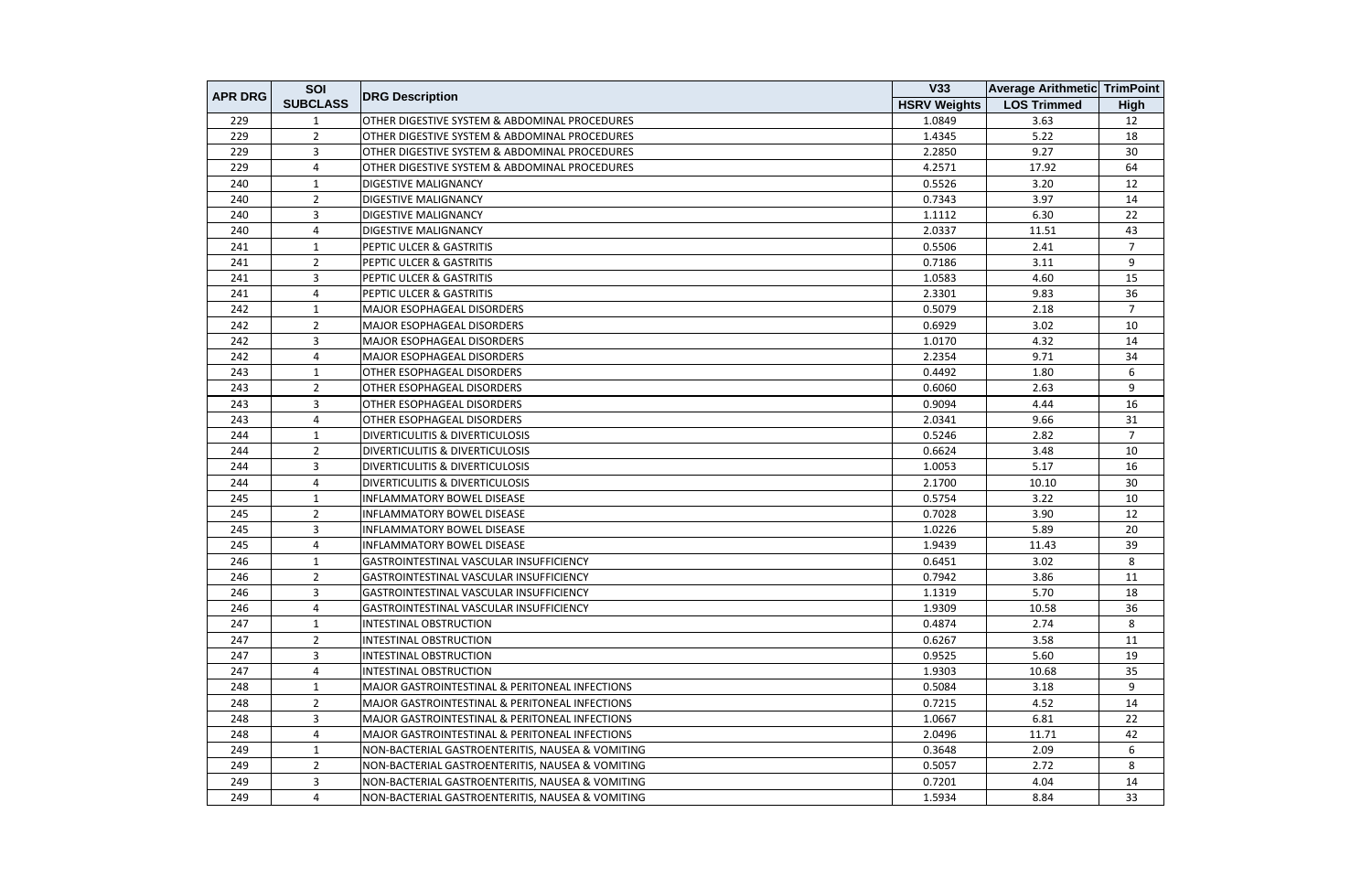| <b>APR DRG</b> | SOI             |                                                                | V33                 | <b>Average Arithmetic TrimPoint</b> |                |
|----------------|-----------------|----------------------------------------------------------------|---------------------|-------------------------------------|----------------|
|                | <b>SUBCLASS</b> | <b>DRG Description</b>                                         | <b>HSRV Weights</b> | <b>LOS Trimmed</b>                  | <b>High</b>    |
| 251            |                 | <b>ABDOMINAL PAIN</b>                                          | 0.4492              | 2.08                                | $\overline{7}$ |
| 251            | $\overline{2}$  | <b>ABDOMINAL PAIN</b>                                          | 0.5785              | 2.72                                | 9              |
| 251            | 3               | <b>ABDOMINAL PAIN</b>                                          | 0.7857              | 3.90                                | 14             |
| 251            | 4               | <b>ABDOMINAL PAIN</b>                                          | 1.4149              | 7.36                                | 41             |
| 252            | $\mathbf{1}$    | MALFUNCTION, REACTION & COMPLICATION OF GI DEVICE OR PROCEDURE | 0.4904              | 3.07                                | 10             |
| 252            | 2               | MALFUNCTION, REACTION & COMPLICATION OF GI DEVICE OR PROCEDURE | 0.6490              | 3.81                                | 13             |
| 252            | 3               | MALFUNCTION, REACTION & COMPLICATION OF GI DEVICE OR PROCEDURE | 0.9832              | 5.84                                | 22             |
| 252            | 4               | MALFUNCTION, REACTION & COMPLICATION OF GI DEVICE OR PROCEDURE | 1.9840              | 11.09                               | 44             |
| 253            | $\mathbf{1}$    | OTHER & UNSPECIFIED GASTROINTESTINAL HEMORRHAGE                | 0.5108              | 2.40                                | $\overline{7}$ |
| 253            | $\overline{2}$  | OTHER & UNSPECIFIED GASTROINTESTINAL HEMORRHAGE                | 0.6777              | 3.21                                | 10             |
| 253            | 3               | OTHER & UNSPECIFIED GASTROINTESTINAL HEMORRHAGE                | 1.0020              | 4.77                                | 16             |
| 253            | $\overline{a}$  | OTHER & UNSPECIFIED GASTROINTESTINAL HEMORRHAGE                | 1.8601              | 8.92                                | 30             |
| 254            | 1               | OTHER DIGESTIVE SYSTEM DIAGNOSES                               | 0.4518              | 2.36                                | 8              |
| 254            | $\overline{2}$  | OTHER DIGESTIVE SYSTEM DIAGNOSES                               | 0.6281              | 3.31                                | 12             |
| 254            | 3               | OTHER DIGESTIVE SYSTEM DIAGNOSES                               | 0.9116              | 4.91                                | 19             |
| 254            | 4               | OTHER DIGESTIVE SYSTEM DIAGNOSES                               | 1.8053              | 9.55                                | 41             |
| 260            | $\mathbf{1}$    | MAJOR PANCREAS, LIVER & SHUNT PROCEDURES                       | 1.5085              | 4.51                                | 15             |
| 260            | $\overline{2}$  | MAJOR PANCREAS, LIVER & SHUNT PROCEDURES                       | 1.9595              | 5.80                                | 19             |
| 260            | $\overline{3}$  | MAJOR PANCREAS, LIVER & SHUNT PROCEDURES                       | 3.1028              | 10.49                               | 34             |
| 260            | $\overline{4}$  | MAJOR PANCREAS, LIVER & SHUNT PROCEDURES                       | 6.3823              | 21.13                               | 81             |
| 261            | $\mathbf{1}$    | <b>MAJOR BILIARY TRACT PROCEDURES</b>                          | 1.3049              | 4.40                                | 14             |
| 261            | $\overline{2}$  | MAJOR BILIARY TRACT PROCEDURES                                 | 1.8249              | 6.73                                | 21             |
| 261            | 3               | <b>MAJOR BILIARY TRACT PROCEDURES</b>                          | 2.5711              | 10.86                               | 34             |
| 261            | $\overline{4}$  | MAJOR BILIARY TRACT PROCEDURES                                 | 5.0241              | 18.69                               | 55             |
| 262            | 1               | CHOLECYSTECTOMY EXCEPT LAPAROSCOPIC                            | 1.1851              | 3.92                                | 11             |
| 262            | $\overline{2}$  | CHOLECYSTECTOMY EXCEPT LAPAROSCOPIC                            | 1.5636              | 5.50                                | 15             |
| 262            | $\overline{3}$  | <b>CHOLECYSTECTOMY EXCEPT LAPAROSCOPIC</b>                     | 2.3607              | 8.83                                | 25             |
| 262            | 4               | CHOLECYSTECTOMY EXCEPT LAPAROSCOPIC                            | 4.6362              | 16.43                               | 54             |
| 263            | $\mathbf{1}$    | LAPAROSCOPIC CHOLECYSTECTOMY                                   | 0.9344              | 2.29                                | $\overline{7}$ |
| 263            | $\overline{2}$  | LAPAROSCOPIC CHOLECYSTECTOMY                                   | 1.2309              | 3.47                                | 10             |
| 263            | 3               | LAPAROSCOPIC CHOLECYSTECTOMY                                   | 1.7676              | 6.07                                | 18             |
| 263            | $\overline{4}$  | LAPAROSCOPIC CHOLECYSTECTOMY                                   | 3.6726              | 13.08                               | 40             |
| 264            | 1               | OTHER HEPATOBILIARY, PANCREAS & ABDOMINAL PROCEDURES           | 1.2525              | 4.13                                | 14             |
| 264            | $\overline{2}$  | OTHER HEPATOBILIARY, PANCREAS & ABDOMINAL PROCEDURES           | 1.3731              | 5.09                                | 18             |
| 264            | 3               | OTHER HEPATOBILIARY, PANCREAS & ABDOMINAL PROCEDURES           | 2.3158              | 9.92                                | 36             |
| 264            | $\overline{4}$  | OTHER HEPATOBILIARY, PANCREAS & ABDOMINAL PROCEDURES           | 5.1900              | 21.01                               | 87             |
| 279            | -1              | <b>HEPATIC COMA &amp; OTHER MAJOR ACUTE LIVER DISORDERS</b>    | 0.4711              | 2.63                                | 9              |
| 279            | 2               | HEPATIC COMA & OTHER MAJOR ACUTE LIVER DISORDERS               | 0.5945              | 3.40                                | 12             |
| 279            | $\mathbf{3}$    | HEPATIC COMA & OTHER MAJOR ACUTE LIVER DISORDERS               | 0.9593              | 5.34                                | 20             |
| 279            | 4               | <b>HEPATIC COMA &amp; OTHER MAJOR ACUTE LIVER DISORDERS</b>    | 2.3269              | 11.32                               | 43             |
| 280            | 1               | ALCOHOLIC LIVER DISEASE                                        | 0.4733              | 2.67                                | 10             |
| 280            | $\overline{2}$  | ALCOHOLIC LIVER DISEASE                                        | 0.6141              | 3.22                                | 11             |
| 280            | 3               | ALCOHOLIC LIVER DISEASE                                        | 0.9717              | 4.98                                | 18             |
| 280            | $\overline{4}$  | ALCOHOLIC LIVER DISEASE                                        | 2.1421              | 10.27                               | 37             |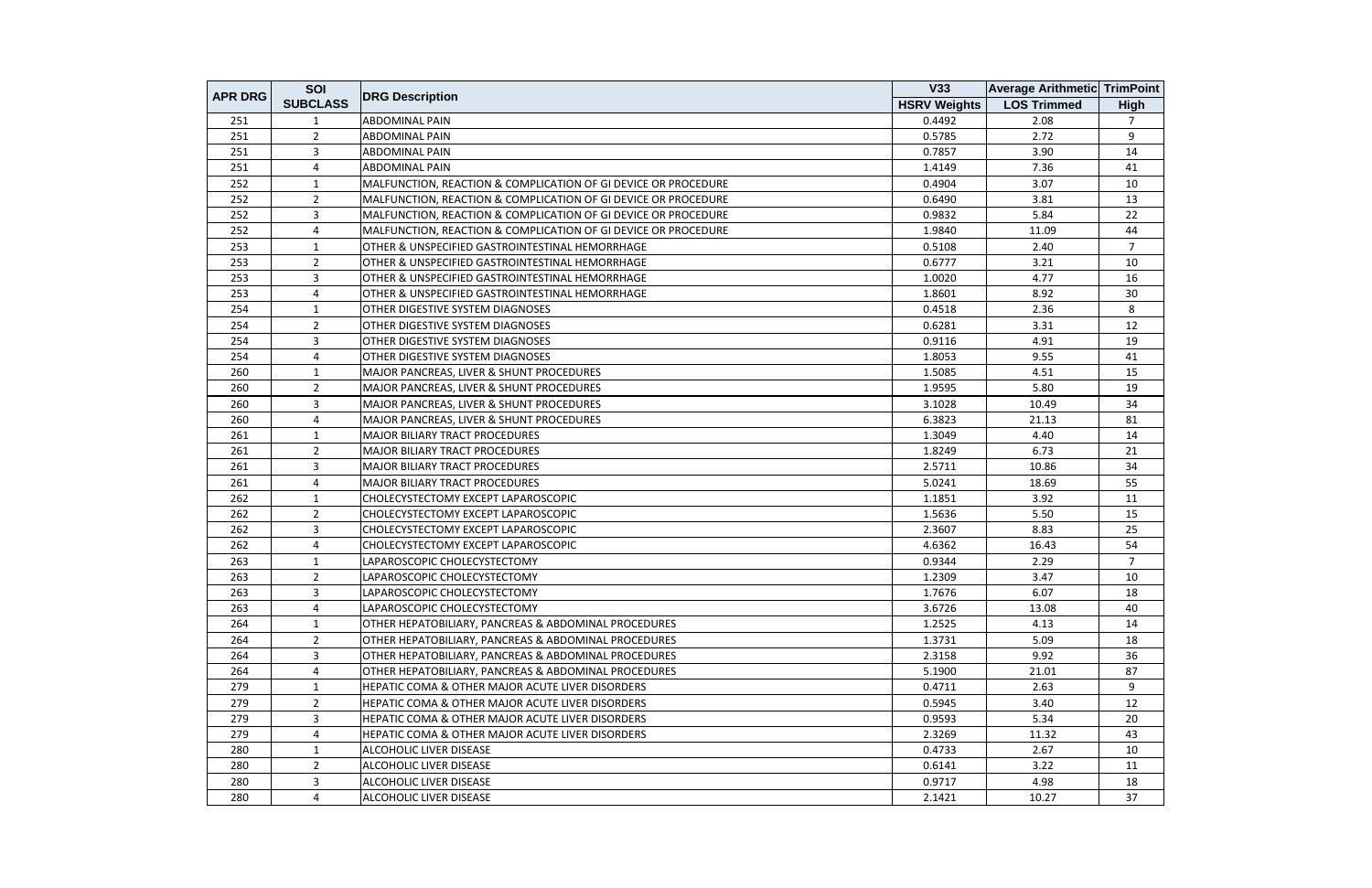|                | SOI             |                                                                | <b>V33</b>          | <b>Average Arithmetic TrimPoint</b> |                |
|----------------|-----------------|----------------------------------------------------------------|---------------------|-------------------------------------|----------------|
| <b>APR DRG</b> | <b>SUBCLASS</b> | <b>DRG Description</b>                                         | <b>HSRV Weights</b> | <b>LOS Trimmed</b>                  | <b>High</b>    |
| 281            | 1               | MALIGNANCY OF HEPATOBILIARY SYSTEM & PANCREAS                  | 0.5079              | 2.96                                | 11             |
| 281            | $\overline{2}$  | MALIGNANCY OF HEPATOBILIARY SYSTEM & PANCREAS                  | 0.7553              | 3.96                                | 14             |
| 281            | 3               | MALIGNANCY OF HEPATOBILIARY SYSTEM & PANCREAS                  | 1.0729              | 5.75                                | 20             |
| 281            | 4               | MALIGNANCY OF HEPATOBILIARY SYSTEM & PANCREAS                  | 1.7518              | 9.15                                | 32             |
| 282            | 1               | DISORDERS OF PANCREAS EXCEPT MALIGNANCY                        | 0.5507              | 3.02                                | 10             |
| 282            | $\overline{2}$  | DISORDERS OF PANCREAS EXCEPT MALIGNANCY                        | 0.7066              | 3.80                                | 13             |
| 282            | 3               | DISORDERS OF PANCREAS EXCEPT MALIGNANCY                        | 1.1213              | 6.10                                | 22             |
| 282            | 4               | DISORDERS OF PANCREAS EXCEPT MALIGNANCY                        | 2.7862              | 13.48                               | 48             |
| 283            | $\mathbf{1}$    | OTHER DISORDERS OF THE LIVER                                   | 0.4912              | 2.69                                | 9              |
| 283            | 2               | OTHER DISORDERS OF THE LIVER                                   | 0.6300              | 3.19                                | 11             |
| 283            | 3               | OTHER DISORDERS OF THE LIVER                                   | 0.9245              | 4.72                                | 16             |
| 283            | 4               | OTHER DISORDERS OF THE LIVER                                   | 1.8497              | 8.59                                | 35             |
| 284            | 1               | DISORDERS OF GALLBLADDER & BILIARY TRACT                       | 0.5402              | 2.31                                | $\overline{7}$ |
| 284            | $\overline{2}$  | DISORDERS OF GALLBLADDER & BILIARY TRACT                       | 0.7446              | 3.29                                | 11             |
| 284            | 3               | DISORDERS OF GALLBLADDER & BILIARY TRACT                       | 1.0803              | 5.06                                | 17             |
| 284            | 4               | DISORDERS OF GALLBLADDER & BILIARY TRACT                       | 2.1256              | 10.17                               | 36             |
| 301            | $\mathbf{1}$    | HIP JOINT REPLACEMENT                                          | 1.8139              | 3.53                                | 9              |
| 301            | $\overline{2}$  | HIP JOINT REPLACEMENT                                          | 1.9689              | 3.81                                | 12             |
| 301            | 3               | HIP JOINT REPLACEMENT                                          | 2.5026              | 5.03                                | 17             |
| 301            | 4               | HIP JOINT REPLACEMENT                                          | 3.9990              | 12.50                               | 38             |
| 302            | $\mathbf{1}$    | <b>KNEE JOINT REPLACEMENT</b>                                  | 1.7428              | 2.89                                | 5              |
| 302            | $\overline{2}$  | KNEE JOINT REPLACEMENT                                         | 1.9131              | 3.30                                | $\overline{7}$ |
| 302            | 3               | <b>KNEE JOINT REPLACEMENT</b>                                  | 2.3798              | 4.87                                | 15             |
| 302            | 4               | <b>KNEE JOINT REPLACEMENT</b>                                  | 4.3468              | 12.35                               | 41             |
| 303            | 1               | DORSAL & LUMBAR FUSION PROC FOR CURVATURE OF BACK              | 4.7039              | 4.39                                | 9              |
| 303            | $2^{\circ}$     | DORSAL & LUMBAR FUSION PROC FOR CURVATURE OF BACK              | 5.5422              | 5.42                                | 14             |
| 303            | 3               | DORSAL & LUMBAR FUSION PROC FOR CURVATURE OF BACK              | 7.7549              | 8.03                                | 23             |
| 303            | 4               | DORSAL & LUMBAR FUSION PROC FOR CURVATURE OF BACK              | 10.5743             | 15.46                               | 60             |
| 304            | 1               | DORSAL & LUMBAR FUSION PROC EXCEPT FOR CURVATURE OF BACK       | 2.9719              | 2.89                                | $\overline{7}$ |
| 304            | $\overline{2}$  | DORSAL & LUMBAR FUSION PROC EXCEPT FOR CURVATURE OF BACK       | 3.5298              | 3.87                                | 11             |
| 304            | 3               | DORSAL & LUMBAR FUSION PROC EXCEPT FOR CURVATURE OF BACK       | 4.9644              | 6.94                                | 22             |
| 304            | 4               | DORSAL & LUMBAR FUSION PROC EXCEPT FOR CURVATURE OF BACK       | 8.1662              | 17.05                               | 59             |
| 305            | 1               | AMPUTATION OF LOWER LIMB EXCEPT TOES                           | 1.0653              | 5.08                                | 17             |
| 305            | $\overline{2}$  | AMPUTATION OF LOWER LIMB EXCEPT TOES                           | 1.4042              | 7.00                                | 23             |
| 305            | 3               | AMPUTATION OF LOWER LIMB EXCEPT TOES                           | 2.1842              | 10.64                               | 34             |
| 305            | 4               | AMPUTATION OF LOWER LIMB EXCEPT TOES                           | 4.2155              | 18.88                               | 67             |
| 308            | 1               | HIP & FEMUR PROCEDURES FOR TRAUMA EXCEPT JOINT REPLACEMENT     | 1.3100              | 4.07                                | 9              |
| 308            | $\overline{2}$  | HIP & FEMUR PROCEDURES FOR TRAUMA EXCEPT JOINT REPLACEMENT     | 1.5854              | 4.83                                | 11             |
| 308            | 3               | HIP & FEMUR PROCEDURES FOR TRAUMA EXCEPT JOINT REPLACEMENT     | 2.1517              | 6.66                                | 19             |
| 308            | 4               | HIP & FEMUR PROCEDURES FOR TRAUMA EXCEPT JOINT REPLACEMENT     | 3.6506              | 12.29                               | 40             |
| 309            | $\mathbf{1}$    | HIP & FEMUR PROCEDURES FOR NON-TRAUMA EXCEPT JOINT REPLACEMENT | 1.1481              | 2.62                                | 8              |
| 309            | $\overline{2}$  | HIP & FEMUR PROCEDURES FOR NON-TRAUMA EXCEPT JOINT REPLACEMENT | 1.6231              | 4.57                                | 16             |
| 309            | 3               | HIP & FEMUR PROCEDURES FOR NON-TRAUMA EXCEPT JOINT REPLACEMENT | 2.3287              | 8.11                                | 33             |
| 309            | 4               | HIP & FEMUR PROCEDURES FOR NON-TRAUMA EXCEPT JOINT REPLACEMENT | 4.2408              | 17.46                               | 85             |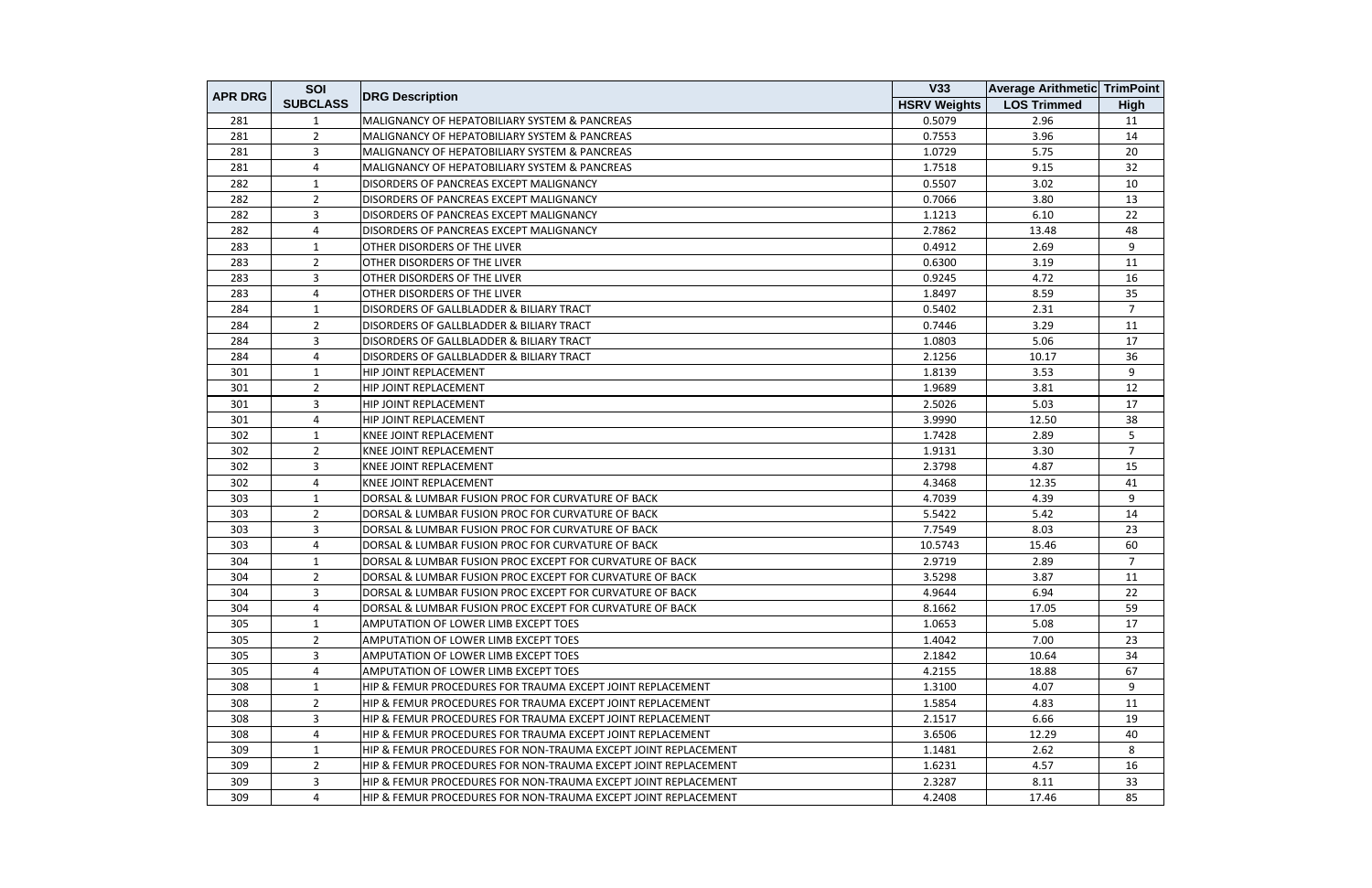|                | SOI             |                                                                            | V33                 | <b>Average Arithmetic TrimPoint</b> |                      |
|----------------|-----------------|----------------------------------------------------------------------------|---------------------|-------------------------------------|----------------------|
| <b>APR DRG</b> | <b>SUBCLASS</b> | <b>DRG Description</b>                                                     | <b>HSRV Weights</b> | <b>LOS Trimmed</b>                  | <b>High</b>          |
| 310            | 1               | INTERVERTEBRAL DISC EXCISION & DECOMPRESSION                               | 0.8925              | 1.70                                | 6                    |
| 310            | $\overline{2}$  | INTERVERTEBRAL DISC EXCISION & DECOMPRESSION                               | 1.1887              | 2.84                                | 11                   |
| 310            | 3               | INTERVERTEBRAL DISC EXCISION & DECOMPRESSION                               | 1.7910              | 5.86                                | 19                   |
| 310            | 4               | INTERVERTEBRAL DISC EXCISION & DECOMPRESSION                               | 4.1661              | 15.31                               | 54                   |
| 312            | $\mathbf{1}$    | SKIN GRAFT, EXCEPT HAND, FOR MUSCULOSKELETAL & CONNECTIVE TISSUE DIAGNOSES | 1.2554              | 4.92                                | 21                   |
| 312            | $\overline{2}$  | SKIN GRAFT, EXCEPT HAND, FOR MUSCULOSKELETAL & CONNECTIVE TISSUE DIAGNOSES | 1.8446              | 8.03                                | 32                   |
| 312            | 3               | SKIN GRAFT, EXCEPT HAND, FOR MUSCULOSKELETAL & CONNECTIVE TISSUE DIAGNOSES | 3.1355              | 17.57                               | 63                   |
| 312            | $\overline{4}$  | SKIN GRAFT, EXCEPT HAND, FOR MUSCULOSKELETAL & CONNECTIVE TISSUE DIAGNOSES | 7.1147              | 31.77                               | 99                   |
| 313            | $\mathbf{1}$    | KNEE & LOWER LEG PROCEDURES EXCEPT FOOT                                    | 1.0852              | 2.51                                | 9                    |
| 313            | $\overline{2}$  | KNEE & LOWER LEG PROCEDURES EXCEPT FOOT                                    | 1.5212              | 4.05                                | 15                   |
| 313            | 3               | KNEE & LOWER LEG PROCEDURES EXCEPT FOOT                                    | 2.2742              | 7.13                                | 29                   |
| 313            | 4               | KNEE & LOWER LEG PROCEDURES EXCEPT FOOT                                    | 4.3349              | 16.04                               | 65                   |
| 314            | $\mathbf{1}$    | <b>FOOT &amp; TOE PROCEDURES</b>                                           | 0.9291              | 2.30                                | 9                    |
| 314            | $\overline{2}$  | <b>FOOT &amp; TOE PROCEDURES</b>                                           | 1.1319              | 4.78                                | 16                   |
| 314            | 3               | <b>FOOT &amp; TOE PROCEDURES</b>                                           | 1.6006              | 7.52                                | 25                   |
| 314            | 4               | <b>FOOT &amp; TOE PROCEDURES</b>                                           | 3.2885              | 14.60                               | 47                   |
| 315            | $\mathbf{1}$    | SHOULDER, UPPER ARM & FOREARM PROCEDURES                                   | 0.8387              | 1.74                                | 6                    |
| 315            | $\overline{2}$  | SHOULDER, UPPER ARM & FOREARM PROCEDURES                                   | 1.5911              | 2.52                                | 9                    |
| 315            | $\overline{3}$  | SHOULDER, UPPER ARM & FOREARM PROCEDURES                                   | 2.2542              | 6.00                                | 21                   |
| 315            | 4               | SHOULDER, UPPER ARM & FOREARM PROCEDURES                                   | 4.4542              | 13.90                               | 46                   |
| 316            | $\mathbf{1}$    | <b>HAND &amp; WRIST PROCEDURES</b>                                         | 0.7195              | 2.14                                | 8                    |
| 316            | $\overline{2}$  | HAND & WRIST PROCEDURES                                                    | 1.0563              | 3.68                                | 14                   |
| 316            | 3               | HAND & WRIST PROCEDURES                                                    | 1.7143              | 6.72                                | 24                   |
| 316            | 4               | <b>HAND &amp; WRIST PROCEDURES</b>                                         | 3.4567              | 13.97                               | 42                   |
| 317            | 1               | TENDON, MUSCLE & OTHER SOFT TISSUE PROCEDURES                              | 0.8204              | 2.78                                | 9                    |
| 317            | $\overline{2}$  | TENDON, MUSCLE & OTHER SOFT TISSUE PROCEDURES                              | 1.1763              | 4.99                                | 18                   |
| 317            | $\overline{3}$  | TENDON, MUSCLE & OTHER SOFT TISSUE PROCEDURES                              | 1.9738              | 8.98                                | 31                   |
| 317            | 4               | TENDON, MUSCLE & OTHER SOFT TISSUE PROCEDURES                              | 4.3377              | 19.04                               | 69                   |
| 320            | 1               | OTHER MUSCULOSKELETAL SYSTEM & CONNECTIVE TISSUE PROCEDURES                | 0.9313              | 2.10                                | 8                    |
| 320            | $\overline{2}$  | OTHER MUSCULOSKELETAL SYSTEM & CONNECTIVE TISSUE PROCEDURES                | 1.4085              | 4.35                                | 15                   |
| 320            | 3               | OTHER MUSCULOSKELETAL SYSTEM & CONNECTIVE TISSUE PROCEDURES                | 2.1497              | 8.24                                | 31                   |
| 320            | 4               | OTHER MUSCULOSKELETAL SYSTEM & CONNECTIVE TISSUE PROCEDURES                | 4.0942              | 16.67                               | 66                   |
| 321            | $\mathbf{1}$    | CERVICAL SPINAL FUSION & OTHER BACK/NECK PROC EXC DISC EXCIS/DECOMP        | 1.6799              | 1.61                                | 6                    |
| 321            | $\overline{2}$  | CERVICAL SPINAL FUSION & OTHER BACK/NECK PROC EXC DISC EXCIS/DECOMP        | 2.1291              | 2.97                                | 13                   |
| 321            | 3               | CERVICAL SPINAL FUSION & OTHER BACK/NECK PROC EXC DISC EXCIS/DECOMP        | 3.5736              | 8.13                                | 29                   |
| 321            | 4               | CERVICAL SPINAL FUSION & OTHER BACK/NECK PROC EXC DISC EXCIS/DECOMP        | 6.5431              | 17.29                               | 53                   |
| 340            | 1               | <b>FRACTURE OF FEMUR</b>                                                   | 0.4052              | 2.66                                | 15                   |
| 340            | $\overline{2}$  | <b>FRACTURE OF FEMUR</b>                                                   | 0.5212              | 3.17                                | 17                   |
| 340            |                 | <b>FRACTURE OF FEMUR</b>                                                   | 0.7741              | 4.70                                | 19                   |
|                | 3               |                                                                            |                     |                                     |                      |
| 340            | 4               | <b>FRACTURE OF FEMUR</b>                                                   | 1.3544              | 6.61                                | 29<br>$\overline{7}$ |
| 341            | $\mathbf{1}$    | FRACTURE OF PELVIS OR DISLOCATION OF HIP                                   | 0.4685              | 2.85                                |                      |
| 341            | $\overline{2}$  | FRACTURE OF PELVIS OR DISLOCATION OF HIP                                   | 0.5732              | 3.48                                | 10                   |
| 341            | 3               | FRACTURE OF PELVIS OR DISLOCATION OF HIP                                   | 0.7834              | 4.53                                | 15                   |
| 341            | 4               | FRACTURE OF PELVIS OR DISLOCATION OF HIP                                   | 1.9346              | 9.76                                | 32                   |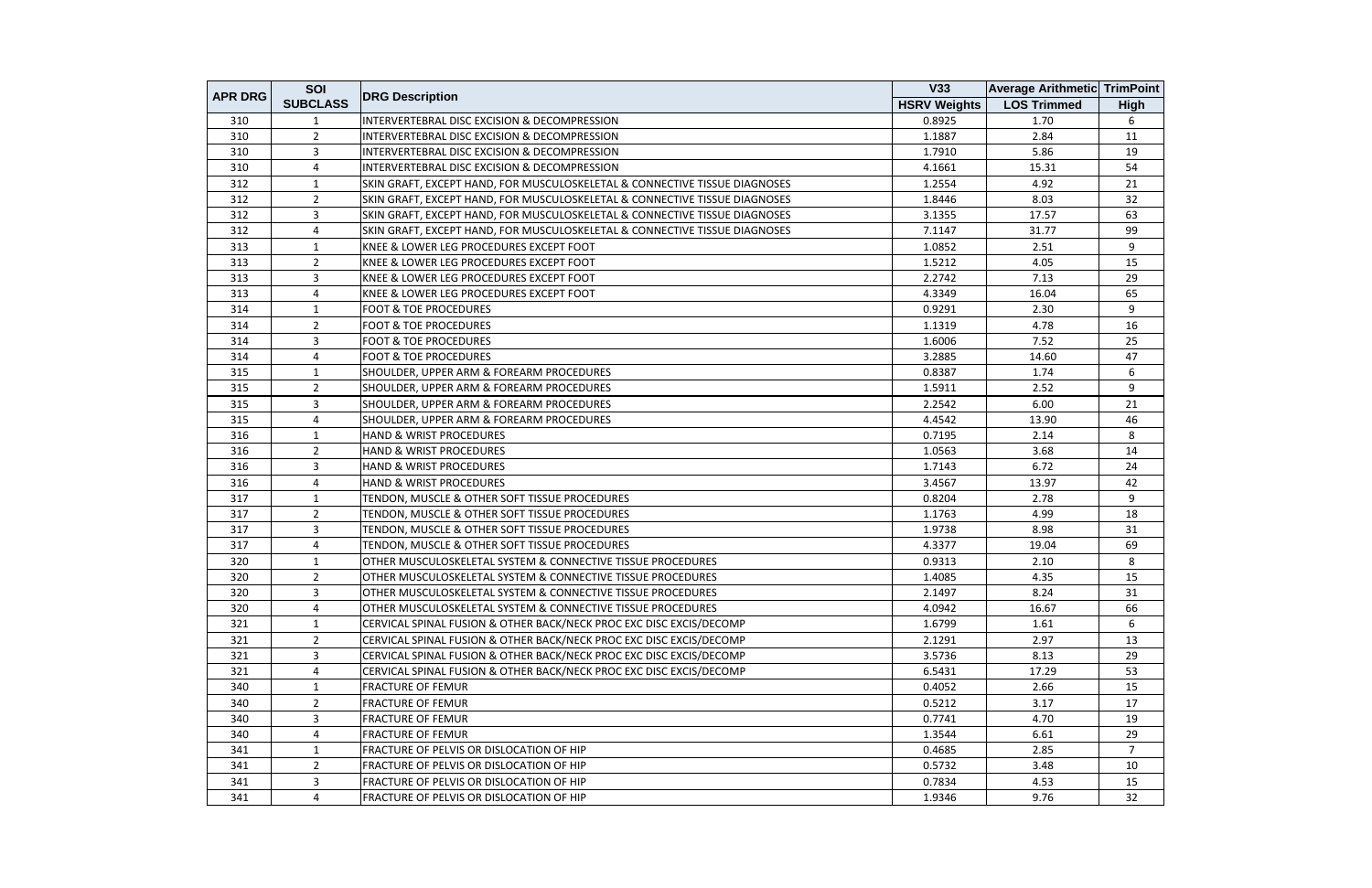|                | SOI             |                                                                    | V33                 | <b>Average Arithmetic TrimPoint</b> |                |
|----------------|-----------------|--------------------------------------------------------------------|---------------------|-------------------------------------|----------------|
| <b>APR DRG</b> | <b>SUBCLASS</b> | <b>DRG Description</b>                                             | <b>HSRV Weights</b> | <b>LOS Trimmed</b>                  | <b>High</b>    |
| 342            | 1               | FRACTURES & DISLOCATIONS EXCEPT FEMUR, PELVIS & BACK               | 0.4198              | 2.06                                | $\overline{7}$ |
| 342            | $\overline{2}$  | FRACTURES & DISLOCATIONS EXCEPT FEMUR, PELVIS & BACK               | 0.6015              | 3.14                                | 10             |
| 342            | $\overline{3}$  | FRACTURES & DISLOCATIONS EXCEPT FEMUR, PELVIS & BACK               | 0.9030              | 4.83                                | 17             |
| 342            | 4               | FRACTURES & DISLOCATIONS EXCEPT FEMUR, PELVIS & BACK               | 1.9467              | 10.51                               | 37             |
| 343            | 1               | MUSCULOSKELETAL MALIGNANCY & PATHOL FRACTURE D/T MUSCSKEL MALIG    | 0.6312              | 3.45                                | 13             |
| 343            | $\overline{2}$  | MUSCULOSKELETAL MALIGNANCY & PATHOL FRACTURE D/T MUSCSKEL MALIG    | 0.7918              | 4.33                                | 16             |
| 343            | $\overline{3}$  | MUSCULOSKELETAL MALIGNANCY & PATHOL FRACTURE D/T MUSCSKEL MALIG    | 1.2981              | 7.11                                | 24             |
| 343            | $\overline{4}$  | MUSCULOSKELETAL MALIGNANCY & PATHOL FRACTURE D/T MUSCSKEL MALIG    | 2.2511              | 12.36                               | 43             |
| 344            | $\mathbf{1}$    | OSTEOMYELITIS, SEPTIC ARTHRITIS & OTHER MUSCULOSKELETAL INFECTIONS | 0.6188              | 4.08                                | 17             |
| 344            | $\overline{2}$  | OSTEOMYELITIS, SEPTIC ARTHRITIS & OTHER MUSCULOSKELETAL INFECTIONS | 0.8269              | 5.36                                | 21             |
| 344            | 3               | OSTEOMYELITIS, SEPTIC ARTHRITIS & OTHER MUSCULOSKELETAL INFECTIONS | 1.2368              | 9.27                                | 39             |
| 344            | 4               | OSTEOMYELITIS, SEPTIC ARTHRITIS & OTHER MUSCULOSKELETAL INFECTIONS | 2.0625              | 16.36                               | 57             |
| 346            | 1               | <b>CONNECTIVE TISSUE DISORDERS</b>                                 | 0.5245              | 2.94                                | 9              |
| 346            | $\overline{2}$  | <b>CONNECTIVE TISSUE DISORDERS</b>                                 | 0.7180              | 3.90                                | 13             |
| 346            | $\overline{3}$  | <b>CONNECTIVE TISSUE DISORDERS</b>                                 | 1.2230              | 6.80                                | 24             |
| 346            | 4               | <b>CONNECTIVE TISSUE DISORDERS</b>                                 | 2.9853              | 14.96                               | 66             |
| 347            | 1               | OTHER BACK & NECK DISORDERS, FRACTURES & INJURIES                  | 0.5201              | 2.75                                | 9              |
| 347            | $\overline{2}$  | <b>OTHER BACK &amp; NECK DISORDERS, FRACTURES &amp; INJURIES</b>   | 0.7037              | 3.65                                | 12             |
| 347            | 3               | OTHER BACK & NECK DISORDERS, FRACTURES & INJURIES                  | 0.9894              | 4.97                                | 17             |
| 347            | $\overline{4}$  | OTHER BACK & NECK DISORDERS, FRACTURES & INJURIES                  | 2.3176              | 11.45                               | 35             |
| 349            | 1               | MALFUNCTION, REACTION, COMPLIC OF ORTHOPEDIC DEVICE OR PROCEDURE   | 0.4380              | 2.09                                | 8              |
| 349            | $\overline{2}$  | MALFUNCTION, REACTION, COMPLIC OF ORTHOPEDIC DEVICE OR PROCEDURE   | 0.6458              | 3.95                                | 17             |
| 349            | $\overline{3}$  | MALFUNCTION, REACTION, COMPLIC OF ORTHOPEDIC DEVICE OR PROCEDURE   | 1.0302              | 6.42                                | 25             |
| 349            | $\overline{4}$  | MALFUNCTION, REACTION, COMPLIC OF ORTHOPEDIC DEVICE OR PROCEDURE   | 1.9260              | 12.66                               | 43             |
| 351            | 1               | OTHER MUSCULOSKELETAL SYSTEM & CONNECTIVE TISSUE DIAGNOSES         | 0.4073              | 2.33                                | 8              |
| 351            | $\overline{2}$  | OTHER MUSCULOSKELETAL SYSTEM & CONNECTIVE TISSUE DIAGNOSES         | 0.5668              | 3.27                                | 11             |
| 351            | 3               | OTHER MUSCULOSKELETAL SYSTEM & CONNECTIVE TISSUE DIAGNOSES         | 0.8930              | 5.03                                | 18             |
| 351            | 4               | OTHER MUSCULOSKELETAL SYSTEM & CONNECTIVE TISSUE DIAGNOSES         | 1.9108              | 10.72                               | 41             |
| 361            | 1               | SKIN GRAFT FOR SKIN & SUBCUTANEOUS TISSUE DIAGNOSES                | 1.1096              | 3.66                                | 18             |
| 361            | $\overline{2}$  | SKIN GRAFT FOR SKIN & SUBCUTANEOUS TISSUE DIAGNOSES                | 1.4459              | 6.74                                | 28             |
| 361            | 3               | SKIN GRAFT FOR SKIN & SUBCUTANEOUS TISSUE DIAGNOSES                | 2.1415              | 12.09                               | 48             |
| 361            | 4               | SKIN GRAFT FOR SKIN & SUBCUTANEOUS TISSUE DIAGNOSES                | 4.5411              | 25.86                               | 96             |
| 362            | 1               | <b>MASTECTOMY PROCEDURES</b>                                       | 1.0090              | 1.71                                | 5              |
| 362            | 2               | <b>MASTECTOMY PROCEDURES</b>                                       | 1.3553              | 2.17                                | $\overline{7}$ |
| 362            | $\overline{3}$  | <b>MASTECTOMY PROCEDURES</b>                                       | 1.7862              | 5.49                                | 24             |
| 362            | 4               | <b>MASTECTOMY PROCEDURES</b>                                       | 3.8257              | 12.96                               | 35             |
| 363            | -1              | <b>BREAST PROCEDURES EXCEPT MASTECTOMY</b>                         | 0.8797              | 1.88                                | 8              |
| 363            | $\overline{2}$  | <b>BREAST PROCEDURES EXCEPT MASTECTOMY</b>                         | 1.4900              | 3.01                                | 8              |
| 363            | $\mathbf{3}$    | <b>BREAST PROCEDURES EXCEPT MASTECTOMY</b>                         | 1.9039              | 4.80                                | 15             |
| 363            | 4               | <b>BREAST PROCEDURES EXCEPT MASTECTOMY</b>                         | 3.5420              | 17.06                               | 56             |
| 364            | 1               | <b>OTHER SKIN, SUBCUTANEOUS TISSUE &amp; RELATED PROCEDURES</b>    | 0.7644              | 2.65                                | 9              |
| 364            | $\overline{2}$  | OTHER SKIN, SUBCUTANEOUS TISSUE & RELATED PROCEDURES               | 1.0877              | 4.73                                | 16             |
| 364            | $\overline{3}$  | <b>OTHER SKIN, SUBCUTANEOUS TISSUE &amp; RELATED PROCEDURES</b>    | 1.6986              | 8.42                                | 30             |
| 364            | 4               | OTHER SKIN, SUBCUTANEOUS TISSUE & RELATED PROCEDURES               | 3.0642              | 17.46                               | 58             |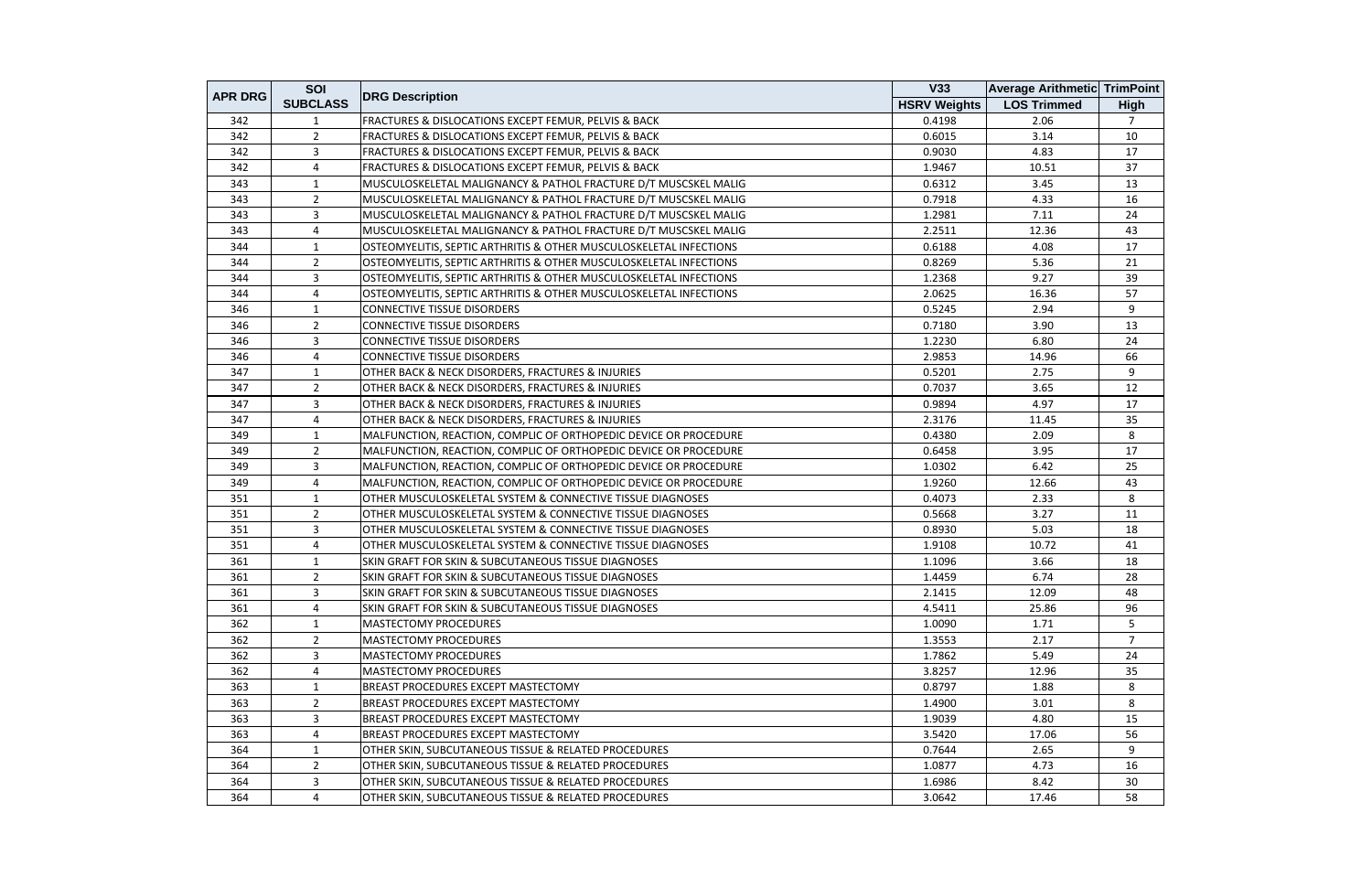| <b>APR DRG</b> | SOI             |                                                                    | V33                 | <b>Average Arithmetic TrimPoint</b> |                |
|----------------|-----------------|--------------------------------------------------------------------|---------------------|-------------------------------------|----------------|
|                | <b>SUBCLASS</b> | <b>DRG Description</b>                                             | <b>HSRV Weights</b> | <b>LOS Trimmed</b>                  | High           |
| 380            | 1               | <b>SKIN ULCERS</b>                                                 | 0.5289              | 3.68                                | 12             |
| 380            | $\overline{2}$  | <b>SKIN ULCERS</b>                                                 | 0.6545              | 4.40                                | 15             |
| 380            | 3               | <b>SKIN ULCERS</b>                                                 | 0.9424              | 6.51                                | 25             |
| 380            | 4               | <b>SKIN ULCERS</b>                                                 | 1.7199              | 14.42                               | 51             |
| 381            | 1               | <b>MAJOR SKIN DISORDERS</b>                                        | 0.3883              | 2.80                                | 9              |
| 381            | $\overline{2}$  | <b>MAJOR SKIN DISORDERS</b>                                        | 0.5747              | 3.94                                | 13             |
| 381            | 3               | <b>MAJOR SKIN DISORDERS</b>                                        | 0.9734              | 6.23                                | 22             |
| 381            | 4               | <b>MAJOR SKIN DISORDERS</b>                                        | 2.7512              | 13.15                               | 41             |
| 382            | $\mathbf{1}$    | MALIGNANT BREAST DISORDERS                                         | 0.3521              | 2.45                                | 8              |
| 382            | $\overline{2}$  | MALIGNANT BREAST DISORDERS                                         | 0.5612              | 3.87                                | 15             |
| 382            | 3               | <b>MALIGNANT BREAST DISORDERS</b>                                  | 0.9634              | 5.94                                | 24             |
| 382            | 4               | MALIGNANT BREAST DISORDERS                                         | 1.5729              | 9.23                                | 35             |
| 383            | 1               | CELLULITIS & OTHER BACTERIAL SKIN INFECTIONS                       | 0.4148              | 2.81                                | 8              |
| 383            | $\overline{2}$  | CELLULITIS & OTHER BACTERIAL SKIN INFECTIONS                       | 0.5905              | 3.91                                | 12             |
| 383            | $\overline{3}$  | <b>CELLULITIS &amp; OTHER BACTERIAL SKIN INFECTIONS</b>            | 0.9147              | 5.73                                | 18             |
| 383            | 4               | CELLULITIS & OTHER BACTERIAL SKIN INFECTIONS                       | 1.9560              | 11.28                               | 41             |
| 384            | 1               | CONTUSION, OPEN WOUND & OTHER TRAUMA TO SKIN & SUBCUTANEOUS TISSUE | 0.4751              | 1.80                                | $\overline{7}$ |
| 384            | $\overline{2}$  | CONTUSION, OPEN WOUND & OTHER TRAUMA TO SKIN & SUBCUTANEOUS TISSUE | 0.6220              | 2.81                                | 10             |
| 384            | $\mathbf{3}$    | CONTUSION, OPEN WOUND & OTHER TRAUMA TO SKIN & SUBCUTANEOUS TISSUE | 0.8932              | 4.50                                | 17             |
| 384            | 4               | CONTUSION, OPEN WOUND & OTHER TRAUMA TO SKIN & SUBCUTANEOUS TISSUE | 2.0168              | 10.30                               | 40             |
| 385            | 1               | OTHER SKIN, SUBCUTANEOUS TISSUE & BREAST DISORDERS                 | 0.3495              | 2.32                                | $\overline{7}$ |
| 385            | $\overline{2}$  | OTHER SKIN, SUBCUTANEOUS TISSUE & BREAST DISORDERS                 | 0.5103              | 3.31                                | 12             |
| 385            | $\overline{3}$  | OTHER SKIN, SUBCUTANEOUS TISSUE & BREAST DISORDERS                 | 0.7973              | 5.12                                | 19             |
| 385            | $\overline{4}$  | OTHER SKIN, SUBCUTANEOUS TISSUE & BREAST DISORDERS                 | 1.9127              | 12.29                               | 68             |
| 401            | 1               | PITUITARY & ADRENAL PROCEDURES                                     | 1.3697              | 2.87                                | 10             |
| 401            | $\overline{2}$  | PITUITARY & ADRENAL PROCEDURES                                     | 1.8346              | 4.00                                | 13             |
| 401            | 3               | <b>PITUITARY &amp; ADRENAL PROCEDURES</b>                          | 2.9058              | 8.04                                | 28             |
| 401            | 4               | PITUITARY & ADRENAL PROCEDURES                                     | 7.1913              | 21.52                               | 87             |
| 403            | $\mathbf{1}$    | PROCEDURES FOR OBESITY                                             | 1.2812              | 1.78                                | 4              |
| 403            | $\overline{2}$  | <b>PROCEDURES FOR OBESITY</b>                                      | 1.4411              | 2.12                                | 6              |
| 403            | 3               | <b>PROCEDURES FOR OBESITY</b>                                      | 2.1530              | 4.45                                | 20             |
| 403            | 4               | <b>PROCEDURES FOR OBESITY</b>                                      | 6.1151              | 17.34                               | 66             |
| 404            | 1               | THYROID, PARATHYROID & THYROGLOSSAL PROCEDURES                     | 0.7364              | 1.23                                | 4              |
| 404            | $\overline{2}$  | THYROID, PARATHYROID & THYROGLOSSAL PROCEDURES                     | 0.9479              | 1.97                                | 9              |
| 404            | $\overline{3}$  | THYROID, PARATHYROID & THYROGLOSSAL PROCEDURES                     | 1.8990              | 6.24                                | 26             |
| 404            | 4               | THYROID, PARATHYROID & THYROGLOSSAL PROCEDURES                     | 4.2519              | 16.08                               | 81             |
| 405            | 1               | OTHER PROCEDURES FOR ENDOCRINE, NUTRITIONAL & METABOLIC DISORDERS  | 1.1123              | 3.51                                | 16             |
| 405            | $\overline{2}$  | OTHER PROCEDURES FOR ENDOCRINE, NUTRITIONAL & METABOLIC DISORDERS  | 1.4210              | 5.18                                | 22             |
| 405            | $\overline{3}$  | OTHER PROCEDURES FOR ENDOCRINE, NUTRITIONAL & METABOLIC DISORDERS  | 2.1421              | 8.89                                | 37             |
| 405            | 4               | OTHER PROCEDURES FOR ENDOCRINE, NUTRITIONAL & METABOLIC DISORDERS  | 4.8796              | 21.06                               | 78             |
| 420            | $\mathbf{1}$    | <b>DIABETES</b>                                                    | 0.3896              | 2.44                                | 8              |
| 420            | $\overline{2}$  | <b>DIABETES</b>                                                    | 0.5301              | 2.60                                | 8              |
| 420            | 3               | <b>DIABETES</b>                                                    | 0.7861              | 3.98                                | 14             |
| 420            | 4               | <b>DIABETES</b>                                                    | 1.9671              | 9.08                                | 35             |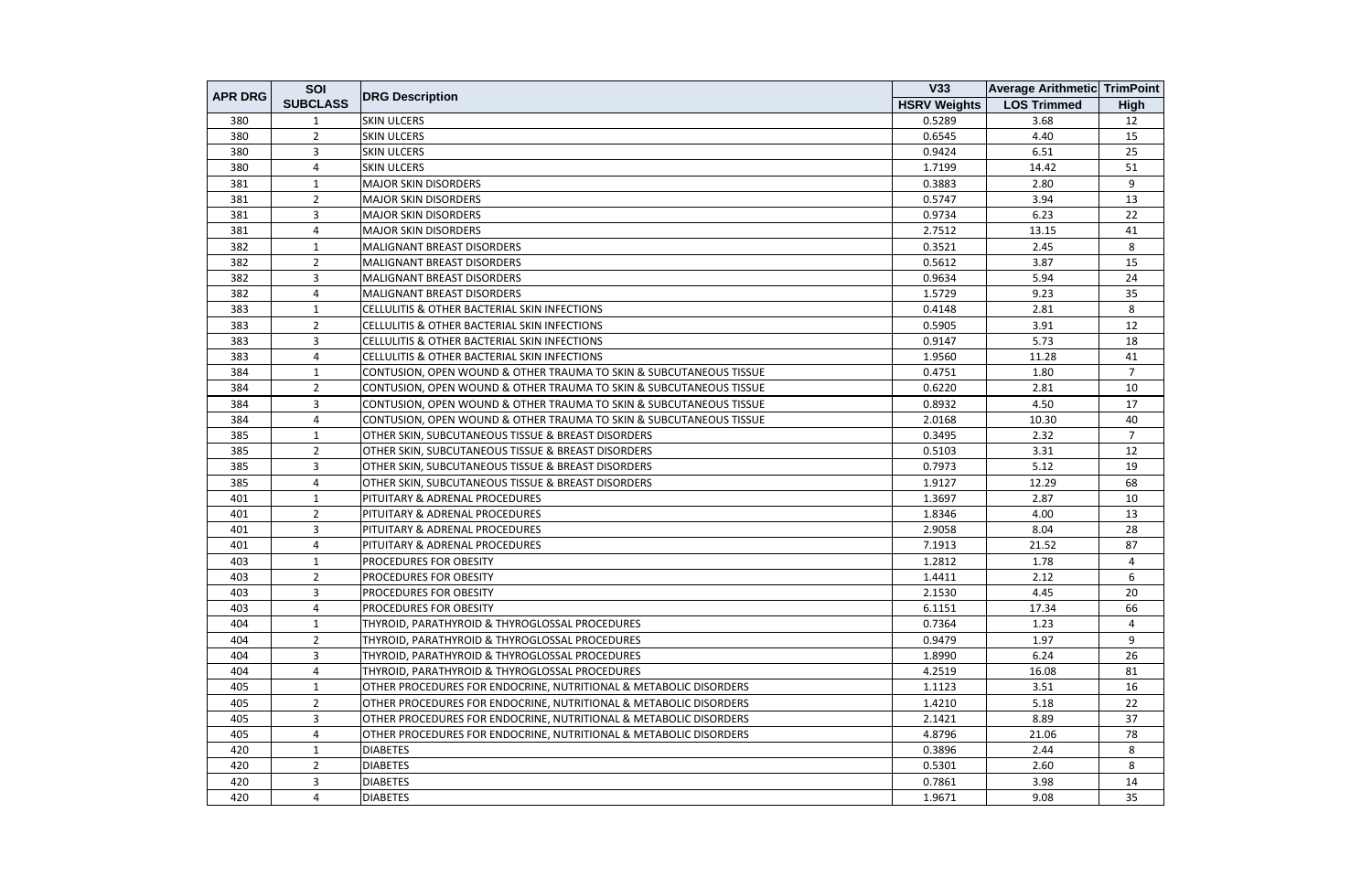|                | SOI             |                                                               | V33                 | <b>Average Arithmetic TrimPoint</b> |                |
|----------------|-----------------|---------------------------------------------------------------|---------------------|-------------------------------------|----------------|
| <b>APR DRG</b> | <b>SUBCLASS</b> | <b>DRG Description</b>                                        | <b>HSRV Weights</b> | <b>LOS Trimmed</b>                  | <b>High</b>    |
| 421            | 1               | MALNUTRITION, FAILURE TO THRIVE & OTHER NUTRITIONAL DISORDERS | 0.3210              | 3.13                                | 12             |
| 421            | $\overline{2}$  | MALNUTRITION, FAILURE TO THRIVE & OTHER NUTRITIONAL DISORDERS | 0.5226              | 4.08                                | 16             |
| 421            | $\overline{3}$  | MALNUTRITION, FAILURE TO THRIVE & OTHER NUTRITIONAL DISORDERS | 0.8189              | 5.86                                | 23             |
| 421            | 4               | MALNUTRITION, FAILURE TO THRIVE & OTHER NUTRITIONAL DISORDERS | 1.7445              | 12.35                               | 48             |
| 422            | 1               | HYPOVOLEMIA & RELATED ELECTROLYTE DISORDERS                   | 0.2847              | 1.89                                | 6              |
| 422            | $\overline{2}$  | <b>HYPOVOLEMIA &amp; RELATED ELECTROLYTE DISORDERS</b>        | 0.4625              | 2.75                                | 9              |
| 422            | $\overline{3}$  | HYPOVOLEMIA & RELATED ELECTROLYTE DISORDERS                   | 0.6828              | 4.14                                | 15             |
| 422            | 4               | HYPOVOLEMIA & RELATED ELECTROLYTE DISORDERS                   | 1.4444              | 8.36                                | 35             |
| 423            | $\mathbf{1}$    | <b>INBORN ERRORS OF METABOLISM</b>                            | 0.4421              | 2.47                                | 9              |
| 423            | $\overline{2}$  | <b>INBORN ERRORS OF METABOLISM</b>                            | 0.5846              | 3.28                                | 13             |
| 423            | 3               | <b>INBORN ERRORS OF METABOLISM</b>                            | 0.9539              | 5.29                                | 24             |
| 423            | 4               | <b>INBORN ERRORS OF METABOLISM</b>                            | 2.7384              | 14.46                               | 59             |
| 424            | 1               | OTHER ENDOCRINE DISORDERS                                     | 0.4341              | 2.39                                | 8              |
| 424            | $\overline{2}$  | OTHER ENDOCRINE DISORDERS                                     | 0.6514              | 3.72                                | 12             |
| 424            | 3               | OTHER ENDOCRINE DISORDERS                                     | 0.9767              | 5.53                                | 19             |
| 424            | 4               | OTHER ENDOCRINE DISORDERS                                     | 2.1520              | 10.83                               | 38             |
| 425            | 1               | ELECTROLYTE DISORDERS EXCEPT HYPOVOLEMIA RELATED              | 0.4017              | 2.28                                | $\overline{7}$ |
| 425            | $\overline{2}$  | ELECTROLYTE DISORDERS EXCEPT HYPOVOLEMIA RELATED              | 0.5131              | 2.83                                | 9              |
| 425            | 3               | ELECTROLYTE DISORDERS EXCEPT HYPOVOLEMIA RELATED              | 0.7666              | 4.30                                | 16             |
| 425            | 4               | ELECTROLYTE DISORDERS EXCEPT HYPOVOLEMIA RELATED              | 1.6767              | 8.85                                | 34             |
| 440            | $\mathbf{1}$    | KIDNEY TRANSPLANT                                             | 4.4667              | 4.45                                | 8              |
| 440            | $\overline{2}$  | KIDNEY TRANSPLANT                                             | 5.0077              | 5.43                                | 13             |
| 440            | 3               | <b>KIDNEY TRANSPLANT</b>                                      | 6.0561              | 8.13                                | 24             |
| 440            | 4               | <b>KIDNEY TRANSPLANT</b>                                      | 9.9171              | 18.74                               | 71             |
| 441            | 1               | <b>MAJOR BLADDER PROCEDURES</b>                               | 1.4386              | 4.54                                | 14             |
| 441            | $\overline{2}$  | <b>MAJOR BLADDER PROCEDURES</b>                               | 2.1566              | 7.05                                | 19             |
| 441            | 3               | <b>MAJOR BLADDER PROCEDURES</b>                               | 2.9549              | 9.42                                | 26             |
| 441            | 4               | <b>MAJOR BLADDER PROCEDURES</b>                               | 6.1841              | 20.93                               | 60             |
| 442            | $\mathbf{1}$    | KIDNEY & URINARY TRACT PROCEDURES FOR MALIGNANCY              | 1.3138              | 3.13                                | 8              |
| 442            | $\overline{2}$  | KIDNEY & URINARY TRACT PROCEDURES FOR MALIGNANCY              | 1.5537              | 4.04                                | 11             |
| 442            | 3               | KIDNEY & URINARY TRACT PROCEDURES FOR MALIGNANCY              | 2.3455              | 7.64                                | 24             |
| 442            | 4               | KIDNEY & URINARY TRACT PROCEDURES FOR MALIGNANCY              | 4.9225              | 16.37                               | 64             |
| 443            | 1               | KIDNEY & URINARY TRACT PROCEDURES FOR NONMALIGNANCY           | 1.0883              | 2.40                                | 7              |
| 443            | $\overline{2}$  | KIDNEY & URINARY TRACT PROCEDURES FOR NONMALIGNANCY           | 1.2833              | 3.33                                | 12             |
| 443            | 3               | KIDNEY & URINARY TRACT PROCEDURES FOR NONMALIGNANCY           | 1.8814              | 7.55                                | 25             |
| 443            | 4               | KIDNEY & URINARY TRACT PROCEDURES FOR NONMALIGNANCY           | 4.0742              | 16.44                               | 64             |
| 444            | $\mathbf{1}$    | IRENAL DIALYSIS ACCESS DEVICE PROCEDURE ONLY                  | 0.9409              | 2.44                                | 11             |
| 444            | $\overline{2}$  | RENAL DIALYSIS ACCESS DEVICE PROCEDURE ONLY                   | 1.2604              | 4.13                                | 16             |
| 444            | 3               | RENAL DIALYSIS ACCESS DEVICE PROCEDURE ONLY                   | 2.0686              | 8.44                                | 31             |
| 444            | 4               | IRENAL DIALYSIS ACCESS DEVICE PROCEDURE ONLY                  | 3.8829              | 15.28                               | 49             |
| 445            | $\mathbf{1}$    | OTHER BLADDER PROCEDURES                                      | 0.8552              | 1.76                                | $\overline{7}$ |
| 445            | $\overline{2}$  | OTHER BLADDER PROCEDURES                                      | 1.1609              | 3.00                                | 13             |
| 445            | 3               | OTHER BLADDER PROCEDURES                                      | 1.5964              | 7.52                                | 26             |
| 445            | 4               | <b>OTHER BLADDER PROCEDURES</b>                               | 3.1569              | 13.48                               | 50             |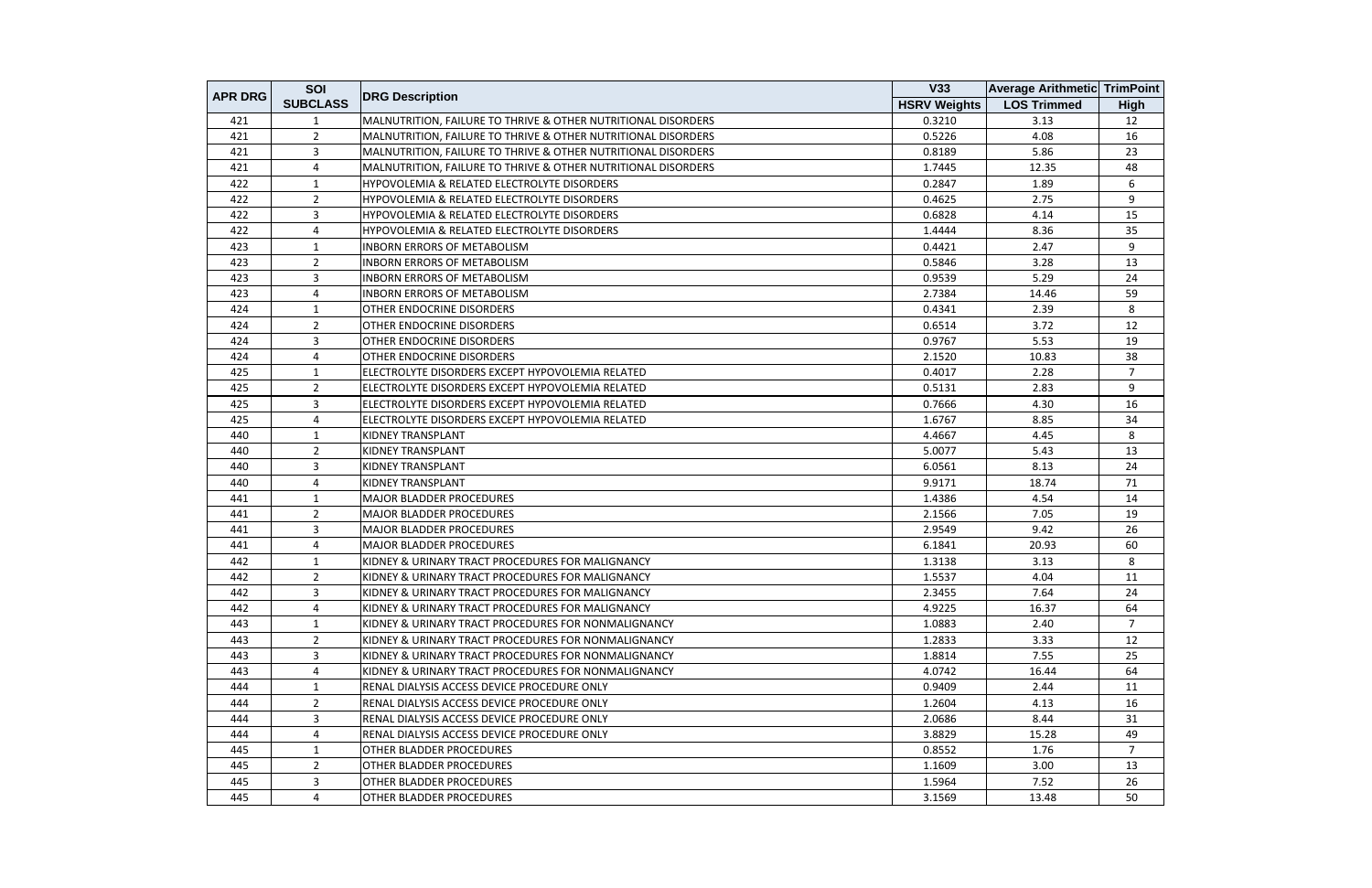|                | SOI             |                                                                | V33                 | <b>Average Arithmetic TrimPoint</b> |                |
|----------------|-----------------|----------------------------------------------------------------|---------------------|-------------------------------------|----------------|
| <b>APR DRG</b> | <b>SUBCLASS</b> | <b>DRG Description</b>                                         | <b>HSRV Weights</b> | <b>LOS Trimmed</b>                  | <b>High</b>    |
| 446            |                 | <b>URETHRAL &amp; TRANSURETHRAL PROCEDURES</b>                 | 0.6757              | 1.76                                | 6              |
| 446            | $\overline{2}$  | URETHRAL & TRANSURETHRAL PROCEDURES                            | 0.8689              | 2.45                                | 10             |
| 446            | 3               | URETHRAL & TRANSURETHRAL PROCEDURES                            | 1.4201              | 5.78                                | 21             |
| 446            | 4               | URETHRAL & TRANSURETHRAL PROCEDURES                            | 3.0173              | 12.64                               | 42             |
| 447            | 1               | OTHER KIDNEY, URINARY TRACT & RELATED PROCEDURES               | 1.1479              | 2.07                                | 8              |
| 447            | $\overline{2}$  | OTHER KIDNEY, URINARY TRACT & RELATED PROCEDURES               | 1.3293              | 3.29                                | 13             |
| 447            | 3               | OTHER KIDNEY, URINARY TRACT & RELATED PROCEDURES               | 1.9661              | 6.68                                | 26             |
| 447            | 4               | OTHER KIDNEY, URINARY TRACT & RELATED PROCEDURES               | 4.3932              | 16.90                               | 69             |
| 460            | $\mathbf{1}$    | <b>RENAL FAILURE</b>                                           | 0.4323              | 2.61                                | 10             |
| 460            | $\overline{2}$  | <b>RENAL FAILURE</b>                                           | 0.6060              | 3.40                                | 13             |
| 460            | 3               | <b>RENAL FAILURE</b>                                           | 0.7895              | 4.65                                | 17             |
| 460            | 4               | <b>RENAL FAILURE</b>                                           | 1.9936              | 10.62                               | 36             |
| 461            | 1               | KIDNEY & URINARY TRACT MALIGNANCY                              | 0.4315              | 2.45                                | 9              |
| 461            | $\overline{2}$  | KIDNEY & URINARY TRACT MALIGNANCY                              | 0.5992              | 3.37                                | 13             |
| 461            | 3               | KIDNEY & URINARY TRACT MALIGNANCY                              | 0.9498              | 5.59                                | 20             |
| 461            | 4               | KIDNEY & URINARY TRACT MALIGNANCY                              | 1.6929              | 10.44                               | 34             |
| 462            | 1               | <b>NEPHRITIS &amp; NEPHROSIS</b>                               | 0.3798              | 2.47                                | 8              |
| 462            | $\overline{2}$  | <b>NEPHRITIS &amp; NEPHROSIS</b>                               | 0.5297              | 3.49                                | 12             |
| 462            | 3               | <b>NEPHRITIS &amp; NEPHROSIS</b>                               | 0.9438              | 6.06                                | 22             |
| 462            | 4               | <b>NEPHRITIS &amp; NEPHROSIS</b>                               | 2.3904              | 13.11                               | 40             |
| 463            | $\mathbf{1}$    | KIDNEY & URINARY TRACT INFECTIONS                              | 0.4120              | 2.55                                | $\overline{7}$ |
| 463            | $\overline{2}$  | KIDNEY & URINARY TRACT INFECTIONS                              | 0.5627              | 3.33                                | 10             |
| 463            | 3               | KIDNEY & URINARY TRACT INFECTIONS                              | 0.7878              | 4.74                                | 15             |
| 463            | 4               | KIDNEY & URINARY TRACT INFECTIONS                              | 1.4066              | 8.50                                | 30             |
| 465            | 1               | URINARY STONES & ACQUIRED UPPER URINARY TRACT OBSTRUCTION      | 0.4374              | 1.59                                | 5              |
| 465            | $\overline{2}$  | URINARY STONES & ACQUIRED UPPER URINARY TRACT OBSTRUCTION      | 0.5548              | 1.91                                | 6              |
| 465            | 3               | URINARY STONES & ACQUIRED UPPER URINARY TRACT OBSTRUCTION      | 0.8751              | 3.61                                | 13             |
| 465            | 4               | URINARY STONES & ACQUIRED UPPER URINARY TRACT OBSTRUCTION      | 1.8921              | 8.12                                | 28             |
| 466            | $\mathbf{1}$    | MALFUNCTION, REACTION, COMPLIC OF GENITOURINARY DEVICE OR PROC | 0.3576              | 1.93                                | 6              |
| 466            | $\overline{2}$  | MALFUNCTION, REACTION, COMPLIC OF GENITOURINARY DEVICE OR PROC | 0.5752              | 3.21                                | 11             |
| 466            | 3               | MALFUNCTION, REACTION, COMPLIC OF GENITOURINARY DEVICE OR PROC | 0.8973              | 4.99                                | 17             |
| 466            | 4               | MALFUNCTION, REACTION, COMPLIC OF GENITOURINARY DEVICE OR PROC | 1.7498              | 9.08                                | 34             |
| 468            | 1               | OTHER KIDNEY & URINARY TRACT DIAGNOSES, SIGNS & SYMPTOMS       | 0.4151              | 2.30                                | 8              |
| 468            | $\overline{2}$  | OTHER KIDNEY & URINARY TRACT DIAGNOSES, SIGNS & SYMPTOMS       | 0.5934              | 3.10                                | 10             |
| 468            | $\overline{3}$  | OTHER KIDNEY & URINARY TRACT DIAGNOSES, SIGNS & SYMPTOMS       | 0.8697              | 4.74                                | 17             |
| 468            | 4               | OTHER KIDNEY & URINARY TRACT DIAGNOSES, SIGNS & SYMPTOMS       | 1.8660              | 9.66                                | 35             |
| 480            | 1               | <b>MAJOR MALE PELVIC PROCEDURES</b>                            | 1.2119              | 1.71                                | 5              |
| 480            | $\overline{2}$  | <b>MAJOR MALE PELVIC PROCEDURES</b>                            | 1.3476              | 2.28                                | 9              |
| 480            | 3               | <b>MAJOR MALE PELVIC PROCEDURES</b>                            | 2.0991              | 5.74                                | 21             |
| 480            | 4               | <b>MAJOR MALE PELVIC PROCEDURES</b>                            | 4.5258              | 14.59                               | 48             |
| 481            | 1               | PENIS PROCEDURES                                               | 0.6793              | 2.08                                | 9              |
| 481            | $\overline{2}$  | <b>PENIS PROCEDURES</b>                                        | 1.1921              | 2.29                                | 13             |
| 481            | 3               | <b>PENIS PROCEDURES</b>                                        | 1.7938              | 8.02                                | 31             |
| 481            | 4               | <b>PENIS PROCEDURES</b>                                        | 4.1143              | 18.63                               | 59             |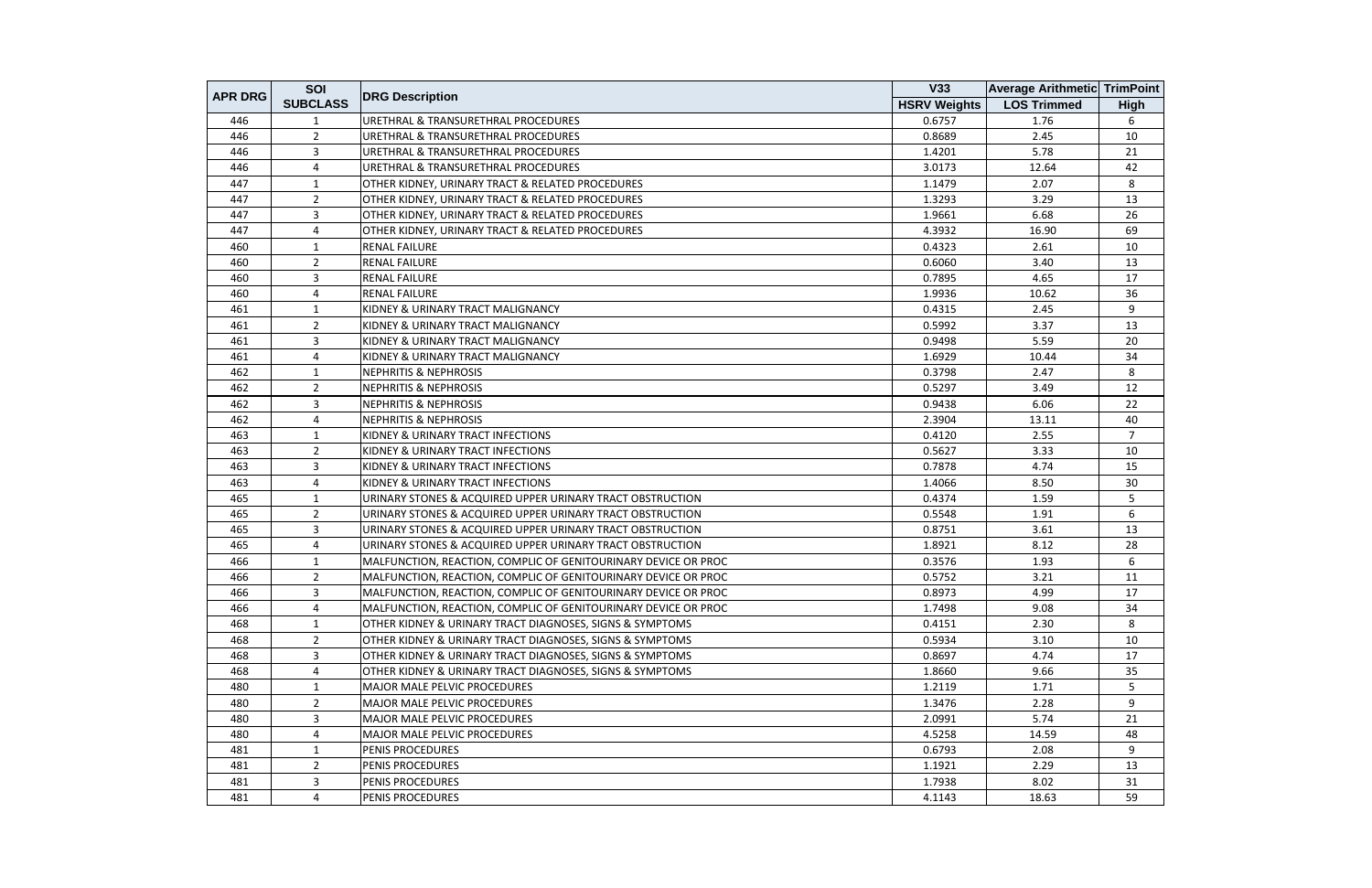| <b>APR DRG</b><br><b>DRG Description</b><br><b>HSRV Weights</b><br><b>SUBCLASS</b><br>482<br>TRANSURETHRAL PROSTATECTOMY<br>0.5917<br>$\overline{2}$<br>482<br>TRANSURETHRAL PROSTATECTOMY<br>0.7555<br>3<br>482<br>TRANSURETHRAL PROSTATECTOMY<br>1.4662 | <b>LOS Trimmed</b><br>1.62<br>2.54<br>6.75 | <b>High</b><br>5<br>10 |
|-----------------------------------------------------------------------------------------------------------------------------------------------------------------------------------------------------------------------------------------------------------|--------------------------------------------|------------------------|
|                                                                                                                                                                                                                                                           |                                            |                        |
|                                                                                                                                                                                                                                                           |                                            |                        |
|                                                                                                                                                                                                                                                           |                                            |                        |
|                                                                                                                                                                                                                                                           |                                            | 21                     |
| 482<br>4<br>3.0716<br>TRANSURETHRAL PROSTATECTOMY                                                                                                                                                                                                         | 12.54                                      | 37                     |
| 483<br>0.6074<br><b>TESTES &amp; SCROTAL PROCEDURES</b><br>1                                                                                                                                                                                              | 1.82                                       | 8                      |
| 483<br>$\overline{2}$<br><b>TESTES &amp; SCROTAL PROCEDURES</b><br>1.1326                                                                                                                                                                                 | 4.90                                       | 21                     |
| 3<br><b>TESTES &amp; SCROTAL PROCEDURES</b><br>483<br>2.2017                                                                                                                                                                                              | 10.02                                      | 35                     |
| 483<br><b>TESTES &amp; SCROTAL PROCEDURES</b><br>4.4243<br>$\overline{4}$                                                                                                                                                                                 | 19.25                                      | 72                     |
| 484<br>OTHER MALE REPRODUCTIVE SYSTEM & RELATED PROCEDURES<br>0.7704<br>$\mathbf{1}$                                                                                                                                                                      | 2.43                                       | 10                     |
| 484<br>1.1762<br>$\overline{2}$<br>OTHER MALE REPRODUCTIVE SYSTEM & RELATED PROCEDURES                                                                                                                                                                    | 1.84                                       | 10                     |
| 484<br>3<br>OTHER MALE REPRODUCTIVE SYSTEM & RELATED PROCEDURES<br>1.5177                                                                                                                                                                                 | 4.60                                       | 21                     |
| 484<br>4<br>OTHER MALE REPRODUCTIVE SYSTEM & RELATED PROCEDURES<br>3.6554                                                                                                                                                                                 | 17.00                                      | 72                     |
| 500<br>0.3789<br>MALIGNANCY, MALE REPRODUCTIVE SYSTEM<br>1                                                                                                                                                                                                | 2.38                                       | 9                      |
| 500<br>$\overline{2}$<br>MALIGNANCY, MALE REPRODUCTIVE SYSTEM<br>0.5903                                                                                                                                                                                   | 3.96                                       | 14                     |
| 3<br>500<br>MALIGNANCY, MALE REPRODUCTIVE SYSTEM<br>0.9171                                                                                                                                                                                                | 5.66                                       | 20                     |
| 500<br>1.7461<br>4<br>MALIGNANCY, MALE REPRODUCTIVE SYSTEM                                                                                                                                                                                                | 10.10                                      | 36                     |
| 501<br>MALE REPRODUCTIVE SYSTEM DIAGNOSES EXCEPT MALIGNANCY<br>0.4044<br>1                                                                                                                                                                                | 2.48                                       | 8                      |
| 501<br>$\overline{2}$<br>MALE REPRODUCTIVE SYSTEM DIAGNOSES EXCEPT MALIGNANCY<br>0.5541                                                                                                                                                                   | 3.33                                       | 11                     |
| 501<br>$\overline{3}$<br>MALE REPRODUCTIVE SYSTEM DIAGNOSES EXCEPT MALIGNANCY<br>0.8321                                                                                                                                                                   | 4.97                                       | 17                     |
| 501<br>$\overline{4}$<br>MALE REPRODUCTIVE SYSTEM DIAGNOSES EXCEPT MALIGNANCY<br>1.6765                                                                                                                                                                   | 10.63                                      | 39                     |
| 510<br>$\mathbf{1}$<br>PELVIC EVISCERATION, RADICAL HYSTERECTOMY & OTHER RADICAL GYN PROCS<br>1.1433                                                                                                                                                      | 2.35                                       | $\overline{7}$         |
| 510<br>$\overline{2}$<br>PELVIC EVISCERATION, RADICAL HYSTERECTOMY & OTHER RADICAL GYN PROCS<br>1.4140                                                                                                                                                    | 3.69                                       | 12                     |
| 510<br>3<br>PELVIC EVISCERATION, RADICAL HYSTERECTOMY & OTHER RADICAL GYN PROCS<br>2.5806                                                                                                                                                                 | 8.75                                       | 28                     |
| 5.2317<br>510<br>4<br>PELVIC EVISCERATION, RADICAL HYSTERECTOMY & OTHER RADICAL GYN PROCS                                                                                                                                                                 | 17.07                                      | 51                     |
| 511<br>UTERINE & ADNEXA PROCEDURES FOR OVARIAN & ADNEXAL MALIGNANCY<br>1.1911<br>1                                                                                                                                                                        | 3.17                                       | $\overline{7}$         |
| 511<br>$\overline{2}$<br>UTERINE & ADNEXA PROCEDURES FOR OVARIAN & ADNEXAL MALIGNANCY<br>1.4922                                                                                                                                                           | 4.67                                       | 12                     |
| $\overline{3}$<br>511<br>UTERINE & ADNEXA PROCEDURES FOR OVARIAN & ADNEXAL MALIGNANCY<br>2.2750                                                                                                                                                           | 8.34                                       | 23                     |
| 511<br>UTERINE & ADNEXA PROCEDURES FOR OVARIAN & ADNEXAL MALIGNANCY<br>4.9887<br>$\overline{a}$                                                                                                                                                           | 17.11                                      | 51                     |
| 512<br>UTERINE & ADNEXA PROCEDURES FOR NON-OVARIAN & NON-ADNEXAL MALIG<br>1.0602<br>$\mathbf{1}$                                                                                                                                                          | 2.09                                       | 6                      |
| 512<br>$\overline{2}$<br>UTERINE & ADNEXA PROCEDURES FOR NON-OVARIAN & NON-ADNEXAL MALIG<br>1.2409                                                                                                                                                        | 2.91                                       | 10                     |
| $\mathbf{3}$<br>UTERINE & ADNEXA PROCEDURES FOR NON-OVARIAN & NON-ADNEXAL MALIG<br>512<br>1.9879                                                                                                                                                          | 6.50                                       | 23                     |
| 512<br>4<br>UTERINE & ADNEXA PROCEDURES FOR NON-OVARIAN & NON-ADNEXAL MALIG<br>4.5702                                                                                                                                                                     | 15.65                                      | 51                     |
| 513<br>1<br>UTERINE & ADNEXA PROCEDURES FOR NON-MALIGNANCY EXCEPT LEIOMYOMA<br>0.8514                                                                                                                                                                     | 1.79                                       | 4                      |
| 513<br>2<br>UTERINE & ADNEXA PROCEDURES FOR NON-MALIGNANCY EXCEPT LEIOMYOMA<br>1.0025                                                                                                                                                                     | 2.37                                       | 8                      |
| 513<br>3<br>UTERINE & ADNEXA PROCEDURES FOR NON-MALIGNANCY EXCEPT LEIOMYOMA<br>1.6282                                                                                                                                                                     | 5.27                                       | 19                     |
| $\overline{4}$<br>513<br>4.0387<br>UTERINE & ADNEXA PROCEDURES FOR NON-MALIGNANCY EXCEPT LEIOMYOMA                                                                                                                                                        | 13.92                                      | 51                     |
| 0.7297<br>514<br>FEMALE REPRODUCTIVE SYSTEM RECONSTRUCTIVE PROCEDURES<br>-1                                                                                                                                                                               | 1.32                                       | 3                      |
| 2<br>514<br>FEMALE REPRODUCTIVE SYSTEM RECONSTRUCTIVE PROCEDURES<br>0.9617                                                                                                                                                                                | 1.62                                       | 5                      |
| 514<br>3<br>FEMALE REPRODUCTIVE SYSTEM RECONSTRUCTIVE PROCEDURES<br>1.5881                                                                                                                                                                                | 4.69                                       | 18                     |
| 4.0690<br>514<br>4<br>FEMALE REPRODUCTIVE SYSTEM RECONSTRUCTIVE PROCEDURES                                                                                                                                                                                | 14.30                                      | 65                     |
| 517<br>1<br>DILATION & CURETTAGE FOR NON-OBSTETRIC DIAGNOSES<br>0.6030                                                                                                                                                                                    | 1.79                                       | 6                      |
| $\overline{2}$<br>517<br>DILATION & CURETTAGE FOR NON-OBSTETRIC DIAGNOSES<br>0.8035                                                                                                                                                                       | 2.75                                       | 10                     |
| 517<br>3<br>1.3632<br>DILATION & CURETTAGE FOR NON-OBSTETRIC DIAGNOSES                                                                                                                                                                                    | 6.07                                       | 22                     |
| 517<br>2.9709<br>4<br>DILATION & CURETTAGE FOR NON-OBSTETRIC DIAGNOSES                                                                                                                                                                                    | 11.85                                      | 35                     |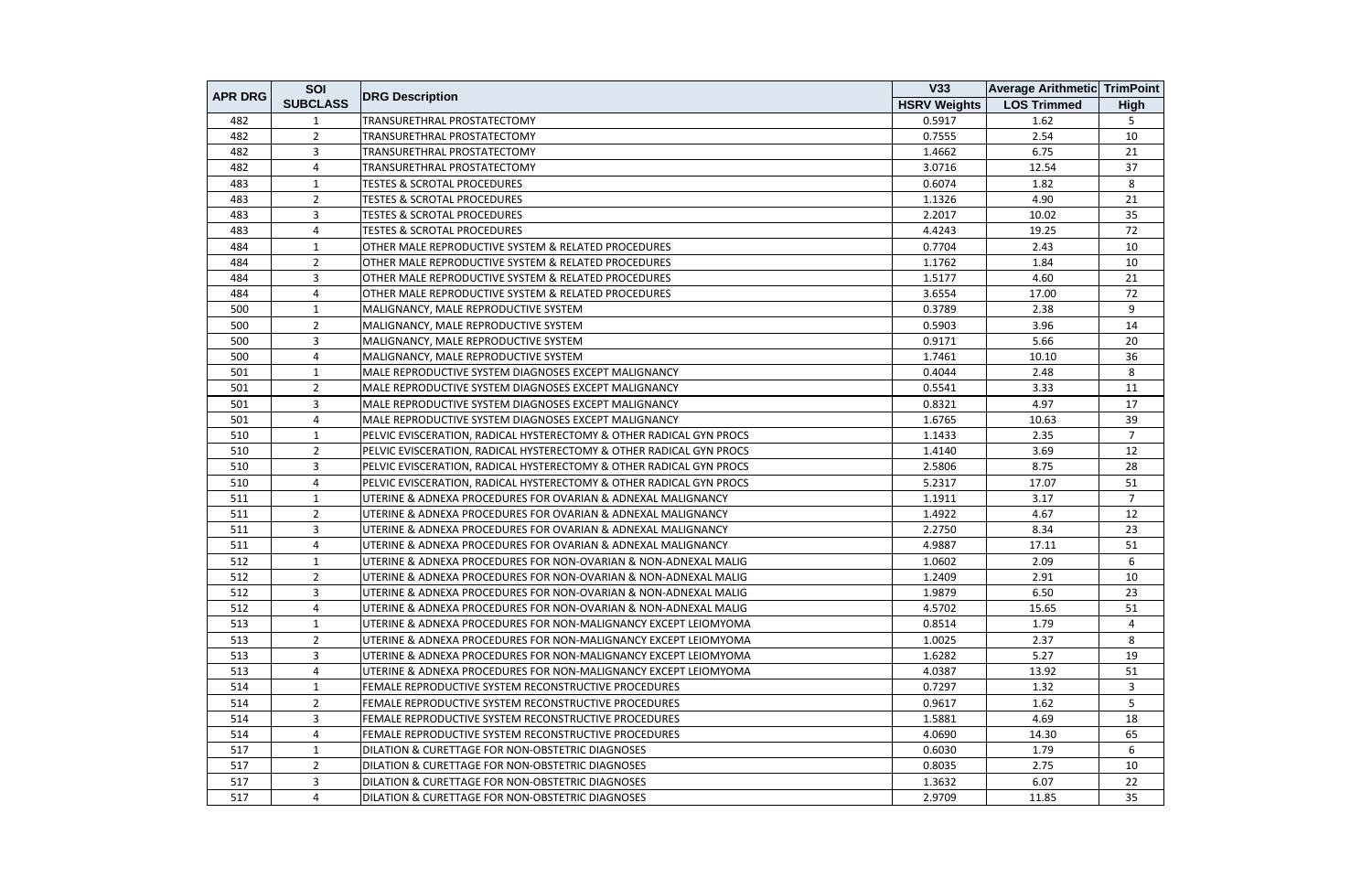|                | SOI             |                                                                       | <b>V33</b>          | <b>Average Arithmetic TrimPoint</b> |                |
|----------------|-----------------|-----------------------------------------------------------------------|---------------------|-------------------------------------|----------------|
| <b>APR DRG</b> | <b>SUBCLASS</b> | <b>DRG Description</b>                                                | <b>HSRV Weights</b> | <b>LOS Trimmed</b>                  | <b>High</b>    |
| 518            | 1               | OTHER FEMALE REPRODUCTIVE SYSTEM & RELATED PROCEDURES                 | 0.6924              | 2.13                                | $\overline{7}$ |
| 518            | $\overline{2}$  | OTHER FEMALE REPRODUCTIVE SYSTEM & RELATED PROCEDURES                 | 1.0039              | 3.57                                | 12             |
| 518            | 3               | OTHER FEMALE REPRODUCTIVE SYSTEM & RELATED PROCEDURES                 | 1.8032              | 8.00                                | 28             |
| 518            | 4               | OTHER FEMALE REPRODUCTIVE SYSTEM & RELATED PROCEDURES                 | 4.4555              | 18.13                               | 57             |
| 519            | 1               | UTERINE & ADNEXA PROCEDURES FOR LEIOMYOMA                             | 0.8286              | 2.00                                | 4              |
| 519            | $\overline{2}$  | UTERINE & ADNEXA PROCEDURES FOR LEIOMYOMA                             | 1.0051              | 2.64                                | 8              |
| 519            | 3               | UTERINE & ADNEXA PROCEDURES FOR LEIOMYOMA                             | 1.7505              | 5.72                                | 19             |
| 519            | 4               | UTERINE & ADNEXA PROCEDURES FOR LEIOMYOMA                             | 3.9432              | 13.78                               | 32             |
| 530            | $\mathbf{1}$    | FEMALE REPRODUCTIVE SYSTEM MALIGNANCY                                 | 0.4420              | 2.36                                | 9              |
| 530            | 2               | FEMALE REPRODUCTIVE SYSTEM MALIGNANCY                                 | 0.6163              | 3.56                                | 13             |
| 530            | 3               | FEMALE REPRODUCTIVE SYSTEM MALIGNANCY                                 | 0.9992              | 5.87                                | 22             |
| 530            | 4               | FEMALE REPRODUCTIVE SYSTEM MALIGNANCY                                 | 1.8971              | 10.66                               | 42             |
| 531            | 1               | FEMALE REPRODUCTIVE SYSTEM INFECTIONS                                 | 0.4544              | 2.55                                | $\overline{7}$ |
| 531            | $\overline{2}$  | FEMALE REPRODUCTIVE SYSTEM INFECTIONS                                 | 0.6406              | 3.57                                | 11             |
| 531            | 3               | FEMALE REPRODUCTIVE SYSTEM INFECTIONS                                 | 0.9987              | 6.01                                | 20             |
| 531            | 4               | FEMALE REPRODUCTIVE SYSTEM INFECTIONS                                 | 2.0594              | 11.13                               | 30             |
| 532            | 1               | MENSTRUAL & OTHER FEMALE REPRODUCTIVE SYSTEM DISORDERS                | 0.3921              | 1.66                                | 5              |
| 532            | $\overline{2}$  | MENSTRUAL & OTHER FEMALE REPRODUCTIVE SYSTEM DISORDERS                | 0.4786              | 2.23                                | 8              |
| 532            | 3               | MENSTRUAL & OTHER FEMALE REPRODUCTIVE SYSTEM DISORDERS                | 0.7941              | 4.07                                | 15             |
| 532            | 4               | MENSTRUAL & OTHER FEMALE REPRODUCTIVE SYSTEM DISORDERS                | 1.7650              | 8.43                                | 25             |
| 540            | $\mathbf{1}$    | <b>CESAREAN DELIVERY</b>                                              | 0.5654              | 2.96                                | 5              |
| 540            | $\overline{2}$  | <b>CESAREAN DELIVERY</b>                                              | 0.6863              | 3.62                                | 10             |
| 540            | 3               | <b>CESAREAN DELIVERY</b>                                              | 0.9354              | 5.64                                | 34             |
| 540            | 4               | <b>CESAREAN DELIVERY</b>                                              | 2.3718              | 10.06                               | 45             |
| 541            | 1               | VAGINAL DELIVERY W STERILIZATION &/OR D&C                             | 0.5628              | 2.08                                | $\mathbf{3}$   |
| 541            | $2^{\circ}$     | VAGINAL DELIVERY W STERILIZATION &/OR D&C                             | 0.6075              | 2.33                                | 5              |
| 541            | 3               | VAGINAL DELIVERY W STERILIZATION &/OR D&C                             | 0.8660              | 4.21                                | 27             |
| 541            | 4               | VAGINAL DELIVERY W STERILIZATION &/OR D&C                             | 2.3515              | 7.96                                | 43             |
| 542            | 1               | VAGINAL DELIVERY W COMPLICATING PROCEDURES EXC STERILIZATION &/OR D&C | 0.3695              | 2.15                                | 6              |
| 542            | $\overline{2}$  | VAGINAL DELIVERY W COMPLICATING PROCEDURES EXC STERILIZATION &/OR D&C | 0.4647              | 2.47                                | 6              |
| 542            | 3               | VAGINAL DELIVERY W COMPLICATING PROCEDURES EXC STERILIZATION &/OR D&C | 0.8571              | 4.62                                | 36             |
| 542            | 4               | VAGINAL DELIVERY W COMPLICATING PROCEDURES EXC STERILIZATION &/OR D&C | 3.6194              | 10.85                               | 36             |
| 544            | 1               | D&C, ASPIRATION CURETTAGE OR HYSTEROTOMY FOR OBSTETRIC DIAGNOSES      | 0.4585              | 1.30                                | 4              |
| 544            | $\overline{2}$  | D&C, ASPIRATION CURETTAGE OR HYSTEROTOMY FOR OBSTETRIC DIAGNOSES      | 0.5897              | 1.77                                | 6              |
| 544            | 3               | D&C, ASPIRATION CURETTAGE OR HYSTEROTOMY FOR OBSTETRIC DIAGNOSES      | 0.9821              | 3.61                                | 20             |
| 544            | 4               | D&C, ASPIRATION CURETTAGE OR HYSTEROTOMY FOR OBSTETRIC DIAGNOSES      | 2.5061              | 7.38                                | 28             |
| 545            | 1               | <b>ECTOPIC PREGNANCY PROCEDURE</b>                                    | 0.6988              | 1.57                                | $\overline{4}$ |
| 545            | $\overline{2}$  | <b>ECTOPIC PREGNANCY PROCEDURE</b>                                    | 0.8147              | 1.85                                | 5              |
| 545            | 3               | <b>ECTOPIC PREGNANCY PROCEDURE</b>                                    | 1.0539              | 2.55                                | $\overline{7}$ |
| 545            | 4               | <b>ECTOPIC PREGNANCY PROCEDURE</b>                                    | 1.9944              | 4.49                                | 16             |
| 546            | $\mathbf{1}$    | OTHER O.R. PROC FOR OBSTETRIC DIAGNOSES EXCEPT DELIVERY DIAGNOSES     | 0.5022              | 2.30                                | 9              |
| 546            | $\overline{2}$  | OTHER O.R. PROC FOR OBSTETRIC DIAGNOSES EXCEPT DELIVERY DIAGNOSES     | 0.7207              | 3.40                                | 29             |
| 546            | 3               | OTHER O.R. PROC FOR OBSTETRIC DIAGNOSES EXCEPT DELIVERY DIAGNOSES     | 1.3294              | 6.71                                | 55             |
| 546            | 4               | OTHER O.R. PROC FOR OBSTETRIC DIAGNOSES EXCEPT DELIVERY DIAGNOSES     | 4.3377              | 13.46                               | 57             |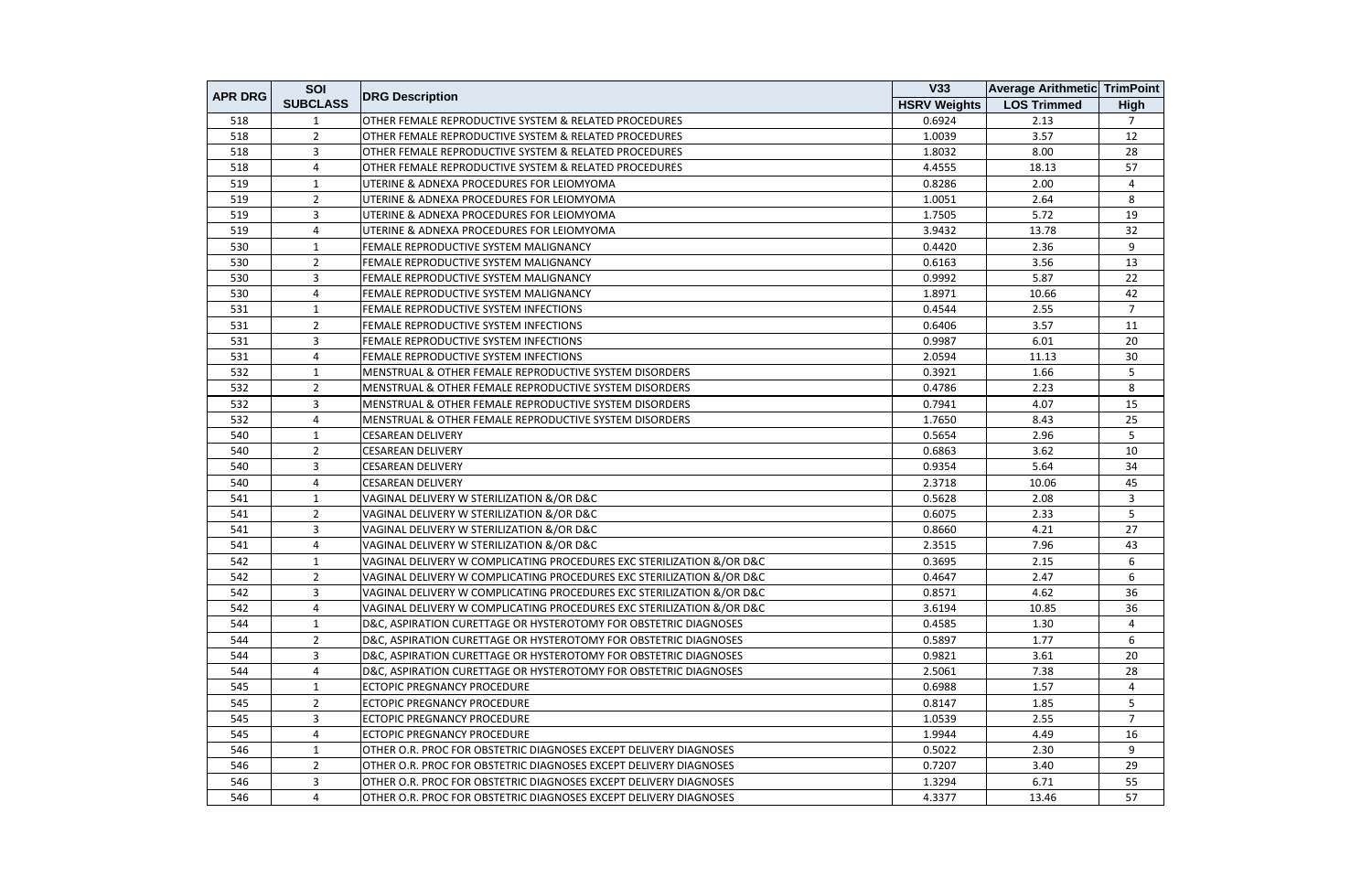|                | SOI             |                                                       | V33                 | <b>Average Arithmetic TrimPoint</b> |                |
|----------------|-----------------|-------------------------------------------------------|---------------------|-------------------------------------|----------------|
| <b>APR DRG</b> | <b>SUBCLASS</b> | <b>DRG Description</b>                                | <b>HSRV Weights</b> | <b>LOS Trimmed</b>                  | <b>High</b>    |
| 560            | 1               | <b>VAGINAL DELIVERY</b>                               | 0.3307              | 2.00                                | 3              |
| 560            | $\overline{2}$  | <b>VAGINAL DELIVERY</b>                               | 0.3855              | 2.28                                | 5              |
| 560            | 3               | <b>VAGINAL DELIVERY</b>                               | 0.5399              | 3.35                                | 18             |
| 560            | 4               | <b>VAGINAL DELIVERY</b>                               | 1.5061              | 7.61                                | 37             |
| 561            | 1               | POSTPARTUM & POST ABORTION DIAGNOSES W/O PROCEDURE    | 0.2510              | 2.01                                | 6              |
| 561            | $\overline{2}$  | POSTPARTUM & POST ABORTION DIAGNOSES W/O PROCEDURE    | 0.3907              | 2.42                                | 8              |
| 561            | 3               | POSTPARTUM & POST ABORTION DIAGNOSES W/O PROCEDURE    | 0.6071              | 3.60                                | 13             |
| 561            | 4               | POSTPARTUM & POST ABORTION DIAGNOSES W/O PROCEDURE    | 1.5616              | 6.38                                | 25             |
| 563            | $\mathbf{1}$    | <b>PRETERM LABOR</b>                                  | 0.2580              | 2.30                                | 14             |
| 563            | $\overline{2}$  | PRETERM LABOR                                         | 0.3376              | 3.38                                | 26             |
| 563            | 3               | PRETERM LABOR                                         | 0.5162              | 6.53                                | 56             |
| 563            | 4               | <b>PRETERM LABOR</b>                                  | 0.9651              | 8.50                                | 56             |
| 564            | 1               | ABORTION W/O D&C, ASPIRATION CURETTAGE OR HYSTEROTOMY | 0.2880              | 1.32                                | 4              |
| 564            | $\overline{2}$  | ABORTION W/O D&C, ASPIRATION CURETTAGE OR HYSTEROTOMY | 0.3462              | 1.58                                | 5              |
| 564            | $\overline{3}$  | ABORTION W/O D&C, ASPIRATION CURETTAGE OR HYSTEROTOMY | 0.4901              | 2.55                                | 9              |
| 564            | 4               | ABORTION W/O D&C, ASPIRATION CURETTAGE OR HYSTEROTOMY | 1.6676              | 5.05                                | 31             |
| 565            | $\mathbf{1}$    | <b>FALSE LABOR</b>                                    | 0.1245              | 1.13                                | 3              |
| 565            | $\overline{2}$  | <b>FALSE LABOR</b>                                    | 0.1781              | 1.63                                | 13             |
| 565            | 3               | <b>FALSE LABOR</b>                                    | 0.2687              | 4.59                                | 40             |
| 565            | 4               | <b>FALSE LABOR</b>                                    | 0.2985              | 5.05                                | 40             |
| 566            | 1               | OTHER ANTEPARTUM DIAGNOSES                            | 0.2442              | 1.94                                | $\overline{7}$ |
| 566            | 2               | OTHER ANTEPARTUM DIAGNOSES                            | 0.3252              | 2.57                                | 12             |
| 566            | 3               | OTHER ANTEPARTUM DIAGNOSES                            | 0.4790              | 4.67                                | 35             |
| 566            | 4               | <b>OTHER ANTEPARTUM DIAGNOSES</b>                     | 1.4726              | 8.06                                | 36             |
| 580            | 1               | NEONATE, TRANSFERRED <5 DAYS OLD, NOT BORN HERE       | 0.2397              | 1.44                                | 4              |
| 580            | $\overline{2}$  | NEONATE, TRANSFERRED <5 DAYS OLD, NOT BORN HERE       | 0.3209              | 1.59                                | 4              |
| 580            | 3               | NEONATE, TRANSFERRED <5 DAYS OLD, NOT BORN HERE       | 0.5010              | 1.82                                | 4              |
| 580            | 4               | NEONATE, TRANSFERRED <5 DAYS OLD, NOT BORN HERE       | 0.8511              | 1.65                                | 4              |
| 581            | 1               | NEONATE, TRANSFERRED < 5 DAYS OLD, BORN HERE          | 0.0981              | 1.24                                | 4              |
| 581            | $\overline{2}$  | NEONATE, TRANSFERRED < 5 DAYS OLD, BORN HERE          | 0.1476              | 1.28                                | 4              |
| 581            | 3               | NEONATE, TRANSFERRED < 5 DAYS OLD, BORN HERE          | 0.2362              | 1.26                                | 4              |
| 581            | 4               | NEONATE, TRANSFERRED < 5 DAYS OLD, BORN HERE          | 0.4408              | 1.35                                | 4              |
| 583            | 1               | NEONATE W ECMO                                        | 9.9740              | 16.65                               | 30             |
| 583            | $\overline{2}$  | NEONATE W ECMO                                        | 15.7495             | 18.50                               | 30             |
| 583            | $\overline{3}$  | NEONATE W ECMO                                        | 17.3245             | 34.49                               | 81             |
| 583            | 4               | NEONATE W ECMO                                        | 24.0893             | 55.52                               | 178            |
| 588            | 1               | NEONATE BWT <1500G W MAJOR PROCEDURE                  | 4.8409              | 45.87                               | 145            |
| 588            | $\overline{2}$  | NEONATE BWT <1500G W MAJOR PROCEDURE                  | 7.0034              | 50.97                               | 145            |
| 588            | $\mathbf{3}$    | NEONATE BWT <1500G W MAJOR PROCEDURE                  | 14.2903             | 78.17                               | 145            |
| 588            | 4               | NEONATE BWT <1500G W MAJOR PROCEDURE                  | 21.6659             | 111.18                              | 221            |
| 589            | 1               | NEONATE BWT <500G OR GA <24 WEEKS                     | 11.5467             | 58.43                               | 181            |
| 589            | $\overline{2}$  | NEONATE BWT <500G OR GA <24 WEEKS                     | 10.4971             | 48.45                               | 158            |
| 589            | 3               | NEONATE BWT <500G OR GA <24 WEEKS                     | 9.5429              | 28.22                               | 144            |
| 589            | 4               | NEONATE BWT <500G OR GA <24 WEEKS                     | 0.4453              | 1.14                                | 17             |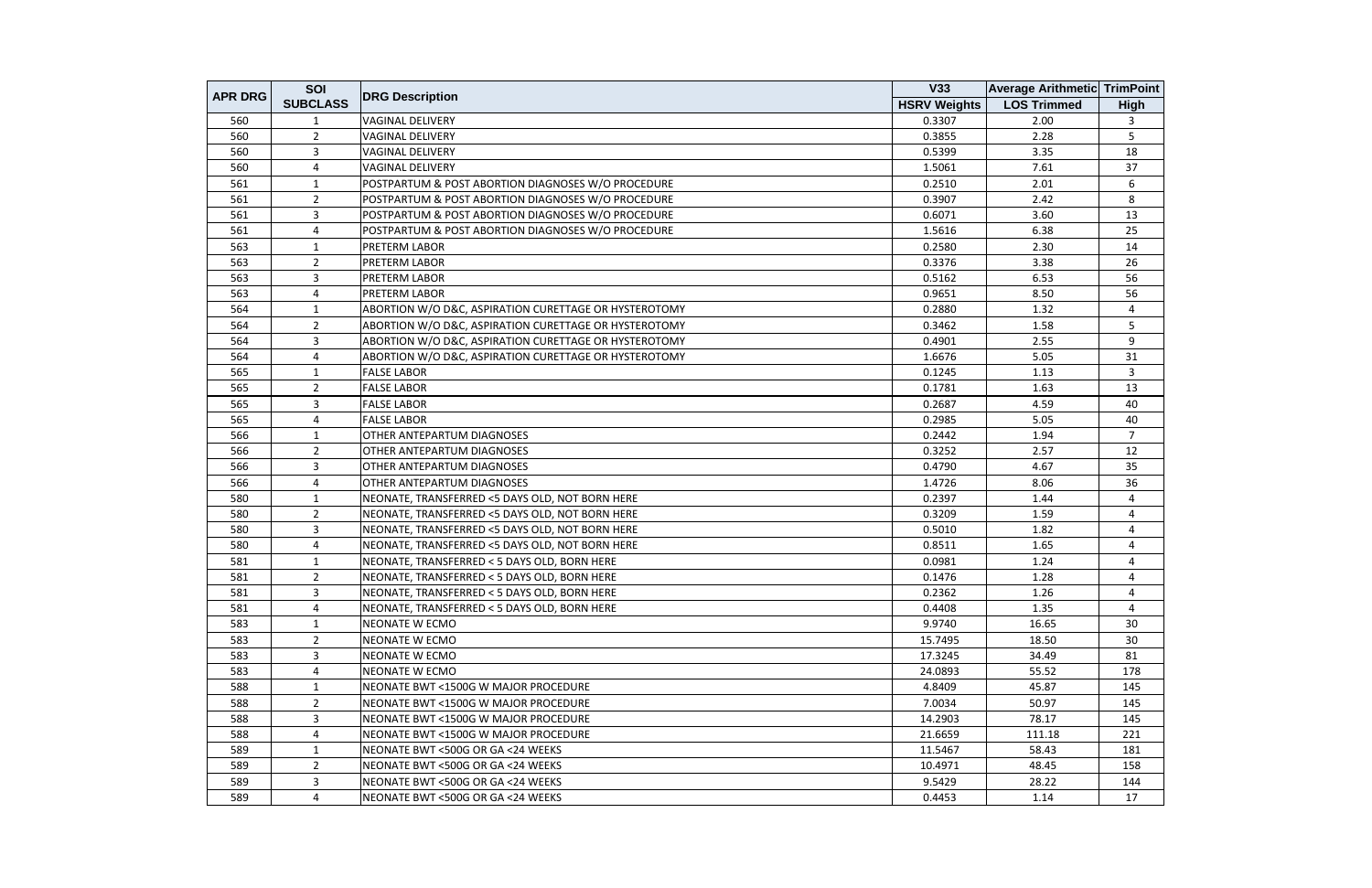|                | SOI             |                                                                  | V33                 | <b>Average Arithmetic TrimPoint</b> |             |
|----------------|-----------------|------------------------------------------------------------------|---------------------|-------------------------------------|-------------|
| <b>APR DRG</b> | <b>SUBCLASS</b> | <b>DRG Description</b>                                           | <b>HSRV Weights</b> | <b>LOS Trimmed</b>                  | <b>High</b> |
| 591            | 1               | NEONATE BIRTHWT 500-749G W/O MAJOR PROCEDURE                     | 0.1574              | 1.00                                | 9           |
| 591            | $\overline{2}$  | NEONATE BIRTHWT 500-749G W/O MAJOR PROCEDURE                     | 5.5672              | 34.73                               | 92          |
| 591            | $\overline{3}$  | NEONATE BIRTHWT 500-749G W/O MAJOR PROCEDURE                     | 8.8282              | 71.84                               | 127         |
| 591            | $\overline{4}$  | NEONATE BIRTHWT 500-749G W/O MAJOR PROCEDURE                     | 13.2286             | 80.93                               | 171         |
| 593            | 1               | NEONATE BIRTHWT 750-999G W/O MAJOR PROCEDURE                     | 1.5109              | 19.28                               | 49          |
| 593            | $\overline{2}$  | NEONATE BIRTHWT 750-999G W/O MAJOR PROCEDURE                     | 5.1913              | 52.51                               | 95          |
| 593            | $\overline{3}$  | NEONATE BIRTHWT 750-999G W/O MAJOR PROCEDURE                     | 8.2800              | 63.26                               | 108         |
| 593            | $\overline{4}$  | NEONATE BIRTHWT 750-999G W/O MAJOR PROCEDURE                     | 12.2454             | 80.85                               | 139         |
| 602            | $\mathbf{1}$    | NEONATE BWT 1000-1249G W RESP DIST SYND/OTH MAJ RESP OR MAJ ANOM | 2.9634              | 32.05                               | 51          |
| 602            | $\overline{2}$  | NEONATE BWT 1000-1249G W RESP DIST SYND/OTH MAJ RESP OR MAJ ANOM | 5.8706              | 44.50                               | 77          |
| 602            | 3               | NEONATE BWT 1000-1249G W RESP DIST SYND/OTH MAJ RESP OR MAJ ANOM | 7.7592              | 55.62                               | 93          |
| 602            | 4               | NEONATE BWT 1000-1249G W RESP DIST SYND/OTH MAJ RESP OR MAJ ANOM | 10.4732             | 70.02                               | 125         |
| 603            | $\mathbf{1}$    | NEONATE BIRTHWT 1000-1249G W OR W/O OTHER SIGNIFICANT CONDITION  | 1.7223              | 21.88                               | 43          |
| 603            | $\overline{2}$  | NEONATE BIRTHWT 1000-1249G W OR W/O OTHER SIGNIFICANT CONDITION  | 4.2525              | 36.32                               | 66          |
| 603            | $\overline{3}$  | NEONATE BIRTHWT 1000-1249G W OR W/O OTHER SIGNIFICANT CONDITION  | 6.5587              | 49.64                               | 86          |
| 603            | 4               | NEONATE BIRTHWT 1000-1249G W OR W/O OTHER SIGNIFICANT CONDITION  | 7.0749              | 59.71                               | 100         |
| 607            | 1               | NEONATE BWT 1250-1499G W RESP DIST SYND/OTH MAJ RESP OR MAJ ANOM | 2.7503              | 26.15                               | 48          |
| 607            | $\overline{2}$  | NEONATE BWT 1250-1499G W RESP DIST SYND/OTH MAJ RESP OR MAJ ANOM | 4.7485              | 35.92                               | 65          |
| 607            | 3               | NEONATE BWT 1250-1499G W RESP DIST SYND/OTH MAJ RESP OR MAJ ANOM | 6.1883              | 44.31                               | 79          |
| 607            | 4               | NEONATE BWT 1250-1499G W RESP DIST SYND/OTH MAJ RESP OR MAJ ANOM | 7.9508              | 54.70                               | 101         |
| 608            | 1               | NEONATE BWT 1250-1499G W OR W/O OTHER SIGNIFICANT CONDITION      | 2.1292              | 20.03                               | 41          |
| 608            | $\overline{2}$  | NEONATE BWT 1250-1499G W OR W/O OTHER SIGNIFICANT CONDITION      | 3.6047              | 30.12                               | 59          |
| 608            | $\overline{3}$  | NEONATE BWT 1250-1499G W OR W/O OTHER SIGNIFICANT CONDITION      | 5.2684              | 38.72                               | 72          |
| 608            | $\overline{4}$  | NEONATE BWT 1250-1499G W OR W/O OTHER SIGNIFICANT CONDITION      | 6.0424              | 52.06                               | 120         |
| 609            | 1               | NEONATE BWT 1500-2499G W MAJOR PROCEDURE                         | 2.7332              | 19.33                               | 52          |
| 609            | $\overline{2}$  | NEONATE BWT 1500-2499G W MAJOR PROCEDURE                         | 3.8628              | 19.09                               | 80          |
| 609            | $\overline{3}$  | NEONATE BWT 1500-2499G W MAJOR PROCEDURE                         | 6.5635              | 35.44                               | 108         |
| 609            | 4               | NEONATE BWT 1500-2499G W MAJOR PROCEDURE                         | 11.9134             | 62.02                               | 200         |
| 611            | 1               | NEONATE BIRTHWT 1500-1999G W MAJOR ANOMALY                       | 1.1779              | 13.70                               | 31          |
| 611            | $\overline{2}$  | NEONATE BIRTHWT 1500-1999G W MAJOR ANOMALY                       | 2.5158              | 21.24                               | 49          |
| 611            | 3               | NEONATE BIRTHWT 1500-1999G W MAJOR ANOMALY                       | 4.0556              | 32.26                               | 72          |
| 611            | 4               | NEONATE BIRTHWT 1500-1999G W MAJOR ANOMALY                       | 5.2441              | 41.75                               | 123         |
| 612            | 1               | NEONATE BWT 1500-1999G W RESP DIST SYND/OTH MAJ RESP COND        | 2.1879              | 17.34                               | 35          |
| 612            | $\overline{2}$  | NEONATE BWT 1500-1999G W RESP DIST SYND/OTH MAJ RESP COND        | 3.2223              | 24.07                               | 48          |
| 612            | $\overline{3}$  | NEONATE BWT 1500-1999G W RESP DIST SYND/OTH MAJ RESP COND        | 4.6803              | 32.41                               | 63          |
| 612            | 4               | NEONATE BWT 1500-1999G W RESP DIST SYND/OTH MAJ RESP COND        | 6.2296              | 40.07                               | 83          |
| 613            | 1               | NEONATE BIRTHWT 1500-1999G W CONGENITAL/PERINATAL INFECTION      | 1.6593              | 14.05                               | 28          |
| 613            | $\overline{2}$  | NEONATE BIRTHWT 1500-1999G W CONGENITAL/PERINATAL INFECTION      | 2.6830              | 21.15                               | 47          |
| 613            | $\mathbf{3}$    | NEONATE BIRTHWT 1500-1999G W CONGENITAL/PERINATAL INFECTION      | 3.7601              | 27.91                               | 54          |
| 613            | $\overline{4}$  | NEONATE BIRTHWT 1500-1999G W CONGENITAL/PERINATAL INFECTION      | 4.8827              | 42.73                               | 77          |
| 614            | 1               | NEONATE BWT 1500-1999G W OR W/O OTHER SIGNIFICANT CONDITION      | 0.9240              | 10.81                               | 27          |
| 614            | $\overline{2}$  | NEONATE BWT 1500-1999G W OR W/O OTHER SIGNIFICANT CONDITION      | 2.2768              | 19.73                               | 43          |
| 614            | 3               | NEONATE BWT 1500-1999G W OR W/O OTHER SIGNIFICANT CONDITION      | 3.6402              | 28.08                               | 56          |
| 614            | 4               | NEONATE BWT 1500-1999G W OR W/O OTHER SIGNIFICANT CONDITION      | 5.0802              | 35.20                               | 69          |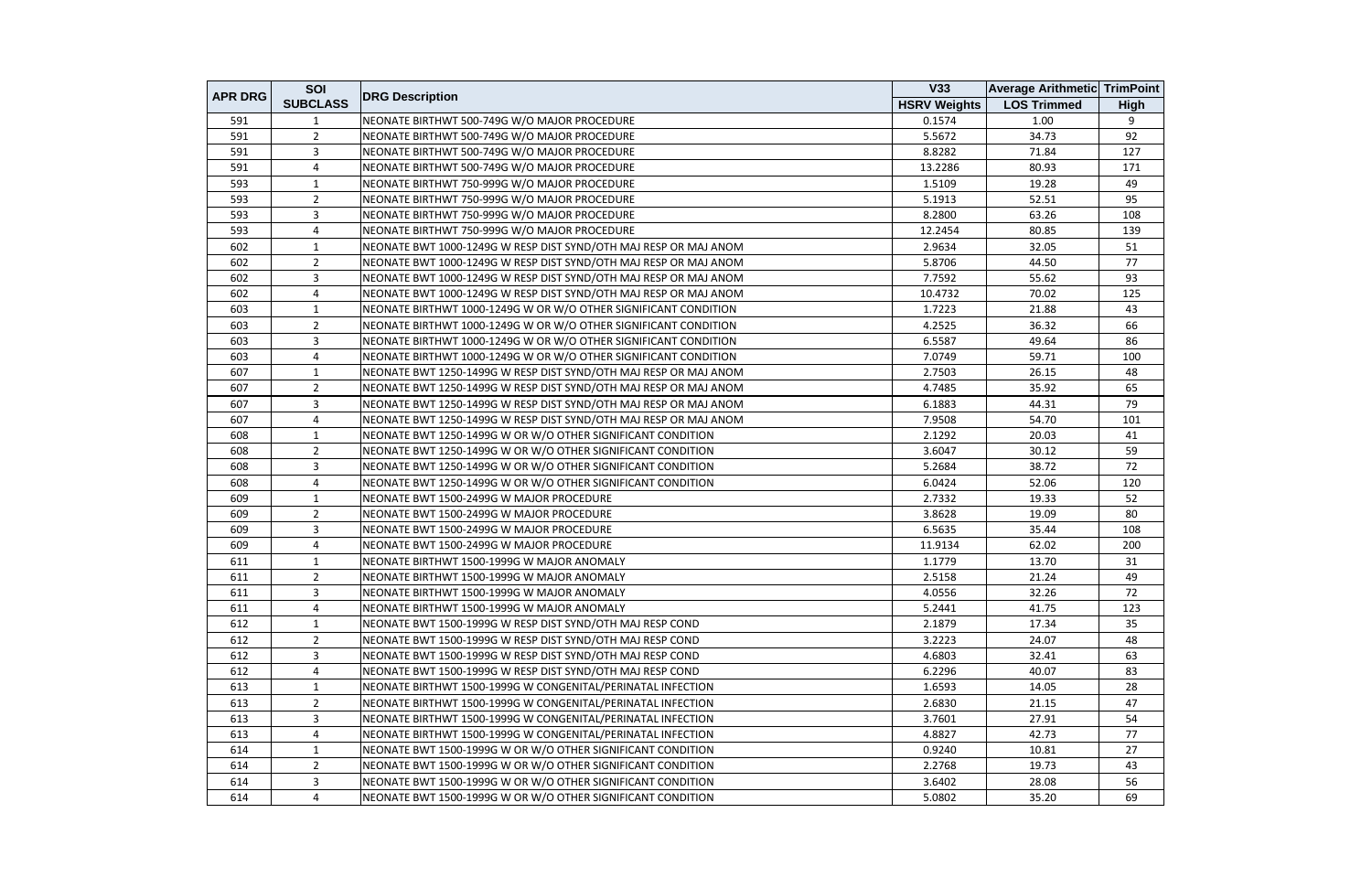|                | SOI             |                                                                   | <b>V33</b>          | <b>Average Arithmetic TrimPoint</b> |             |
|----------------|-----------------|-------------------------------------------------------------------|---------------------|-------------------------------------|-------------|
| <b>APR DRG</b> | <b>SUBCLASS</b> | <b>DRG Description</b>                                            | <b>HSRV Weights</b> | <b>LOS Trimmed</b>                  | <b>High</b> |
| 621            |                 | NEONATE BWT 2000-2499G W MAJOR ANOMALY                            | 0.6081              | 7.73                                | 25          |
| 621            | $\overline{2}$  | NEONATE BWT 2000-2499G W MAJOR ANOMALY                            | 1.5378              | 13.51                               | 39          |
| 621            | $\overline{3}$  | NEONATE BWT 2000-2499G W MAJOR ANOMALY                            | 2.7205              | 20.97                               | 58          |
| 621            | 4               | NEONATE BWT 2000-2499G W MAJOR ANOMALY                            | 3.8100              | 27.87                               | 88          |
| 622            | 1               | NEONATE BWT 2000-2499G W RESP DIST SYND/OTH MAJ RESP COND         | 1.3665              | 10.99                               | 24          |
| 622            | $\overline{2}$  | NEONATE BWT 2000-2499G W RESP DIST SYND/OTH MAJ RESP COND         | 2.0912              | 14.60                               | 33          |
| 622            | $\mathbf{3}$    | NEONATE BWT 2000-2499G W RESP DIST SYND/OTH MAJ RESP COND         | 2.9736              | 19.15                               | 47          |
| 622            | $\overline{4}$  | NEONATE BWT 2000-2499G W RESP DIST SYND/OTH MAJ RESP COND         | 4.7202              | 23.46                               | 60          |
| 623            | $\mathbf{1}$    | NEONATE BWT 2000-2499G W CONGENITAL/PERINATAL INFECTION           | 0.9933              | 8.85                                | 21          |
| 623            | $\overline{2}$  | NEONATE BWT 2000-2499G W CONGENITAL/PERINATAL INFECTION           | 1.6799              | 13.39                               | 33          |
| 623            | $\mathbf{3}$    | NEONATE BWT 2000-2499G W CONGENITAL/PERINATAL INFECTION           | 2.5086              | 18.26                               | 51          |
| 623            | $\overline{4}$  | NEONATE BWT 2000-2499G W CONGENITAL/PERINATAL INFECTION           | 3.8931              | 26.96                               | 83          |
| 625            | 1               | NEONATE BWT 2000-2499G W OTHER SIGNIFICANT CONDITION              | 1.1469              | 11.07                               | 30          |
| 625            | $\overline{2}$  | NEONATE BWT 2000-2499G W OTHER SIGNIFICANT CONDITION              | 1.8626              | 15.66                               | 38          |
| 625            | $\overline{3}$  | NEONATE BWT 2000-2499G W OTHER SIGNIFICANT CONDITION              | 2.3297              | 18.95                               | 48          |
| 625            | $\overline{4}$  | NEONATE BWT 2000-2499G W OTHER SIGNIFICANT CONDITION              | 2.9193              | 20.13                               | 48          |
| 626            | 1               | NEONATE BWT 2000-2499G, NORMAL NEWBORN OR NEONATE W OTHER PROBLEM | 0.1386              | 2.63                                | 8           |
| 626            | $\overline{2}$  | NEONATE BWT 2000-2499G, NORMAL NEWBORN OR NEONATE W OTHER PROBLEM | 0.2586              | 4.30                                | 17          |
| 626            | $\mathbf{3}$    | NEONATE BWT 2000-2499G, NORMAL NEWBORN OR NEONATE W OTHER PROBLEM | 0.7679              | 8.30                                | 22          |
| 626            | 4               | NEONATE BWT 2000-2499G, NORMAL NEWBORN OR NEONATE W OTHER PROBLEM | 2.2819              | 19.17                               | 47          |
| 630            | $\mathbf{1}$    | NEONATE BIRTHWT >2499G W MAJOR CARDIOVASCULAR PROCEDURE           | 2.0467              | 4.66                                | 12          |
| 630            | $\overline{2}$  | NEONATE BIRTHWT >2499G W MAJOR CARDIOVASCULAR PROCEDURE           | 3.2885              | 7.61                                | 27          |
| 630            | $\overline{3}$  | NEONATE BIRTHWT >2499G W MAJOR CARDIOVASCULAR PROCEDURE           | 5.2249              | 13.05                               | 49          |
| 630            | 4               | NEONATE BIRTHWT >2499G W MAJOR CARDIOVASCULAR PROCEDURE           | 11.2071             | 36.48                               | 156         |
| 631            | 1               | NEONATE BIRTHWT >2499G W OTHER MAJOR PROCEDURE                    | 0.9217              | 3.22                                | 15          |
| 631            | $\overline{2}$  | NEONATE BIRTHWT >2499G W OTHER MAJOR PROCEDURE                    | 1.6766              | 7.94                                | 33          |
| 631            | 3               | NEONATE BIRTHWT >2499G W OTHER MAJOR PROCEDURE                    | 3.7480              | 19.84                               | 76          |
| 631            | 4               | NEONATE BIRTHWT >2499G W OTHER MAJOR PROCEDURE                    | 9.6324              | 48.38                               | 167         |
| 633            | $\mathbf{1}$    | NEONATE BIRTHWT >2499G W MAJOR ANOMALY                            | 0.1971              | 2.71                                | 10          |
| 633            | 2               | NEONATE BIRTHWT >2499G W MAJOR ANOMALY                            | 0.5798              | 5.59                                | 28          |
| 633            | 3               | NEONATE BIRTHWT >2499G W MAJOR ANOMALY                            | 1.3891              | 10.93                               | 49          |
| 633            | $\overline{4}$  | NEONATE BIRTHWT >2499G W MAJOR ANOMALY                            | 3.9727              | 23.53                               | 105         |
| 634            | 1               | NEONATE, BIRTHWT >2499G W RESP DIST SYND/OTH MAJ RESP COND        | 0.4885              | 4.43                                | 13          |
| 634            | $\mathbf{2}$    | NEONATE, BIRTHWT >2499G W RESP DIST SYND/OTH MAJ RESP COND        | 0.9445              | 6.98                                | 24          |
| 634            | 3               | NEONATE, BIRTHWT >2499G W RESP DIST SYND/OTH MAJ RESP COND        | 2.0176              | 11.83                               | 50          |
| 634            | 4               | NEONATE, BIRTHWT >2499G W RESP DIST SYND/OTH MAJ RESP COND        | 4.6933              | 21.79                               | 99          |
| 636            | $\mathbf{1}$    | NEONATE BIRTHWT >2499G W CONGENITAL/PERINATAL INFECTION           | 0.5581              | 5.47                                | 13          |
| 636            | $\overline{2}$  | NEONATE BIRTHWT >2499G W CONGENITAL/PERINATAL INFECTION           | 0.8839              | 7.26                                | 26          |
| 636            | $\mathbf{3}$    | NEONATE BIRTHWT >2499G W CONGENITAL/PERINATAL INFECTION           | 1.5558              | 11.04                               | 40          |
| 636            | $\overline{4}$  | NEONATE BIRTHWT >2499G W CONGENITAL/PERINATAL INFECTION           | 3.0612              | 18.17                               | 84          |
| 639            | 1               | NEONATE BIRTHWT >2499G W OTHER SIGNIFICANT CONDITION              | 0.3286              | 3.64                                | 21          |
| 639            | $\overline{2}$  | NEONATE BIRTHWT >2499G W OTHER SIGNIFICANT CONDITION              | 0.6622              | 6.21                                | 31          |
| 639            | 3               | NEONATE BIRTHWT >2499G W OTHER SIGNIFICANT CONDITION              | 1.1809              | 8.95                                | 40          |
| 639            | $\overline{4}$  | NEONATE BIRTHWT >2499G W OTHER SIGNIFICANT CONDITION              | 2.7285              | 15.03                               | 75          |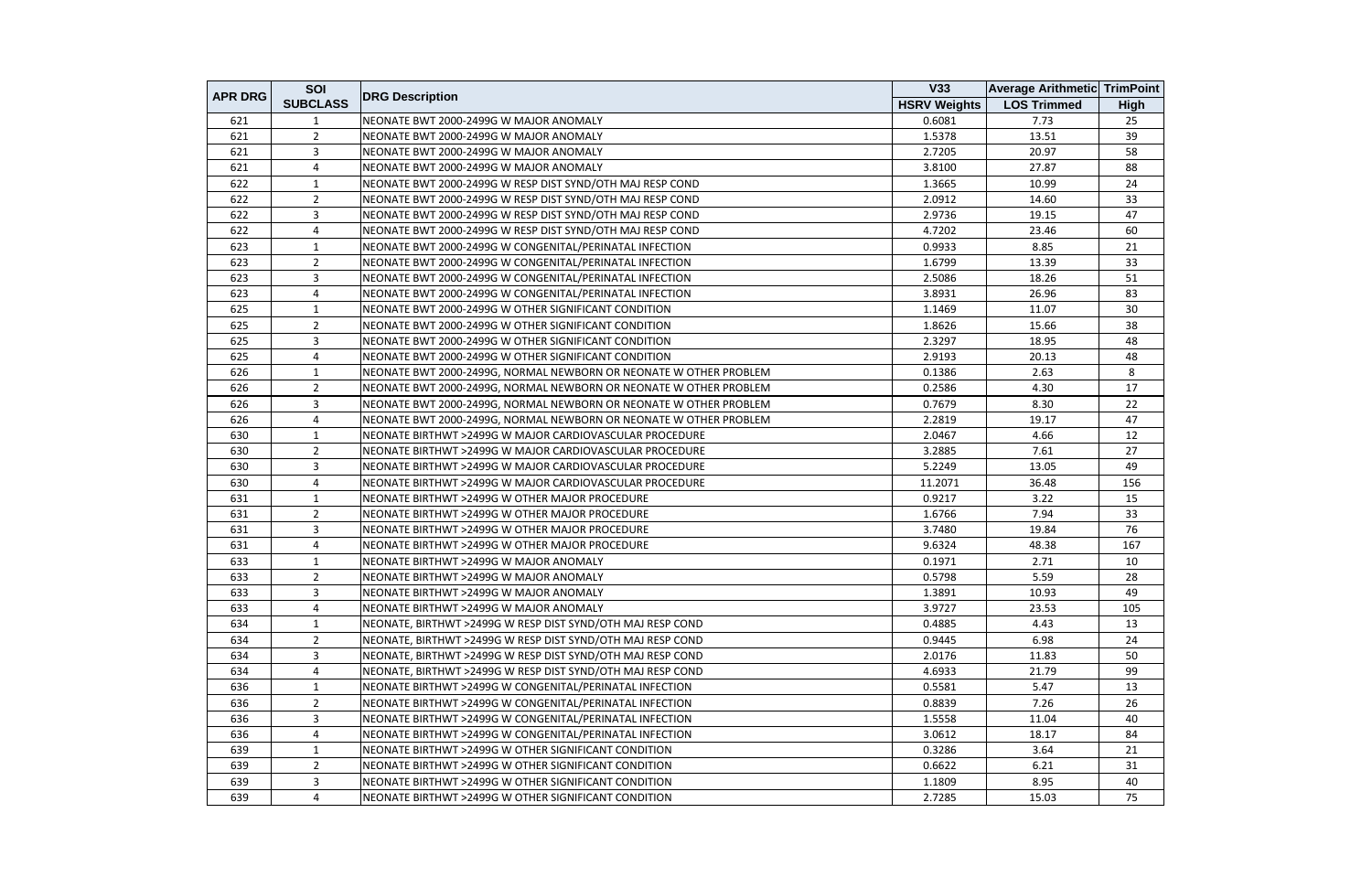|                | SOI             |                                                                    | V33                 | <b>Average Arithmetic TrimPoint</b> |                |
|----------------|-----------------|--------------------------------------------------------------------|---------------------|-------------------------------------|----------------|
| <b>APR DRG</b> | <b>SUBCLASS</b> | <b>DRG Description</b>                                             | <b>HSRV Weights</b> | <b>LOS Trimmed</b>                  | <b>High</b>    |
| 640            | 1               | NEONATE BIRTHWT >2499G, NORMAL NEWBORN OR NEONATE W OTHER PROBLEM  | 0.1012              | 2.07                                | 4              |
| 640            | $\overline{2}$  | NEONATE BIRTHWT >2499G, NORMAL NEWBORN OR NEONATE W OTHER PROBLEM  | 0.1352              | 2.35                                | 5              |
| 640            | 3               | NEONATE BIRTHWT >2499G, NORMAL NEWBORN OR NEONATE W OTHER PROBLEM  | 0.2863              | 3.51                                | 12             |
| 640            | 4               | NEONATE BIRTHWT >2499G, NORMAL NEWBORN OR NEONATE W OTHER PROBLEM  | 1.4726              | 11.10                               | 26             |
| 650            | 1               | <b>SPLENECTOMY</b>                                                 | 1.2985              | 3.37                                | 11             |
| 650            | $\overline{2}$  | <b>SPLENECTOMY</b>                                                 | 1.7964              | 5.08                                | 17             |
| 650            | 3               | SPLENECTOMY                                                        | 2.5202              | 8.26                                | 30             |
| 650            | 4               | <b>SPLENECTOMY</b>                                                 | 5.0825              | 15.14                               | 49             |
| 651            | $\mathbf{1}$    | OTHER PROCEDURES OF BLOOD & BLOOD-FORMING ORGANS                   | 0.9233              | 3.08                                | 11             |
| 651            | $\overline{2}$  | OTHER PROCEDURES OF BLOOD & BLOOD-FORMING ORGANS                   | 1.3695              | 4.54                                | 15             |
| 651            | 3               | OTHER PROCEDURES OF BLOOD & BLOOD-FORMING ORGANS                   | 2.1005              | 8.63                                | 33             |
| 651            | 4               | OTHER PROCEDURES OF BLOOD & BLOOD-FORMING ORGANS                   | 5.9540              | 22.85                               | 80             |
| 660            | 1               | MAJOR HEMATOLOGIC/IMMUNOLOGIC DIAG EXC SICKLE CELL CRISIS & COAGUL | 0.5398              | 2.86                                | 10             |
| 660            | $\overline{2}$  | MAJOR HEMATOLOGIC/IMMUNOLOGIC DIAG EXC SICKLE CELL CRISIS & COAGUL | 0.7218              | 3.87                                | 13             |
| 660            | 3               | MAJOR HEMATOLOGIC/IMMUNOLOGIC DIAG EXC SICKLE CELL CRISIS & COAGUL | 1.1819              | 6.02                                | 22             |
| 660            | 4               | MAJOR HEMATOLOGIC/IMMUNOLOGIC DIAG EXC SICKLE CELL CRISIS & COAGUL | 3.0180              | 13.32                               | 54             |
| 661            | 1               | <b>COAGULATION &amp; PLATELET DISORDERS</b>                        | 0.6473              | 2.58                                | 9              |
| 661            | $\overline{2}$  | <b>COAGULATION &amp; PLATELET DISORDERS</b>                        | 0.8098              | 3.49                                | 14             |
| 661            | 3               | <b>COAGULATION &amp; PLATELET DISORDERS</b>                        | 1.2432              | 5.11                                | 21             |
| 661            | 4               | <b>COAGULATION &amp; PLATELET DISORDERS</b>                        | 2.7856              | 11.63                               | 50             |
| 662            | $\mathbf{1}$    | <b>SICKLE CELL ANEMIA CRISIS</b>                                   | 0.5044              | 3.91                                | 14             |
| 662            | $\overline{2}$  | SICKLE CELL ANEMIA CRISIS                                          | 0.7003              | 5.01                                | 18             |
| 662            | 3               | <b>SICKLE CELL ANEMIA CRISIS</b>                                   | 1.0777              | 7.26                                | 27             |
| 662            | 4               | <b>SICKLE CELL ANEMIA CRISIS</b>                                   | 2.3937              | 12.73                               | 39             |
| 663            | 1               | OTHER ANEMIA & DISORDERS OF BLOOD & BLOOD-FORMING ORGANS           | 0.4474              | 2.19                                | $\overline{7}$ |
| 663            | $\overline{2}$  | OTHER ANEMIA & DISORDERS OF BLOOD & BLOOD-FORMING ORGANS           | 0.5958              | 2.82                                | 9              |
| 663            | 3               | OTHER ANEMIA & DISORDERS OF BLOOD & BLOOD-FORMING ORGANS           | 0.8512              | 4.25                                | 15             |
| 663            | 4               | OTHER ANEMIA & DISORDERS OF BLOOD & BLOOD-FORMING ORGANS           | 1.6106              | 8.12                                | 32             |
| 680            | 1               | MAJOR O.R. PROCEDURES FOR LYMPHATIC/HEMATOPOIETIC/OTHER NEOPLASMS  | 1.3701              | 3.86                                | 12             |
| 680            | $\overline{2}$  | MAJOR O.R. PROCEDURES FOR LYMPHATIC/HEMATOPOIETIC/OTHER NEOPLASMS  | 1.8600              | 5.91                                | 22             |
| 680            | 3               | MAJOR O.R. PROCEDURES FOR LYMPHATIC/HEMATOPOIETIC/OTHER NEOPLASMS  | 3.2002              | 11.35                               | 43             |
| 680            | 4               | MAJOR O.R. PROCEDURES FOR LYMPHATIC/HEMATOPOIETIC/OTHER NEOPLASMS  | 6.6288              | 23.49                               | 90             |
| 681            | 1               | OTHER O.R. PROCEDURES FOR LYMPHATIC/HEMATOPOIETIC/OTHER NEOPLASMS  | 0.9799              | 2.49                                | 10             |
| 681            | $\mathbf{2}$    | OTHER O.R. PROCEDURES FOR LYMPHATIC/HEMATOPOIETIC/OTHER NEOPLASMS  | 1.3647              | 4.69                                | 18             |
| 681            | 3               | OTHER O.R. PROCEDURES FOR LYMPHATIC/HEMATOPOIETIC/OTHER NEOPLASMS  | 2.4596              | 10.54                               | 39             |
| 681            | 4               | OTHER O.R. PROCEDURES FOR LYMPHATIC/HEMATOPOIETIC/OTHER NEOPLASMS  | 5.9169              | 23.90                               | 82             |
| 690            | 1               | <b>ACUTE LEUKEMIA</b>                                              | 0.7040              | 4.31                                | 27             |
| 690            | $\overline{2}$  | <b>ACUTE LEUKEMIA</b>                                              | 1.1868              | 6.73                                | 35             |
| 690            | 3               | <b>ACUTE LEUKEMIA</b>                                              | 2.3550              | 14.03                               | 51             |
| 690            | 4               | <b>ACUTE LEUKEMIA</b>                                              | 5.2503              | 25.36                               | 76             |
| 691            | $\mathbf{1}$    | LYMPHOMA, MYELOMA & NON-ACUTE LEUKEMIA                             | 0.7076              | 3.47                                | 14             |
| 691            | $2^{\circ}$     | LYMPHOMA, MYELOMA & NON-ACUTE LEUKEMIA                             | 0.9840              | 5.09                                | 20             |
| 691            | 3               | LYMPHOMA, MYELOMA & NON-ACUTE LEUKEMIA                             | 1.5476              | 8.05                                | 30             |
| 691            | $\overline{4}$  | LYMPHOMA, MYELOMA & NON-ACUTE LEUKEMIA                             | 3.1411              | 15.27                               | 61             |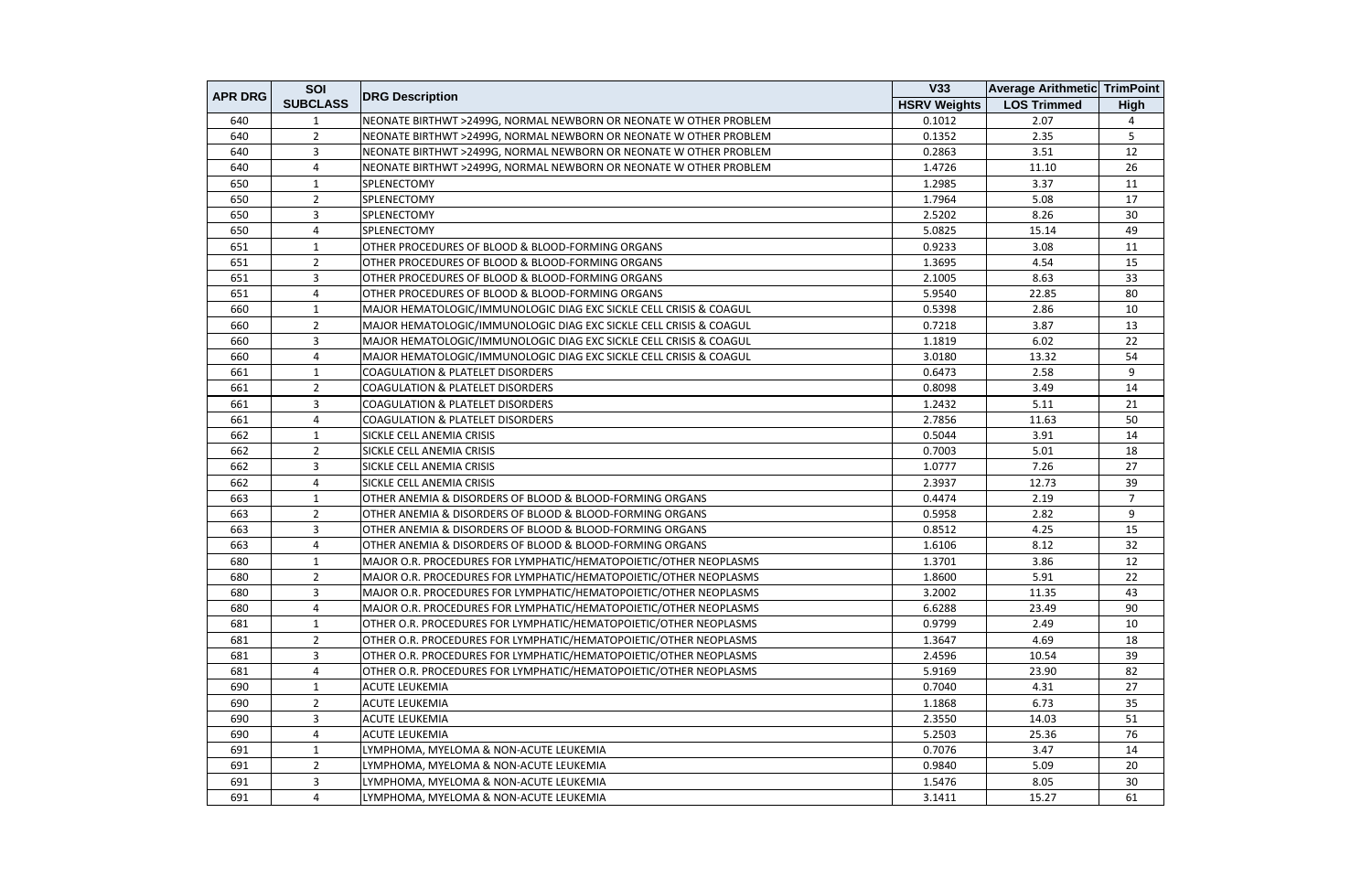| <b>APR DRG</b> | SOI             |                                                                  | <b>V33</b>          | <b>Average Arithmetic TrimPoint</b> |                |
|----------------|-----------------|------------------------------------------------------------------|---------------------|-------------------------------------|----------------|
|                | <b>SUBCLASS</b> | <b>DRG Description</b>                                           | <b>HSRV Weights</b> | <b>LOS Trimmed</b>                  | <b>High</b>    |
| 692            |                 | <b>RADIOTHERAPY</b>                                              | 0.6075              | 3.29                                | 13             |
| 692            | $\overline{2}$  | <b>RADIOTHERAPY</b>                                              | 1.2583              | 4.42                                | 16             |
| 692            | 3               | <b>RADIOTHERAPY</b>                                              | 1.7422              | 8.16                                | 31             |
| 692            | 4               | <b>RADIOTHERAPY</b>                                              | 2.9316              | 13.29                               | 43             |
| 693            | $\mathbf{1}$    | <b>CHEMOTHERAPY</b>                                              | 0.6251              | 2.74                                | $\overline{7}$ |
| 693            | $2^{\circ}$     | <b>CHEMOTHERAPY</b>                                              | 0.7880              | 3.49                                | 9              |
| 693            | $\mathbf{3}$    | <b>CHEMOTHERAPY</b>                                              | 1.3636              | 7.21                                | 33             |
| 693            | 4               | <b>CHEMOTHERAPY</b>                                              | 4.9083              | 23.39                               | 67             |
| 694            | $\overline{1}$  | LYMPHATIC & OTHER MALIGNANCIES & NEOPLASMS OF UNCERTAIN BEHAVIOR | 0.4842              | 2.71                                | 11             |
| 694            | $\overline{2}$  | LYMPHATIC & OTHER MALIGNANCIES & NEOPLASMS OF UNCERTAIN BEHAVIOR | 0.6831              | 3.73                                | 14             |
| 694            | $\mathbf{3}$    | LYMPHATIC & OTHER MALIGNANCIES & NEOPLASMS OF UNCERTAIN BEHAVIOR | 1.1114              | 6.19                                | 23             |
| 694            | $\overline{4}$  | LYMPHATIC & OTHER MALIGNANCIES & NEOPLASMS OF UNCERTAIN BEHAVIOR | 2.1000              | 11.14                               | 50             |
| 710            | 1               | INFECTIOUS & PARASITIC DISEASES INCLUDING HIV W O.R. PROCEDURE   | 1.0635              | 4.26                                | 14             |
| 710            | $\overline{2}$  | INFECTIOUS & PARASITIC DISEASES INCLUDING HIV W O.R. PROCEDURE   | 1.5963              | 6.44                                | 22             |
| 710            | $\overline{3}$  | INFECTIOUS & PARASITIC DISEASES INCLUDING HIV W O.R. PROCEDURE   | 2.5572              | 10.63                               | 35             |
| 710            | $\overline{4}$  | INFECTIOUS & PARASITIC DISEASES INCLUDING HIV W O.R. PROCEDURE   | 4.9381              | 18.14                               | 66             |
| 711            | $\mathbf{1}$    | POST-OP, POST-TRAUMA, OTHER DEVICE INFECTIONS W O.R. PROCEDURE   | 1.0079              | 4.37                                | 16             |
| 711            | $\overline{2}$  | POST-OP, POST-TRAUMA, OTHER DEVICE INFECTIONS W O.R. PROCEDURE   | 1.4143              | 6.24                                | 22             |
| 711            | $\overline{3}$  | POST-OP, POST-TRAUMA, OTHER DEVICE INFECTIONS W O.R. PROCEDURE   | 2.3598              | 10.51                               | 38             |
| 711            | 4               | POST-OP, POST-TRAUMA, OTHER DEVICE INFECTIONS W O.R. PROCEDURE   | 5.0574              | 20.18                               | 77             |
| 720            | $\overline{1}$  | SEPTICEMIA & DISSEMINATED INFECTIONS                             | 0.5431              | 3.21                                | 10             |
| 720            | $\overline{2}$  | SEPTICEMIA & DISSEMINATED INFECTIONS                             | 0.7612              | 4.20                                | 13             |
| 720            | $\overline{3}$  | SEPTICEMIA & DISSEMINATED INFECTIONS                             | 1.1532              | 6.32                                | 20             |
| 720            | 4               | SEPTICEMIA & DISSEMINATED INFECTIONS                             | 2.1705              | 10.19                               | 37             |
| 721            | 1               | POST-OPERATIVE, POST-TRAUMATIC, OTHER DEVICE INFECTIONS          | 0.5286              | 3.40                                | 11             |
| 721            | $\overline{2}$  | POST-OPERATIVE, POST-TRAUMATIC, OTHER DEVICE INFECTIONS          | 0.7208              | 4.34                                | 14             |
| 721            | 3               | POST-OPERATIVE, POST-TRAUMATIC, OTHER DEVICE INFECTIONS          | 1.1618              | 6.45                                | 22             |
| 721            | 4               | POST-OPERATIVE, POST-TRAUMATIC, OTHER DEVICE INFECTIONS          | 2.2025              | 10.70                               | 37             |
| 722            | $\mathbf{1}$    | <b>FEVER</b>                                                     | 0.3423              | 2.20                                | 6              |
| 722            | $\overline{2}$  | <b>FEVER</b>                                                     | 0.5223              | 2.85                                | 9              |
| 722            | 3               | <b>FEVER</b>                                                     | 0.7629              | 4.05                                | 15             |
| 722            | $\overline{4}$  | <b>FEVER</b>                                                     | 1.3141              | 6.72                                | 27             |
| 723            | 1               | <b>VIRAL ILLNESS</b>                                             | 0.3193              | 2.06                                | 5              |
| 723            | $\overline{2}$  | <b>VIRAL ILLNESS</b>                                             | 0.4737              | 2.66                                | 8              |
| 723            | 3 <sup>1</sup>  | <b>VIRAL ILLNESS</b>                                             | 0.7794              | 4.30                                | 15             |
| 723            | 4               | <b>VIRAL ILLNESS</b>                                             | 2.4233              | 11.96                               | 34             |
| 724            | $\mathbf{1}$    | <b>OTHER INFECTIOUS &amp; PARASITIC DISEASES</b>                 | 0.5512              | 3.72                                | 13             |
| 724            | $\overline{2}$  | <b>OTHER INFECTIOUS &amp; PARASITIC DISEASES</b>                 | 0.7130              | 4.37                                | 17             |
| 724            | $\mathbf{3}$    | OTHER INFECTIOUS & PARASITIC DISEASES                            | 1.1401              | 6.30                                | 22             |
| 724            | 4               | <b>OTHER INFECTIOUS &amp; PARASITIC DISEASES</b>                 | 2.4698              | 12.51                               | 46             |
| 740            | $\overline{1}$  | MENTAL ILLNESS DIAGNOSIS W O.R. PROCEDURE                        | 1.0899              | 4.92                                | 40             |
| 740            | $\overline{2}$  | MENTAL ILLNESS DIAGNOSIS W O.R. PROCEDURE                        | 1.3904              | 11.08                               | 68             |
| 740            | 3               | MENTAL ILLNESS DIAGNOSIS W O.R. PROCEDURE                        | 2.4355              | 16.87                               | 100            |
| 740            | 4               | MENTAL ILLNESS DIAGNOSIS W O.R. PROCEDURE                        | 3.7755              | 20.58                               | 100            |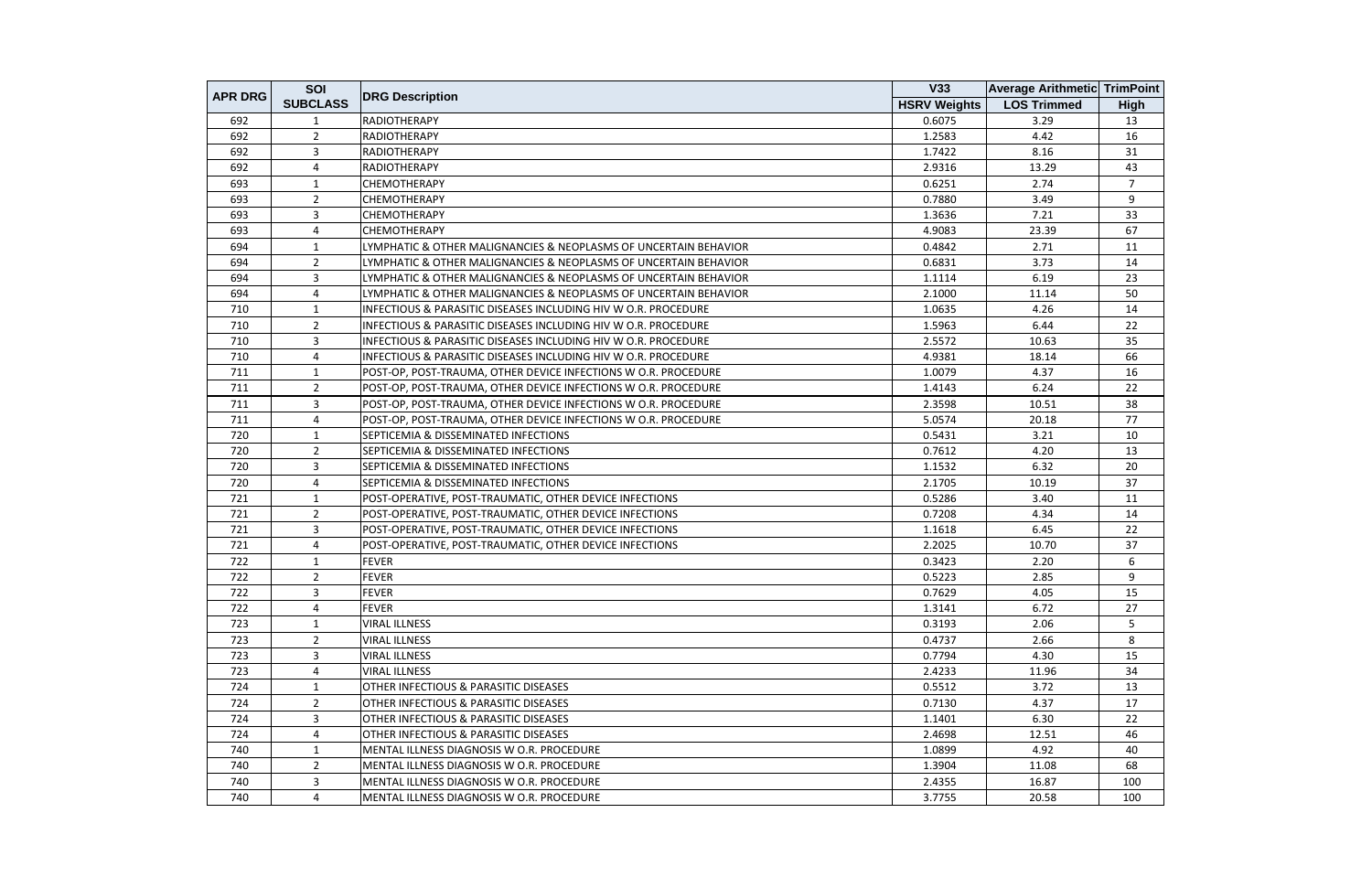| <b>APR DRG</b> | SOI             |                                                                        | V33                 | <b>Average Arithmetic TrimPoint</b> |             |
|----------------|-----------------|------------------------------------------------------------------------|---------------------|-------------------------------------|-------------|
|                | <b>SUBCLASS</b> | <b>DRG Description</b>                                                 | <b>HSRV Weights</b> | <b>LOS Trimmed</b>                  | <b>High</b> |
| 750            |                 | <b>SCHIZOPHRENIA</b>                                                   | 0.5713              | 9.08                                | 50          |
| 750            | $\overline{2}$  | <b>SCHIZOPHRENIA</b>                                                   | 0.6699              | 9.97                                | 51          |
| 750            | $\mathbf{3}$    | <b>SCHIZOPHRENIA</b>                                                   | 0.9201              | 13.07                               | 58          |
| 750            | 4               | <b>SCHIZOPHRENIA</b>                                                   | 1.9282              | 23.33                               | 76          |
| 751            | $\mathbf{1}$    | MAJOR DEPRESSIVE DISORDERS & OTHER/UNSPECIFIED PSYCHOSES               | 0.3571              | 4.73                                | 18          |
| 751            | $\overline{2}$  | MAJOR DEPRESSIVE DISORDERS & OTHER/UNSPECIFIED PSYCHOSES               | 0.5018              | 6.52                                | 26          |
| 751            | 3               | MAJOR DEPRESSIVE DISORDERS & OTHER/UNSPECIFIED PSYCHOSES               | 0.8096              | 9.39                                | 36          |
| 751            | $\overline{4}$  | MAJOR DEPRESSIVE DISORDERS & OTHER/UNSPECIFIED PSYCHOSES               | 1.5922              | 18.69                               | 57          |
| 752            | $\mathbf{1}$    | DISORDERS OF PERSONALITY & IMPULSE CONTROL                             | 0.3398              | 4.47                                | 21          |
| 752            | $\overline{2}$  | DISORDERS OF PERSONALITY & IMPULSE CONTROL                             | 0.4497              | 5.39                                | 28          |
| 752            | 3               | DISORDERS OF PERSONALITY & IMPULSE CONTROL                             | 0.9061              | 10.16                               | 46          |
| 752            | 4               | DISORDERS OF PERSONALITY & IMPULSE CONTROL                             | 1.4934              | 5.00                                | 46          |
| 753            | 1               | <b>BIPOLAR DISORDERS</b>                                               | 0.4000              | 5.34                                | 21          |
| 753            | $\overline{2}$  | <b>BIPOLAR DISORDERS</b>                                               | 0.5365              | 7.14                                | 31          |
| 753            | 3               | <b>BIPOLAR DISORDERS</b>                                               | 0.8265              | 10.41                               | 45          |
| 753            | 4               | <b>BIPOLAR DISORDERS</b>                                               | 1.4926              | 17.35                               | 59          |
| 754            | $\mathbf{1}$    | DEPRESSION EXCEPT MAJOR DEPRESSIVE DISORDER                            | 0.2943              | 3.70                                | 14          |
| 754            | $\overline{2}$  | <b>DEPRESSION EXCEPT MAJOR DEPRESSIVE DISORDER</b>                     | 0.3998              | 4.85                                | 19          |
| 754            | 3               | DEPRESSION EXCEPT MAJOR DEPRESSIVE DISORDER                            | 0.5676              | 6.42                                | 35          |
| 754            | $\overline{4}$  | DEPRESSION EXCEPT MAJOR DEPRESSIVE DISORDER                            | 1.1553              | 13.92                               | 56          |
| 755            | $\overline{1}$  | <b>ADJUSTMENT DISORDERS &amp; NEUROSES EXCEPT DEPRESSIVE DIAGNOSES</b> | 0.2738              | 3.43                                | 15          |
| 755            | $\overline{2}$  | ADJUSTMENT DISORDERS & NEUROSES EXCEPT DEPRESSIVE DIAGNOSES            | 0.4363              | 5.39                                | 23          |
| 755            | 3               | ADJUSTMENT DISORDERS & NEUROSES EXCEPT DEPRESSIVE DIAGNOSES            | 0.6225              | 7.99                                | 38          |
| 755            | 4               | ADJUSTMENT DISORDERS & NEUROSES EXCEPT DEPRESSIVE DIAGNOSES            | 0.8767              | 9.00                                | 38          |
| 756            | 1               | <b>ACUTE ANXIETY &amp; DELIRIUM STATES</b>                             | 0.4060              | 2.89                                | 14          |
| 756            | $\overline{2}$  | <b>ACUTE ANXIETY &amp; DELIRIUM STATES</b>                             | 0.5308              | 3.38                                | 15          |
| 756            | 3               | <b>ACUTE ANXIETY &amp; DELIRIUM STATES</b>                             | 0.6065              | 4.00                                | 17          |
| 756            | 4               | <b>ACUTE ANXIETY &amp; DELIRIUM STATES</b>                             | 1.3981              | 6.90                                | 30          |
| 757            | 1               | ORGANIC MENTAL HEALTH DISTURBANCES                                     | 0.5861              | 7.25                                | 32          |
| 757            | $\overline{2}$  | ORGANIC MENTAL HEALTH DISTURBANCES                                     | 0.7234              | 7.95                                | 32          |
| 757            | 3               | ORGANIC MENTAL HEALTH DISTURBANCES                                     | 0.8953              | 8.88                                | 41          |
| 757            | 4               | ORGANIC MENTAL HEALTH DISTURBANCES                                     | 1.3798              | 12.86                               | 48          |
| 758            | 1               | CHILDHOOD BEHAVIORAL DISORDERS                                         | 0.3873              | 5.92                                | 34          |
| 758            | $\mathbf{2}$    | CHILDHOOD BEHAVIORAL DISORDERS                                         | 0.5129              | 7.93                                | 55          |
| 758            | $\overline{3}$  | CHILDHOOD BEHAVIORAL DISORDERS                                         | 0.6541              | 11.01                               | 84          |
| 758            | 4               | CHILDHOOD BEHAVIORAL DISORDERS                                         | 1.1332              | 11.00                               | 84          |
| 759            | 1               | <b>EATING DISORDERS</b>                                                | 0.6560              | 12.43                               | 35          |
| 759            | $\overline{2}$  | <b>EATING DISORDERS</b>                                                | 0.6961              | 10.90                               | 40          |
| 759            | $\mathbf{3}$    | <b>EATING DISORDERS</b>                                                | 1.0053              | 12.44                               | 55          |
| 759            | $\overline{4}$  | <b>EATING DISORDERS</b>                                                | 1.6605              | 18.42                               | 66          |
| 760            | 1               | <b>OTHER MENTAL HEALTH DISORDERS</b>                                   | 0.4839              | 6.04                                | 32          |
| 760            | $\overline{2}$  | OTHER MENTAL HEALTH DISORDERS                                          | 0.6172              | 6.56                                | 32          |
| 760            | 3               | OTHER MENTAL HEALTH DISORDERS                                          | 0.7573              | 7.45                                | 39          |
| 760            | $\overline{4}$  | OTHER MENTAL HEALTH DISORDERS                                          | 1.4133              | 9.33                                | 39          |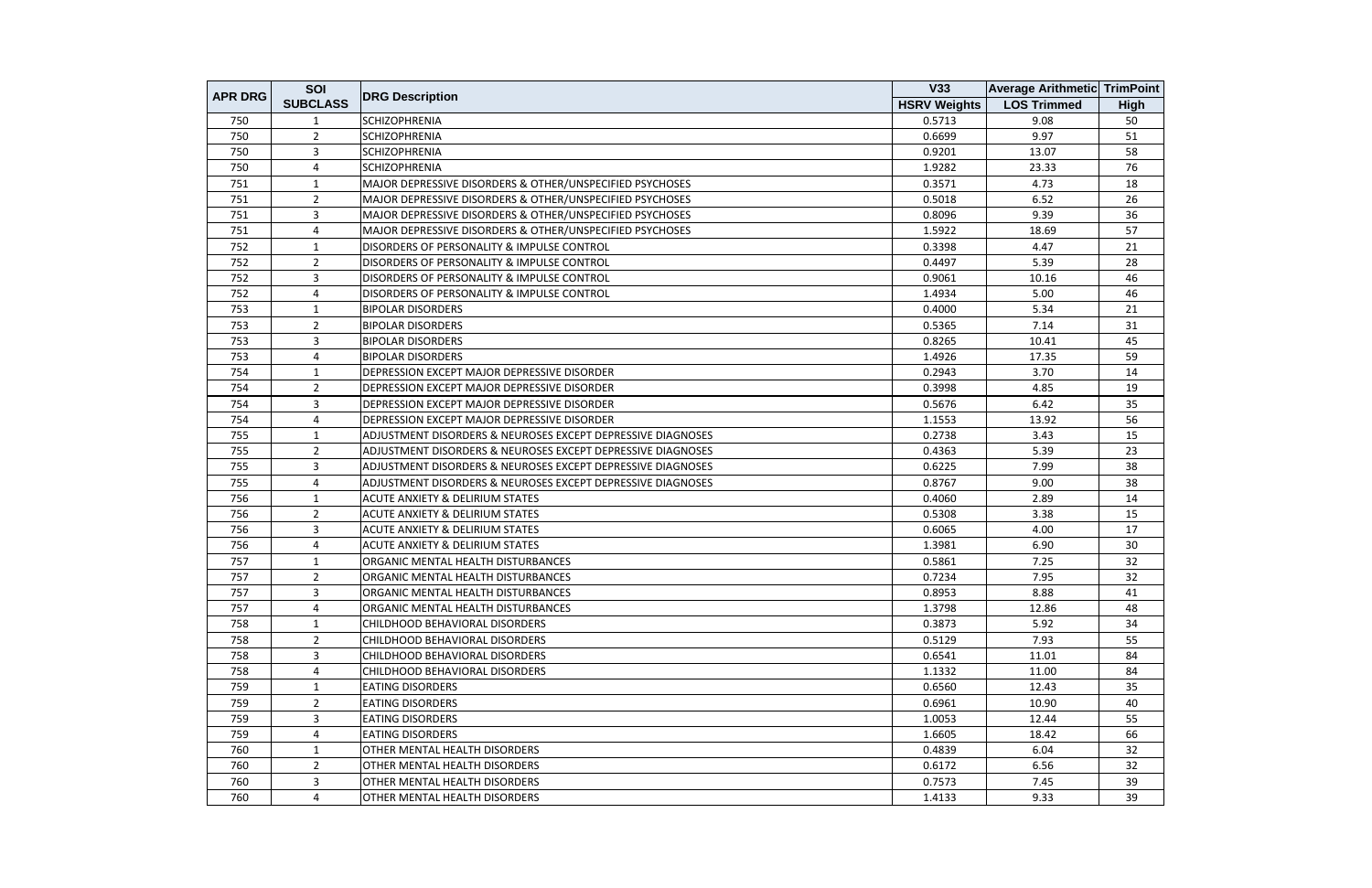| <b>APR DRG</b> | SOI             |                                                                 | <b>V33</b>          | <b>Average Arithmetic TrimPoint</b> |                |
|----------------|-----------------|-----------------------------------------------------------------|---------------------|-------------------------------------|----------------|
|                | <b>SUBCLASS</b> | <b>DRG Description</b>                                          | <b>HSRV Weights</b> | <b>LOS Trimmed</b>                  | <b>High</b>    |
| 770            | 1               | DRUG & ALCOHOL ABUSE OR DEPENDENCE, LEFT AGAINST MEDICAL ADVICE | 0.2239              | 2.10                                | 11             |
| 770            | $\overline{2}$  | DRUG & ALCOHOL ABUSE OR DEPENDENCE, LEFT AGAINST MEDICAL ADVICE | 0.2622              | 2.21                                | 11             |
| 770            | $\overline{3}$  | DRUG & ALCOHOL ABUSE OR DEPENDENCE, LEFT AGAINST MEDICAL ADVICE | 0.5475              | 3.00                                | 17             |
| 770            | 4               | DRUG & ALCOHOL ABUSE OR DEPENDENCE, LEFT AGAINST MEDICAL ADVICE | 1.6842              | 7.30                                | 26             |
| 772            | $\mathbf{1}$    | ALCOHOL & DRUG DEPENDENCE W REHAB OR REHAB/DETOX THERAPY        | 0.5441              | 13.51                               | 31             |
| 772            | $\overline{2}$  | ALCOHOL & DRUG DEPENDENCE W REHAB OR REHAB/DETOX THERAPY        | 0.6915              | 14.48                               | 34             |
| 772            | 3               | ALCOHOL & DRUG DEPENDENCE W REHAB OR REHAB/DETOX THERAPY        | 0.7008              | 11.72                               | 34             |
| 772            | 4               | ALCOHOL & DRUG DEPENDENCE W REHAB OR REHAB/DETOX THERAPY        | 2.4529              | 21.08                               | 53             |
| 773            | $\mathbf{1}$    | <b>OPIOID ABUSE &amp; DEPENDENCE</b>                            | 0.2662              | 3.18                                | 8              |
| 773            | $\overline{2}$  | <b>OPIOID ABUSE &amp; DEPENDENCE</b>                            | 0.3466              | 3.89                                | 12             |
| 773            | 3               | <b>OPIOID ABUSE &amp; DEPENDENCE</b>                            | 0.5963              | 4.65                                | 17             |
| 773            | 4               | <b>OPIOID ABUSE &amp; DEPENDENCE</b>                            | 1.8605              | 8.94                                | 30             |
| 774            | 1               | <b>COCAINE ABUSE &amp; DEPENDENCE</b>                           | 0.3040              | 3.15                                | 12             |
| 774            | $\overline{2}$  | <b>COCAINE ABUSE &amp; DEPENDENCE</b>                           | 0.3627              | 3.82                                | 12             |
| 774            | 3               | <b>COCAINE ABUSE &amp; DEPENDENCE</b>                           | 0.6447              | 4.32                                | 15             |
| 774            | 4               | <b>COCAINE ABUSE &amp; DEPENDENCE</b>                           | 2.4682              | 10.01                               | 31             |
| 775            | $\mathbf{1}$    | ALCOHOL ABUSE & DEPENDENCE                                      | 0.3312              | 2.97                                | 9              |
| 775            | $\overline{2}$  | ALCOHOL ABUSE & DEPENDENCE                                      | 0.4638              | 3.51                                | 13             |
| 775            | 3               | ALCOHOL ABUSE & DEPENDENCE                                      | 0.8596              | 5.21                                | 21             |
| 775            | 4               | ALCOHOL ABUSE & DEPENDENCE                                      | 2.4910              | 11.58                               | 40             |
| 776            | 1               | OTHER DRUG ABUSE & DEPENDENCE                                   | 0.3157              | 3.45                                | 15             |
| 776            | 2               | <b>OTHER DRUG ABUSE &amp; DEPENDENCE</b>                        | 0.4546              | 3.61                                | 15             |
| 776            | $\overline{3}$  | <b>OTHER DRUG ABUSE &amp; DEPENDENCE</b>                        | 0.7886              | 4.59                                | 17             |
| 776            | 4               | <b>OTHER DRUG ABUSE &amp; DEPENDENCE</b>                        | 1.6112              | 8.31                                | 30             |
| 791            | 1               | O.R. PROCEDURE FOR OTHER COMPLICATIONS OF TREATMENT             | 0.8635              | 2.90                                | 11             |
| 791            | $\overline{2}$  | O.R. PROCEDURE FOR OTHER COMPLICATIONS OF TREATMENT             | 1.2676              | 4.68                                | 20             |
| 791            | $\overline{3}$  | O.R. PROCEDURE FOR OTHER COMPLICATIONS OF TREATMENT             | 2.1979              | 8.86                                | 37             |
| 791            | 4               | O.R. PROCEDURE FOR OTHER COMPLICATIONS OF TREATMENT             | 4.9311              | 18.81                               | 78             |
| 811            | $\mathbf{1}$    | <b>ALLERGIC REACTIONS</b>                                       | 0.2707              | 1.47                                | 5              |
| 811            | $\overline{2}$  | <b>ALLERGIC REACTIONS</b>                                       | 0.3854              | 1.91                                | $\overline{7}$ |
| 811            | $\overline{3}$  | <b>ALLERGIC REACTIONS</b>                                       | 0.8277              | 3.69                                | 13             |
| 811            | 4               | <b>ALLERGIC REACTIONS</b>                                       | 2.2176              | 8.72                                | 27             |
| 812            | 1               | POISONING OF MEDICINAL AGENTS                                   | 0.3468              | 1.54                                | 5              |
| 812            | $\overline{2}$  | POISONING OF MEDICINAL AGENTS                                   | 0.4331              | 2.09                                | 8              |
| 812            | 3               | POISONING OF MEDICINAL AGENTS                                   | 0.7708              | 3.22                                | 12             |
| 812            | 4               | POISONING OF MEDICINAL AGENTS                                   | 1.7418              | 6.45                                | 26             |
| 813            | $\mathbf{1}$    | <b>OTHER COMPLICATIONS OF TREATMENT</b>                         | 0.4393              | 2.37                                | 8              |
| 813            | $\overline{2}$  | OTHER COMPLICATIONS OF TREATMENT                                | 0.6056              | 3.12                                | 11             |
| 813            | 3               | OTHER COMPLICATIONS OF TREATMENT                                | 0.9631              | 5.05                                | 21             |
| 813            | 4               | <b>OTHER COMPLICATIONS OF TREATMENT</b>                         | 1.9959              | 10.71                               | 40             |
| 815            | $\mathbf{1}$    | <b>OTHER INJURY, POISONING &amp; TOXIC EFFECT DIAGNOSES</b>     | 0.4210              | 1.52                                | 6              |
| 815            | $\overline{2}$  | OTHER INJURY, POISONING & TOXIC EFFECT DIAGNOSES                | 0.5011              | 2.47                                | 10             |
| 815            | $\overline{3}$  | OTHER INJURY, POISONING & TOXIC EFFECT DIAGNOSES                | 0.8128              | 3.88                                | 18             |
| 815            | 4               | OTHER INJURY, POISONING & TOXIC EFFECT DIAGNOSES                | 2.2714              | 7.86                                | 38             |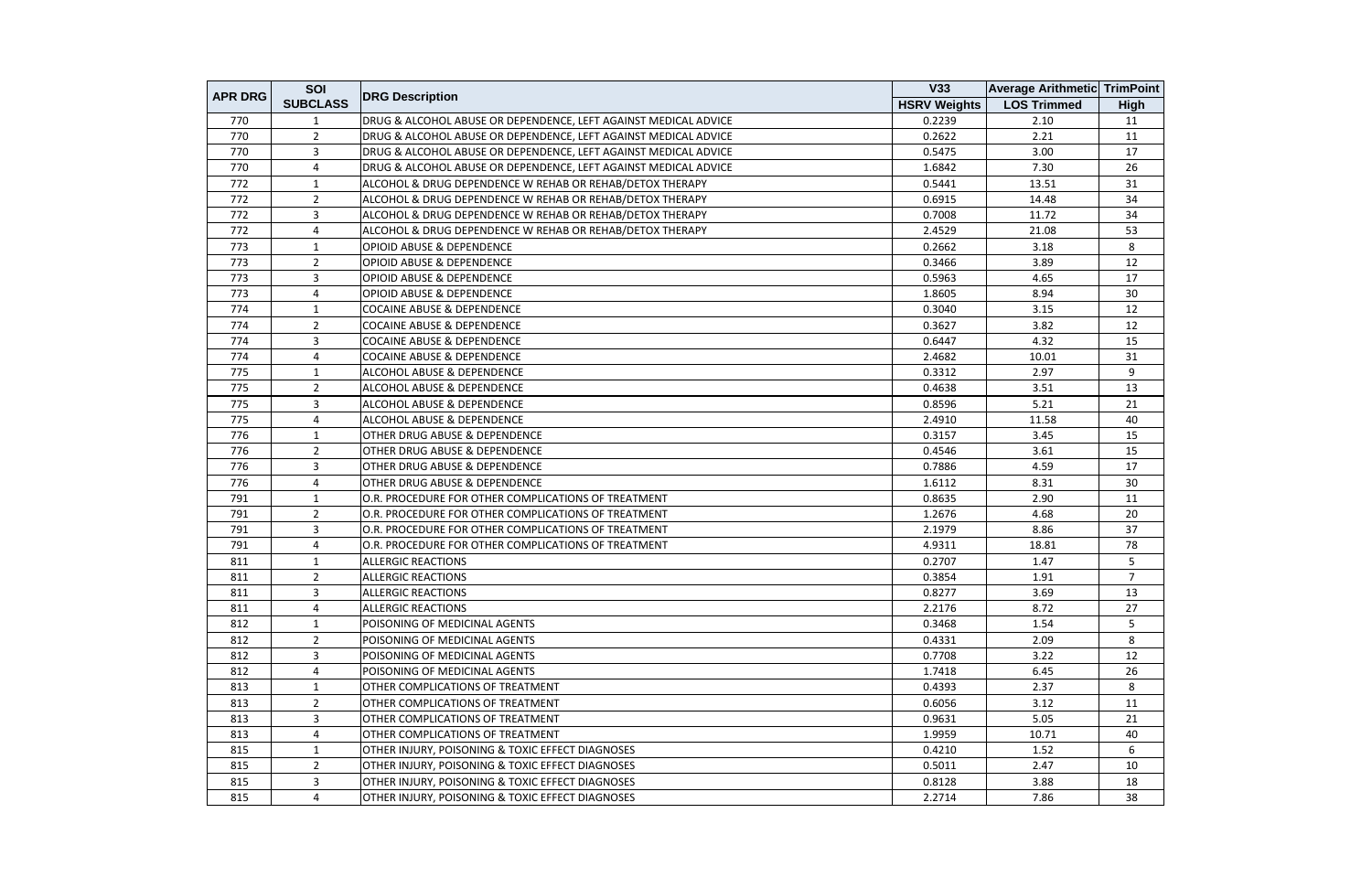| <b>APR DRG</b> | SOI             |                                                                      | V33                 | <b>Average Arithmetic TrimPoint</b> |             |
|----------------|-----------------|----------------------------------------------------------------------|---------------------|-------------------------------------|-------------|
|                | <b>SUBCLASS</b> | <b>DRG Description</b>                                               | <b>HSRV Weights</b> | <b>LOS Trimmed</b>                  | <b>High</b> |
| 816            | 1               | TOXIC EFFECTS OF NON-MEDICINAL SUBSTANCES                            | 0.4162              | 1.59                                | 5           |
| 816            | $\overline{2}$  | TOXIC EFFECTS OF NON-MEDICINAL SUBSTANCES                            | 0.4914              | 2.23                                | 8           |
| 816            | 3               | TOXIC EFFECTS OF NON-MEDICINAL SUBSTANCES                            | 0.7864              | 3.19                                | 14          |
| 816            | 4               | TOXIC EFFECTS OF NON-MEDICINAL SUBSTANCES                            | 1.8134              | 6.68                                | 29          |
| 841            | 1               | EXTENSIVE 3RD DEGREE BURNS W SKIN GRAFT                              | 3.1148              | 22.00                               | 35          |
| 841            | $\overline{2}$  | EXTENSIVE 3RD DEGREE BURNS W SKIN GRAFT                              | 3.4263              | 9.67                                | 35          |
| 841            | 3               | EXTENSIVE 3RD DEGREE BURNS W SKIN GRAFT                              | 6.4067              | 22.44                               | 55          |
| 841            | 4               | EXTENSIVE 3RD DEGREE BURNS W SKIN GRAFT                              | 15.9153             | 41.36                               | 136         |
| 842            | $\mathbf{1}$    | FULL THICKNESS BURNS W SKIN GRAFT                                    | 1.4151              | 7.05                                | 24          |
| 842            | $\overline{2}$  | FULL THICKNESS BURNS W SKIN GRAFT                                    | 2.1416              | 10.10                               | 31          |
| 842            | 3               | FULL THICKNESS BURNS W SKIN GRAFT                                    | 3.8718              | 16.37                               | 50          |
| 842            | 4               | FULL THICKNESS BURNS W SKIN GRAFT                                    | 9.5053              | 28.12                               | 81          |
| 843            | 1               | EXTENSIVE 3RD DEGREE OR FULL THICKNESS BURNS W/O SKIN GRAFT          | 0.4751              | 3.10                                | 12          |
| 843            | $\overline{2}$  | EXTENSIVE 3RD DEGREE OR FULL THICKNESS BURNS W/O SKIN GRAFT          | 0.6660              | 4.33                                | 18          |
| 843            | 3               | EXTENSIVE 3RD DEGREE OR FULL THICKNESS BURNS W/O SKIN GRAFT          | 1.1618              | 6.50                                | 31          |
| 843            | 4               | EXTENSIVE 3RD DEGREE OR FULL THICKNESS BURNS W/O SKIN GRAFT          | 3.2620              | 9.00                                | 67          |
| 844            | $\mathbf{1}$    | PARTIAL THICKNESS BURNS W OR W/O SKIN GRAFT                          | 0.4336              | 2.81                                | 12          |
| 844            | $\overline{2}$  | PARTIAL THICKNESS BURNS W OR W/O SKIN GRAFT                          | 0.6964              | 4.55                                | 17          |
| 844            | 3               | PARTIAL THICKNESS BURNS W OR W/O SKIN GRAFT                          | 1.2192              | 7.04                                | 27          |
| 844            | 4               | PARTIAL THICKNESS BURNS W OR W/O SKIN GRAFT                          | 4.8020              | 18.61                               | 59          |
| 850            | $\mathbf{1}$    | PROCEDURE W DIAG OF REHAB, AFTERCARE OR OTH CONTACT W HEALTH SERVICE | 1.1756              | 2.38                                | 9           |
| 850            | $\overline{2}$  | PROCEDURE W DIAG OF REHAB, AFTERCARE OR OTH CONTACT W HEALTH SERVICE | 1.4064              | 4.57                                | 26          |
| 850            | 3               | PROCEDURE W DIAG OF REHAB, AFTERCARE OR OTH CONTACT W HEALTH SERVICE | 2.4869              | 14.89                               | 66          |
| 850            | 4               | PROCEDURE W DIAG OF REHAB, AFTERCARE OR OTH CONTACT W HEALTH SERVICE | 4.6520              | 29.86                               | 125         |
| 860            | 1               | <b>REHABILITATION</b>                                                | 0.7226              | 8.74                                | 23          |
| 860            | $2^{\circ}$     | <b>REHABILITATION</b>                                                | 0.9854              | 11.09                               | 30          |
| 860            | 3               | <b>REHABILITATION</b>                                                | 1.3879              | 14.23                               | 42          |
| 860            | 4               | <b>REHABILITATION</b>                                                | 1.7876              | 17.44                               | 60          |
| 861            | 1               | SIGNS, SYMPTOMS & OTHER FACTORS INFLUENCING HEALTH STATUS            | 0.2858              | 2.22                                | 10          |
| 861            | $\overline{2}$  | SIGNS, SYMPTOMS & OTHER FACTORS INFLUENCING HEALTH STATUS            | 0.5246              | 3.07                                | 12          |
| 861            | 3               | SIGNS, SYMPTOMS & OTHER FACTORS INFLUENCING HEALTH STATUS            | 0.7657              | 4.50                                | 18          |
| 861            | 4               | SIGNS, SYMPTOMS & OTHER FACTORS INFLUENCING HEALTH STATUS            | 1.4497              | 8.66                                | 45          |
| 862            | 1               | OTHER AFTERCARE & CONVALESCENCE                                      | 0.2895              | 5.69                                | 29          |
| 862            | $\overline{2}$  | OTHER AFTERCARE & CONVALESCENCE                                      | 0.5851              | 9.06                                | 38          |
| 862            | 3               | OTHER AFTERCARE & CONVALESCENCE                                      | 0.7865              | 11.16                               | 46          |
| 862            | 4               | OTHER AFTERCARE & CONVALESCENCE                                      | 1.1351              | 14.95                               | 61          |
| 863            | 1               | <b>NEONATAL AFTERCARE</b>                                            | 0.5959              | 8.14                                | 23          |
| 863            | $\overline{2}$  | NEONATAL AFTERCARE                                                   | 1.6126              | 17.56                               | 51          |
| 863            | 3               | NEONATAL AFTERCARE                                                   | 3.0507              | 26.98                               | 71          |
| 863            | 4               | NEONATAL AFTERCARE                                                   | 6.1445              | 46.57                               | 109         |
| 890            | $\mathbf{1}$    | HIV W MULTIPLE MAJOR HIV RELATED CONDITIONS                          | 0.7051              | 1.67                                | 8           |
| 890            | $\overline{2}$  | HIV W MULTIPLE MAJOR HIV RELATED CONDITIONS                          | 1.0224              | 6.23                                | 24          |
| 890            | $\mathbf{3}$    | HIV W MULTIPLE MAJOR HIV RELATED CONDITIONS                          | 1.4770              | 8.48                                | 36          |
| 890            | 4               | HIV W MULTIPLE MAJOR HIV RELATED CONDITIONS                          | 3.0013              | 14.48                               | 56          |
|                |                 |                                                                      |                     |                                     |             |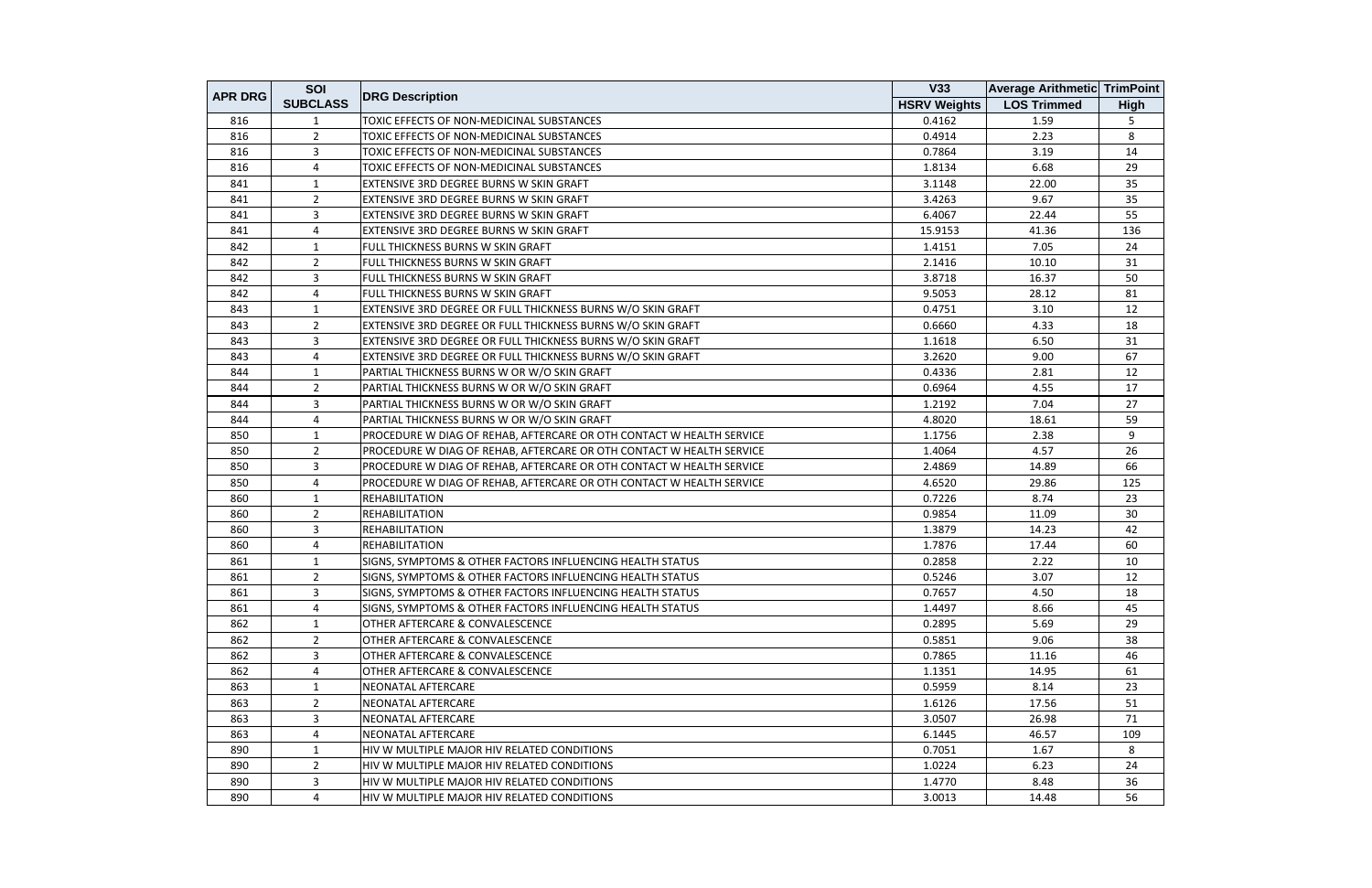| <b>APR DRG</b> | SOI             |                                                                     | V33                 | <b>Average Arithmetic TrimPoint</b> |      |
|----------------|-----------------|---------------------------------------------------------------------|---------------------|-------------------------------------|------|
|                | <b>SUBCLASS</b> | <b>DRG Description</b>                                              | <b>HSRV Weights</b> | <b>LOS Trimmed</b>                  | High |
| 892            | 1               | HIV W MAJOR HIV RELATED CONDITION                                   | 0.5646              | 5.25                                | 25   |
| 892            | $\overline{2}$  | <b>HIV W MAJOR HIV RELATED CONDITION</b>                            | 0.7762              | 4.65                                | 25   |
| 892            | 3               | <b>HIV W MAJOR HIV RELATED CONDITION</b>                            | 1.0877              | 6.19                                | 25   |
| 892            | 4               | HIV W MAJOR HIV RELATED CONDITION                                   | 1.9374              | 10.47                               | 37   |
| 893            | 1               | HIV W MULTIPLE SIGNIFICANT HIV RELATED CONDITIONS                   | 0.7762              | 4.24                                | 13   |
| 893            | $\overline{2}$  | HIV W MULTIPLE SIGNIFICANT HIV RELATED CONDITIONS                   | 0.8218              | 4.69                                | 16   |
| 893            | 3               | HIV W MULTIPLE SIGNIFICANT HIV RELATED CONDITIONS                   | 1.2806              | 6.98                                | 27   |
| 893            | 4               | HIV W MULTIPLE SIGNIFICANT HIV RELATED CONDITIONS                   | 2.4296              | 12.45                               | 57   |
| 894            | $\mathbf{1}$    | HIV W ONE SIGNIF HIV COND OR W/O SIGNIF RELATED COND                | 0.5218              | 3.02                                | 10   |
| 894            | $\overline{2}$  | HIV W ONE SIGNIF HIV COND OR W/O SIGNIF RELATED COND                | 0.6496              | 3.59                                | 13   |
| 894            | $\overline{3}$  | HIV W ONE SIGNIF HIV COND OR W/O SIGNIF RELATED COND                | 0.9773              | 5.29                                | 18   |
| 894            | 4               | HIV W ONE SIGNIF HIV COND OR W/O SIGNIF RELATED COND                | 1.9427              | 8.69                                | 41   |
| 910            | 1               | CRANIOTOMY FOR MULTIPLE SIGNIFICANT TRAUMA                          | 2.8785              | 11.00                               | 25   |
| 910            | $\overline{2}$  | CRANIOTOMY FOR MULTIPLE SIGNIFICANT TRAUMA                          | 3.1984              | 7.87                                | 25   |
| 910            | 3               | CRANIOTOMY FOR MULTIPLE SIGNIFICANT TRAUMA                          | 4.1627              | 10.71                               | 37   |
| 910            | 4               | CRANIOTOMY FOR MULTIPLE SIGNIFICANT TRAUMA                          | 7.2114              | 21.23                               | 84   |
| 911            | 1               | EXTENSIVE ABDOMINAL/THORACIC PROCEDURES FOR MULT SIGNIFICANT TRAUMA | 1.5159              | 5.11                                | 17   |
| 911            | $\overline{2}$  | EXTENSIVE ABDOMINAL/THORACIC PROCEDURES FOR MULT SIGNIFICANT TRAUMA | 2.0188              | 6.26                                | 17   |
| 911            | 3               | EXTENSIVE ABDOMINAL/THORACIC PROCEDURES FOR MULT SIGNIFICANT TRAUMA | 2.6724              | 8.21                                | 25   |
| 911            | $\overline{4}$  | EXTENSIVE ABDOMINAL/THORACIC PROCEDURES FOR MULT SIGNIFICANT TRAUMA | 5.8038              | 18.19                               | 74   |
| 912            | 1               | MUSCULOSKELETAL & OTHER PROCEDURES FOR MULTIPLE SIGNIFICANT TRAUMA  | 2.0950              | 5.58                                | 13   |
| 912            | $\overline{2}$  | MUSCULOSKELETAL & OTHER PROCEDURES FOR MULTIPLE SIGNIFICANT TRAUMA  | 2.2758              | 5.85                                | 18   |
| 912            | 3               | MUSCULOSKELETAL & OTHER PROCEDURES FOR MULTIPLE SIGNIFICANT TRAUMA  | 3.6409              | 9.29                                | 33   |
| 912            | 4               | MUSCULOSKELETAL & OTHER PROCEDURES FOR MULTIPLE SIGNIFICANT TRAUMA  | 6.8884              | 17.74                               | 62   |
| 930            | $\mathbf{1}$    | MULTIPLE SIGNIFICANT TRAUMA W/O O.R. PROCEDURE                      | 0.7825              | 2.87                                | 15   |
| 930            | $\overline{2}$  | MULTIPLE SIGNIFICANT TRAUMA W/O O.R. PROCEDURE                      | 0.9593              | 3.62                                | 15   |
| 930            | 3               | MULTIPLE SIGNIFICANT TRAUMA W/O O.R. PROCEDURE                      | 1.5857              | 5.60                                | 20   |
| 930            | 4               | MULTIPLE SIGNIFICANT TRAUMA W/O O.R. PROCEDURE                      | 3.3896              | 13.17                               | 46   |
| 950            | $\mathbf{1}$    | EXTENSIVE PROCEDURE UNRELATED TO PRINCIPAL DIAGNOSIS                | 1.3229              | 3.18                                | 11   |
| 950            | $\overline{2}$  | <b>EXTENSIVE PROCEDURE UNRELATED TO PRINCIPAL DIAGNOSIS</b>         | 2.0029              | 5.85                                | 21   |
| 950            | 3               | EXTENSIVE PROCEDURE UNRELATED TO PRINCIPAL DIAGNOSIS                | 3.1827              | 11.18                               | 37   |
| 950            | 4               | EXTENSIVE PROCEDURE UNRELATED TO PRINCIPAL DIAGNOSIS                | 6.0092              | 21.60                               | 76   |
| 951            | 1               | MODERATELY EXTENSIVE PROCEDURE UNRELATED TO PRINCIPAL DIAGNOSIS     | 0.9755              | 2.81                                | 11   |
| 951            | 2               | MODERATELY EXTENSIVE PROCEDURE UNRELATED TO PRINCIPAL DIAGNOSIS     | 1.4319              | 4.80                                | 18   |
| 951            | 3               | IMODERATELY EXTENSIVE PROCEDURE UNRELATED TO PRINCIPAL DIAGNOSIS.   | 2.4054              | 9.45                                | 31   |
| 951            | 4               | MODERATELY EXTENSIVE PROCEDURE UNRELATED TO PRINCIPAL DIAGNOSIS     | 4.6875              | 18.12                               | 64   |
| 952            | 1               | NONEXTENSIVE PROCEDURE UNRELATED TO PRINCIPAL DIAGNOSIS             | 0.7736              | 2.49                                | 10   |
| 952            | $\overline{2}$  | INONEXTENSIVE PROCEDURE UNRELATED TO PRINCIPAL DIAGNOSIS            | 1.1590              | 4.65                                | 17   |
| 952            | $\overline{3}$  | NONEXTENSIVE PROCEDURE UNRELATED TO PRINCIPAL DIAGNOSIS             | 2.0368              | 8.93                                | 30   |
| 952            | $\overline{4}$  | NONEXTENSIVE PROCEDURE UNRELATED TO PRINCIPAL DIAGNOSIS             | 3.9176              | 16.98                               | 63   |